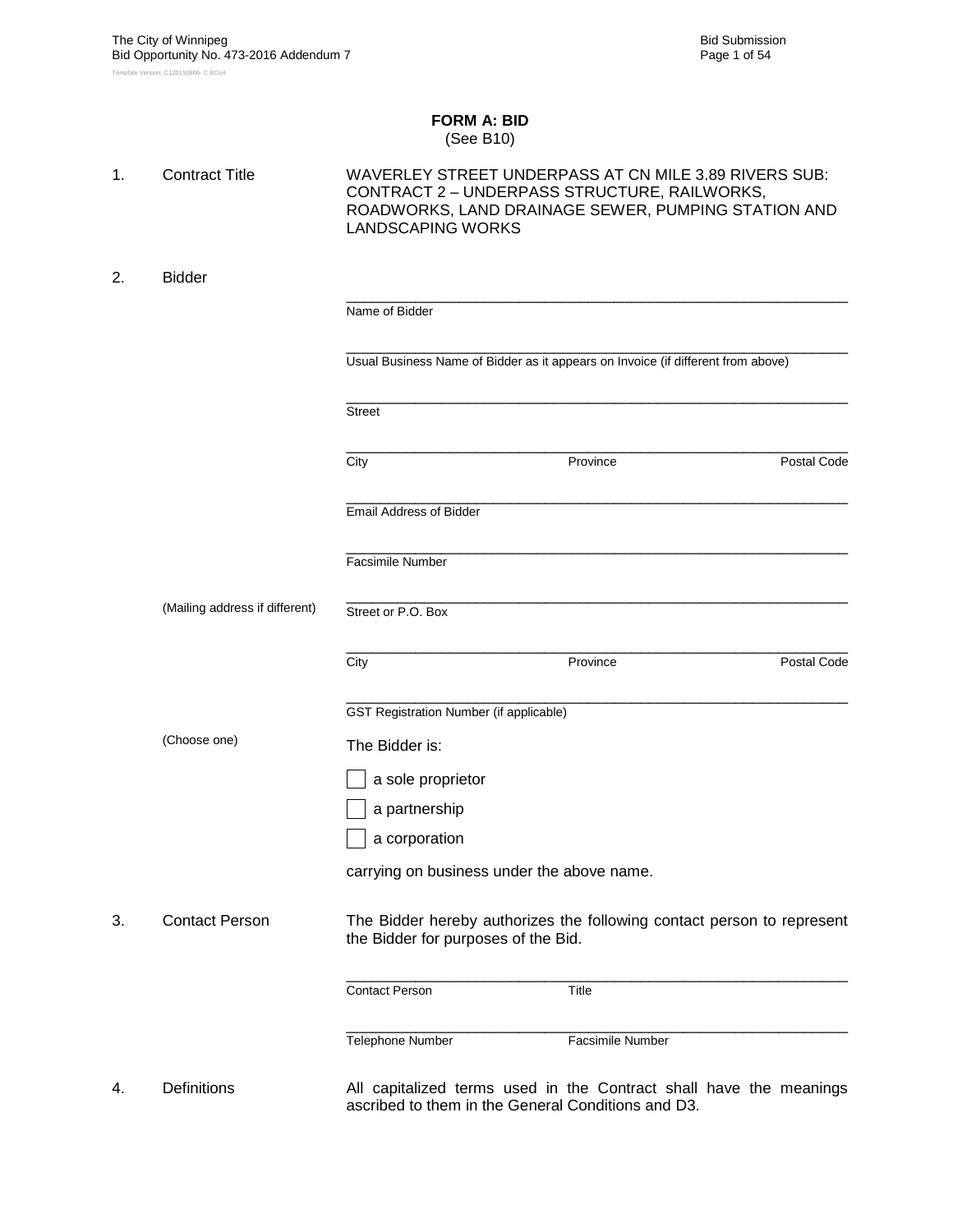| 5.  | Offer                        | The Bidder hereby offers to perform the Work in accordance with the<br>Contract for the Total Bid Price, in Canadian funds, set out on Form B:<br>Prices, appended hereto.                                                               |  |  |  |  |  |  |
|-----|------------------------------|------------------------------------------------------------------------------------------------------------------------------------------------------------------------------------------------------------------------------------------|--|--|--|--|--|--|
| 6.  | <b>Bid Security</b>          | In accordance with B15.1, the Bidder encloses bid security in the form<br>of:                                                                                                                                                            |  |  |  |  |  |  |
|     | (Choose one)                 | a bid bond (Form G1: Bid Bond and Agreement to Bond)                                                                                                                                                                                     |  |  |  |  |  |  |
|     |                              | an irrevocable standby letter of credit (Form G2: Irrevocable<br>Standby Letter of Credit and Undertaking)                                                                                                                               |  |  |  |  |  |  |
|     |                              | a certified cheque or draft                                                                                                                                                                                                              |  |  |  |  |  |  |
|     |                              | and agrees that it shall be held by the City in accordance with the<br>Contract.                                                                                                                                                         |  |  |  |  |  |  |
| 7.  | <b>Execution of Contract</b> | The Bidder agrees to execute and return the Contract no later than<br>seven (7) Calendar Days after receipt of the Contract, in the manner<br>specified in C4.                                                                           |  |  |  |  |  |  |
| 8.  | Commencement<br>of the Work  | The Bidder agrees that no Work shall commence until he/she is in<br>receipt of a letter of intent from the Award Authority authorizing the<br>commencement of the Work.                                                                  |  |  |  |  |  |  |
| 9.  | Contract                     | The Bidder agrees that the Bid Opportunity in its entirety shall be<br>deemed to be incorporated in and to form a part of this offer<br>notwithstanding that not all parts thereof are necessarily attached to or<br>accompany this Bid. |  |  |  |  |  |  |
| 10. | Addenda                      | The Bidder certifies that the following addenda have been received and<br>agrees that they shall be deemed to form a part of the Contract:                                                                                               |  |  |  |  |  |  |
|     |                              | No.<br>Dated                                                                                                                                                                                                                             |  |  |  |  |  |  |
|     |                              |                                                                                                                                                                                                                                          |  |  |  |  |  |  |
|     |                              |                                                                                                                                                                                                                                          |  |  |  |  |  |  |
|     |                              | $\cdots$                                                                                                                                                                                                                                 |  |  |  |  |  |  |

11. Time This offer shall be open for acceptance, binding and irrevocable for a period of Ninety (90) Calendar Days following the Submission Deadline.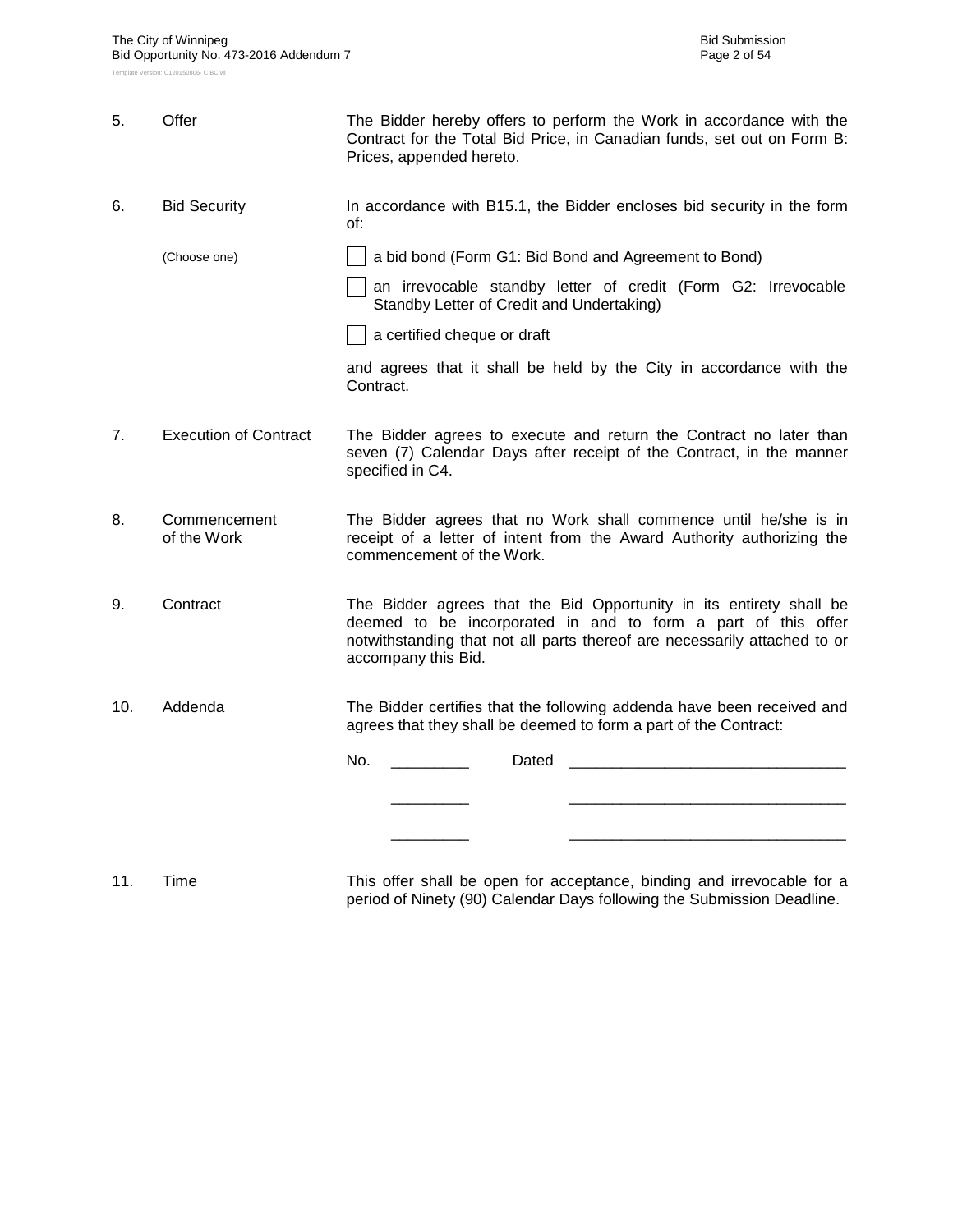#### 12. Signatures The Bidder or the Bidder's authorized official or officials have signed this

\_ day of \_\_\_\_\_\_\_\_\_\_\_\_\_\_\_\_\_\_\_\_\_\_\_ , 20\_\_\_\_\_\_\_\_ .

Signature of Bidder or Bidder"s Authorized Official or Officials

\_\_\_\_\_\_\_\_\_\_\_\_\_\_\_\_\_\_\_\_\_\_\_\_\_\_\_\_\_\_\_\_\_\_\_\_\_\_\_\_\_\_\_\_\_\_\_\_\_\_\_\_\_ (Print here name and official capacity of individual whose signature appears above)

\_\_\_\_\_\_\_\_\_\_\_\_\_\_\_\_\_\_\_\_\_\_\_\_\_\_\_\_\_\_\_\_\_\_\_\_\_\_\_\_\_\_\_\_\_\_\_\_\_\_\_\_\_

\_\_\_\_\_\_\_\_\_\_\_\_\_\_\_\_\_\_\_\_\_\_\_\_\_\_\_\_\_\_\_\_\_\_\_\_\_\_\_\_\_\_\_\_\_\_\_\_\_\_\_\_\_ (Print here name and official capacity of individual whose signature appears above)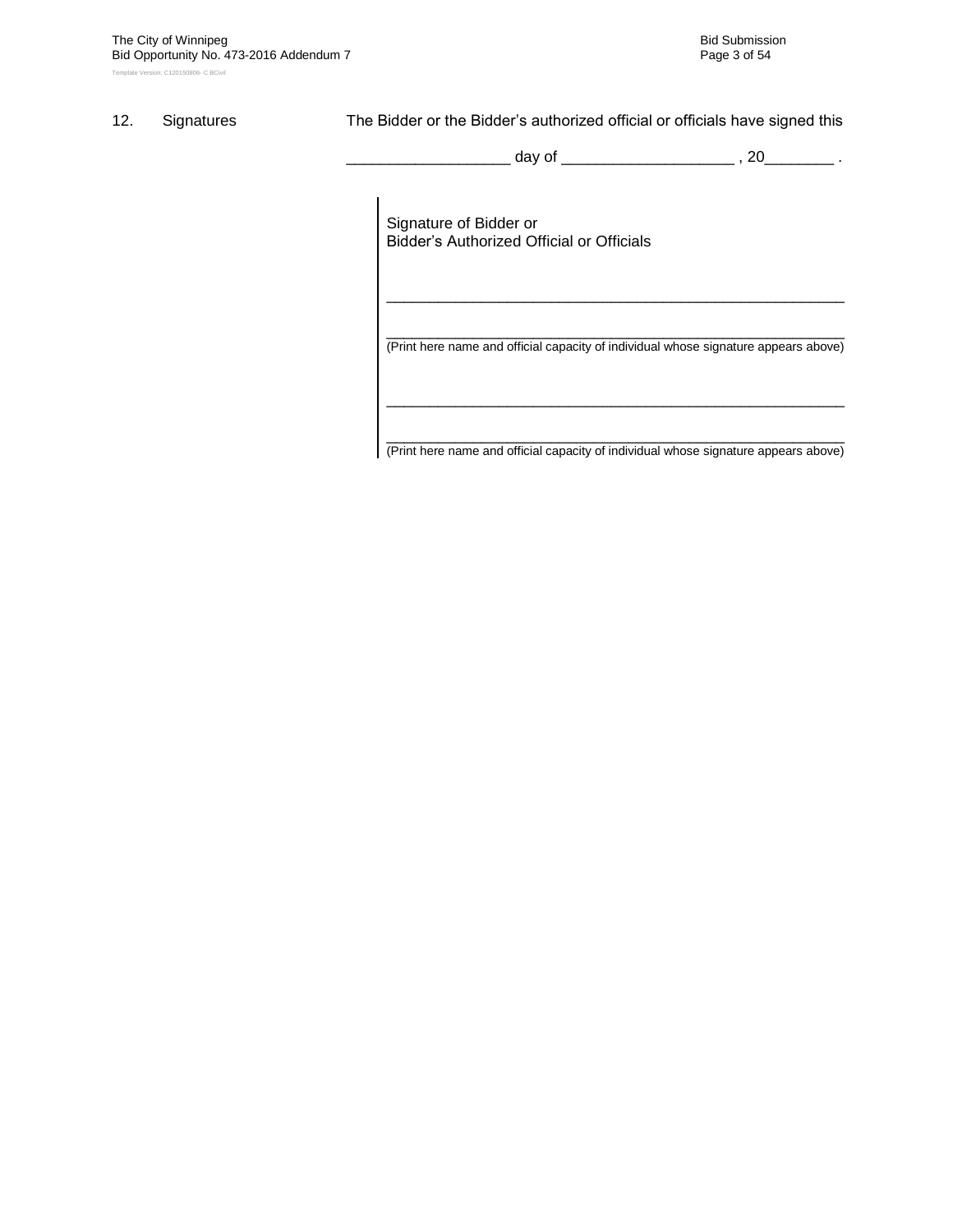| <b>UNIT PRICES</b> |                                            |                                |                |                     |                   |               |
|--------------------|--------------------------------------------|--------------------------------|----------------|---------------------|-------------------|---------------|
| <b>ITEM</b>        | <b>DESCRIPTION</b>                         | SPEC.<br>REF.                  | <b>UNIT</b>    | APPROX.<br>QUANTITY | <b>UNIT PRICE</b> | <b>AMOUNT</b> |
| $\mathsf{A}$       | <b>WILKES INTERSECTION-SURFACE WORKS</b>   |                                |                |                     |                   |               |
|                    | <b>EARTH AND BASE WORKS</b>                |                                |                |                     |                   |               |
| A.1                | <b>Common Excavation</b>                   | CW 3110-R19<br>E <sub>19</sub> | m <sup>3</sup> | 2,110               |                   |               |
| A.2                | Roadway Excavation                         | CW 3110-R19<br>E <sub>19</sub> | m <sup>3</sup> | 9,920               |                   |               |
| A.3                | <b>Sub-Grade Compaction</b>                | CW 3110-R19                    | m <sup>2</sup> | 13,400              |                   |               |
| A.4                | <b>Crushed Sub-base Material</b>           | CW 3110-R19                    |                |                     |                   |               |
| i)                 | 50 mm - Limestone                          |                                | tonne          | 7,110               |                   |               |
| $\mathsf{ii}$      | 100 mm - Limestone                         |                                | tonne          | 180                 |                   |               |
| iii)               | 150 mm - Limestone                         |                                | tonne          | 14,400              |                   |               |
| A.5                | Supplying and Placing Base Course Material | CW 3110-R19                    | m <sup>3</sup> | 1,040               |                   |               |
| A.6                | <b>Grading of Boulevards</b>               | CW 3110-R19<br>E <sub>19</sub> | m <sup>2</sup> | 6,230               |                   |               |
| A.7                | <b>Ditch Grading</b>                       | CW 3110-R19<br>E19             | m <sup>2</sup> | 850                 |                   |               |
| A.8                | Removal of Existing Concrete Bases         | CW 3110-R19                    |                |                     |                   |               |
| i)                 | 600 mm Diameter or Less                    |                                | each           | 8                   |                   |               |
| A.9                | Separation Geotextile Fabric               | CW 3130-R4                     | m <sup>2</sup> | 13,400              |                   |               |
|                    | <b>ROADWORKS - RENEWALS</b>                |                                |                |                     |                   |               |
| A.10               | <b>Pavement Removal</b>                    | CW 3110-R19                    |                |                     |                   |               |
| i)                 | Concrete Pavement                          |                                | m <sup>2</sup> | 3,710               |                   |               |
| $\mathsf{ii}$ )    | <b>Asphalt Pavement</b>                    |                                | m <sup>2</sup> | 1,840               |                   |               |
| A.11               | Slab Replacement                           | CW 3230-R8                     |                |                     |                   |               |
| i)                 | 250 mm Concrete Pavement (Plain-Dowelled)  |                                | m <sup>2</sup> | 175                 |                   |               |
|                    |                                            |                                |                |                     |                   |               |

| -::\ | 200 mm Concrete Pavement (Plain-Dowelled) | m <sup>2</sup> |  |  |
|------|-------------------------------------------|----------------|--|--|
|      |                                           |                |  |  |

\_\_\_\_\_\_\_\_\_\_\_\_\_\_\_\_\_\_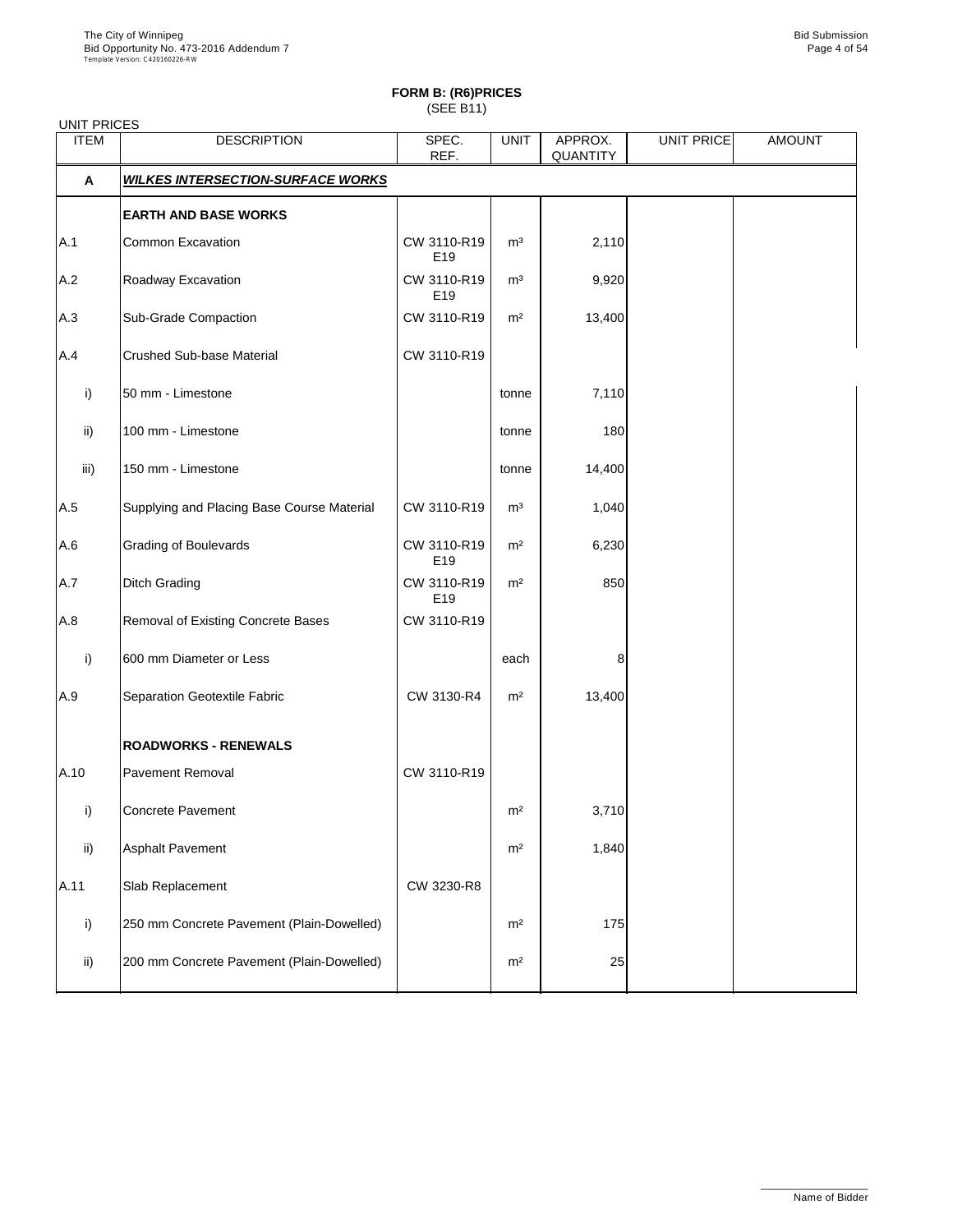#### UNIT PRICES

| <b>ITEM</b>   | <b>DESCRIPTION</b>                             | SPEC.<br>REF. | <b>UNIT</b>    | APPROX.<br><b>QUANTITY</b> | UNIT PRICE | <b>AMOUNT</b> |
|---------------|------------------------------------------------|---------------|----------------|----------------------------|------------|---------------|
| A.12          | <b>Partial Slab Patches</b>                    | CW 3230-R8    |                |                            |            |               |
| i)            | 200 mm Concrete Pavement (Type A)              |               | m <sup>2</sup> | 4                          |            |               |
| $\mathsf{ii}$ | 200 mm Concrete Pavement (Type B)              |               | m <sup>2</sup> | 135                        |            |               |
| iii)          | 200 mm Concrete Pavement (Type C)              |               | m <sup>2</sup> | 15                         |            |               |
| iv)           | 200 mm Concrete Pavement (Type D)              |               | m <sup>2</sup> | 40                         |            |               |
| A.13          | Slab Replacement - Early Opening (24 hour)     | CW 3230-R8    |                |                            |            |               |
| i)            | 150 mm Concrete Pavement (Reinforced)          |               | m <sup>2</sup> | 130                        |            |               |
| A.14          | Partial Slab Patches - Early Opening (24 hour) | CW 3230-R8    |                |                            |            |               |
| i)            | 200 mm Concrete Pavement (Type A)              |               | m <sup>2</sup> | 30                         |            |               |
| $\mathsf{ii}$ | 200 mm Concrete Pavement (Type B)              |               | m <sup>2</sup> | 60                         |            |               |
| A.15          | Partial Depth Planing of Existing Joints       | E25           | m <sup>2</sup> | 40                         |            |               |
| A.16          | Asphalt Patching of Partial Depth Joints       | E25           | m <sup>2</sup> | 40                         |            |               |
| A.17          | <b>Drilled Dowels</b>                          | CW 3230-R8    |                |                            |            |               |
| i)            | 19.1 mm Diameter                               |               | each           | 330                        |            |               |
| A.18          | <b>Drilled Tie Bars</b>                        | CW 3230-R8    |                |                            |            |               |
| i)            | 20 M Deformed Tie Bar                          |               | each           | 460                        |            |               |
| A.19          | Miscellaneous Concrete Slab Removal            | CW 3235-R9    |                |                            |            |               |
| i)            | Monolithic Median Slab                         |               | m <sup>2</sup> | 80                         |            |               |
| $\mathsf{ii}$ | 100 mm Sidewalk                                |               | m <sup>2</sup> | 1,300                      |            |               |
| iii)          | <b>Bullnose</b>                                |               | m <sup>2</sup> | 60                         |            |               |
| A.20          | Miscellaneous Concrete Slab Installation       | CW 3235-R9    |                |                            |            |               |

|      | Bullnose                            | <b>SD-227C</b> | m <sup>2</sup> | 40 |  |
|------|-------------------------------------|----------------|----------------|----|--|
| A.21 | Miscellaneous Concrete Slab Renewal | CW 3235-R9     |                |    |  |
|      | Bullnose                            | <b>SD-227C</b> | m <sup>2</sup> | 65 |  |
| A.22 | Concrete Curb Removal               | CW 3240-R10    |                |    |  |

\_\_\_\_\_\_\_\_\_\_\_\_\_\_\_\_\_\_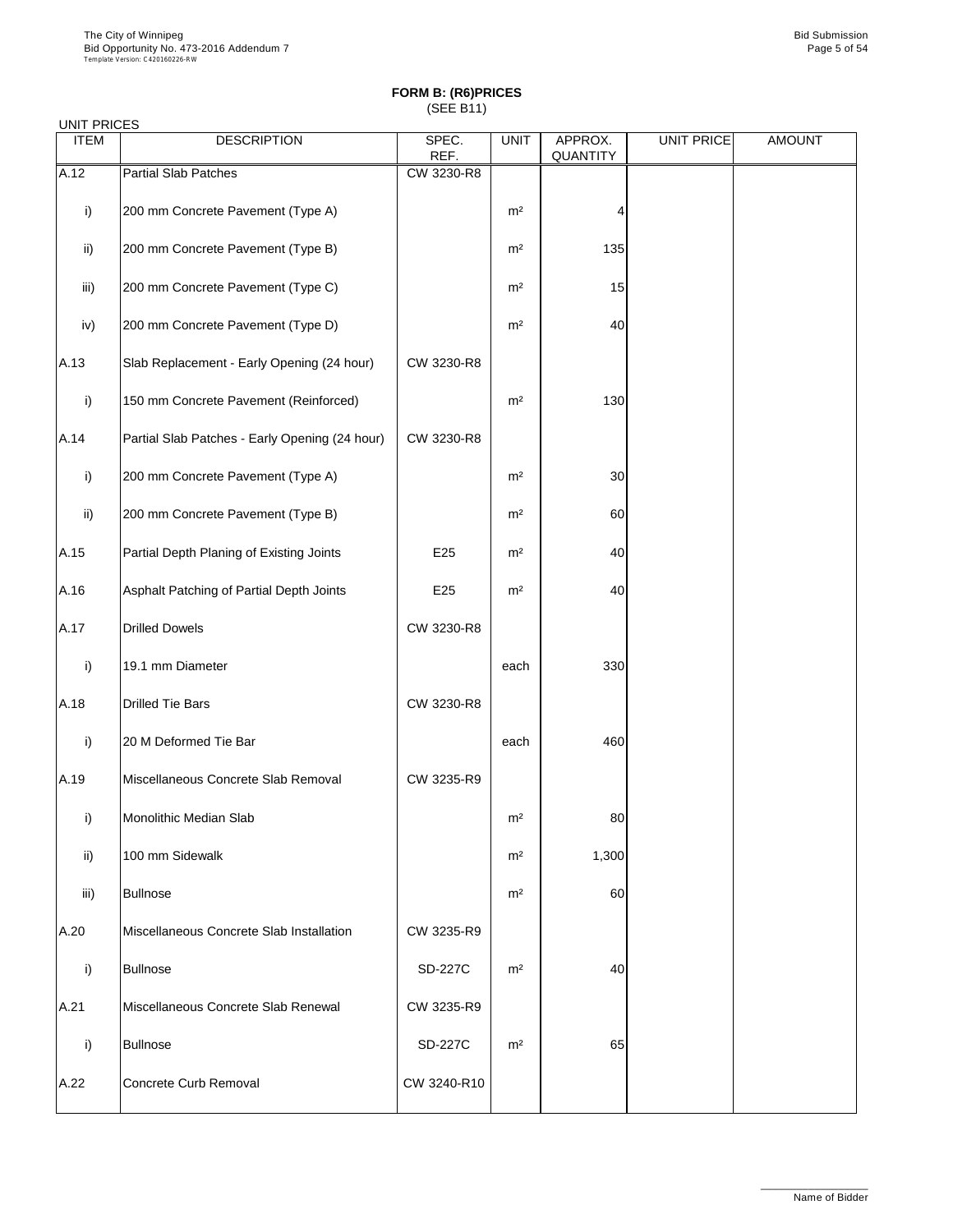| <b>UNIT PRICES</b> |                                             |               |                |                     |                   |               |
|--------------------|---------------------------------------------|---------------|----------------|---------------------|-------------------|---------------|
| <b>ITEM</b>        | <b>DESCRIPTION</b>                          | SPEC.<br>REF. | <b>UNIT</b>    | APPROX.<br>QUANTITY | <b>UNIT PRICE</b> | <b>AMOUNT</b> |
| i)                 | <b>Barrier Curb Separate</b>                |               | m              | 1,400               |                   |               |
| ii)                | <b>Barrier Curb Integral</b>                |               | m              | 100                 |                   |               |
| iii)               | Curb Ramp                                   |               | m              | 50                  |                   |               |
| iv)                | Splash Strip Monolithic                     |               | m              | 800                 |                   |               |
| A.23               | Supply and Installation of Dowel Assemblies | CW 3310-R17   | m              | 30                  |                   |               |
| A.24               | Construction of Asphaltic Concrete Overlay  | CW 3410-R11   |                |                     |                   |               |
| i)                 | Main Line Paving                            |               |                |                     |                   |               |
|                    | a) Type IA                                  |               | tonne          | 1,700               |                   |               |
| $\mathsf{ii}$ )    | Tie-ins and Approaches                      |               |                |                     |                   |               |
|                    | a) Type IA                                  |               | tonne          | 180                 |                   |               |
| A.25               | Asphalt Patching of Miscellaneous Concrete  | E26           | m <sup>2</sup> | 110                 |                   |               |
| A.26               | Planing of Pavement                         | CW 3450-R6    |                |                     |                   |               |
| i)                 | 1 - 50 mm Depth (Asphalt)                   |               | m <sup>2</sup> | 700                 |                   |               |
| $\mathsf{ii}$      | 50 - 100 mm Depth (Asphalt)                 |               | m <sup>2</sup> | 700                 |                   |               |
| iii)               | 1 - 50 mm Depth (Concrete)                  |               | m <sup>2</sup> | 80                  |                   |               |
| A.27               | Detectable Warning Surface Tiles            | CW 3326-R3    | each           | 50                  |                   |               |

\_\_\_\_\_\_\_\_\_\_\_\_\_\_\_\_\_\_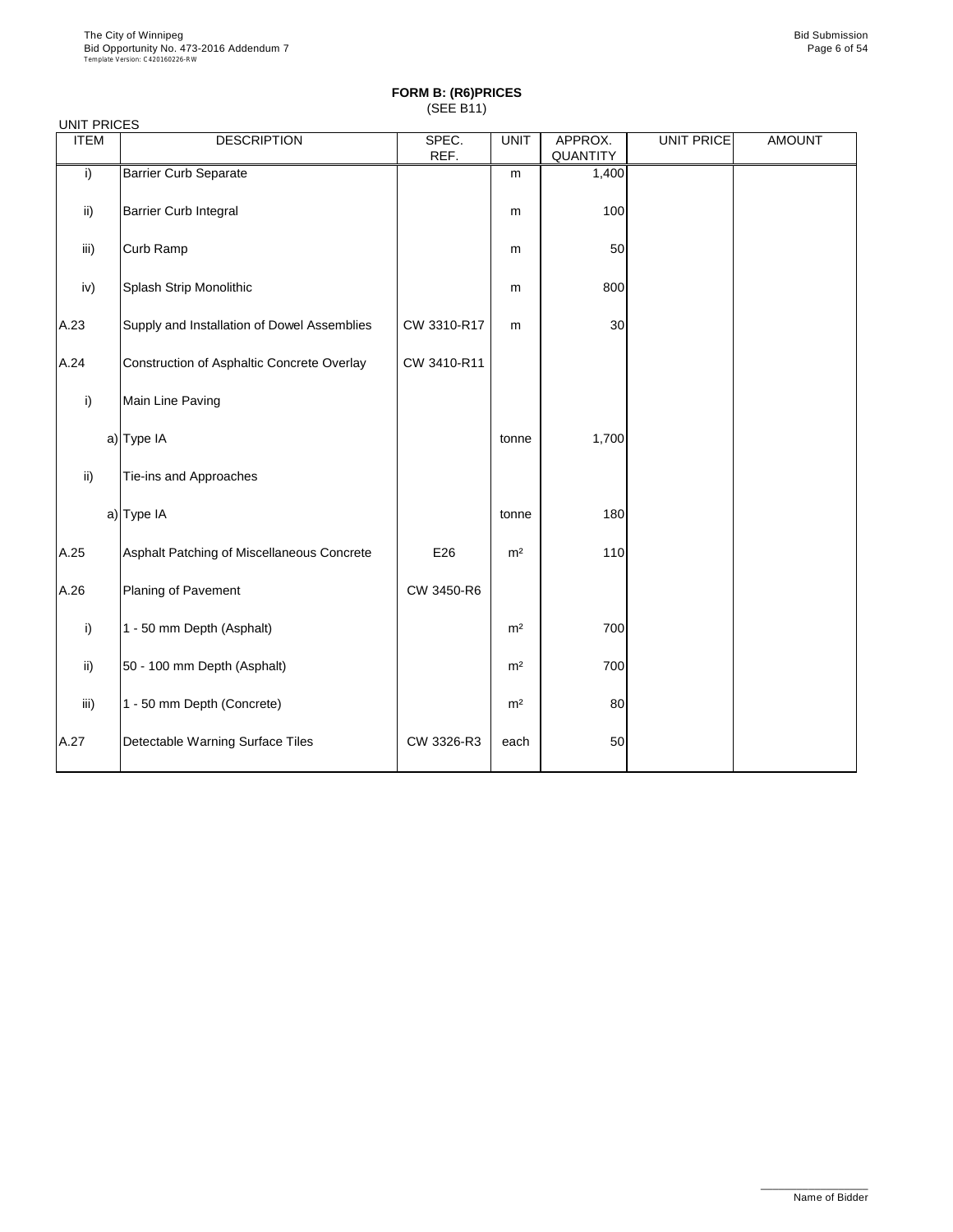| <b>ITEM</b>   | <b>DESCRIPTION</b>                                                                                     | SPEC.<br>REF.         | <b>UNIT</b>    | APPROX.<br><b>QUANTITY</b> | <b>UNIT PRICE</b> | <b>AMOUNT</b> |
|---------------|--------------------------------------------------------------------------------------------------------|-----------------------|----------------|----------------------------|-------------------|---------------|
|               | <b>ROADWORKS - NEW CONSTRUCTION</b>                                                                    |                       |                |                            |                   |               |
| A.28          | Concrete Pavements, Median Slabs, Bull-<br>noses, and Safety Medians                                   | CW 3310-R17           |                |                            |                   |               |
| i)            | Construction of 230 mm Concrete Pavement<br>(Plain-Dowelled) Slip Form Paving                          |                       | m <sup>2</sup> | 8,800                      |                   |               |
| $\mathsf{ii}$ | Construction of 200 mm Concrete Pavement<br>(Plain-Dowelled)                                           |                       | m <sup>2</sup> | 2,450                      |                   |               |
| iii)          | Construction of 200 mm Concrete Pavement<br>(Plain-Dowelled, Tinted)                                   | E24                   | m <sup>2</sup> | 40                         |                   |               |
| iv)           | <b>Construction of Monolithic Concrete Median</b><br><b>Slabs</b>                                      | <b>SD-226A</b>        | m <sup>2</sup> | 900                        |                   |               |
| V)            | <b>Construction of Monolithic Concrete Bull-noses</b>                                                  | <b>SD-227C</b>        | m <sup>2</sup> | 100                        |                   |               |
| A.29          | <b>Transit Shelter Foundations</b>                                                                     | E21                   | m <sup>2</sup> | 15                         |                   |               |
| A.30          | Concrete Curbs, Curb and Gutter, and Splash<br><b>Strips</b>                                           | CW 3310-R17           |                |                            |                   |               |
| i)            | Construction of Modified Barrier (180 mm ht,<br>Dowelled)                                              | <b>SD-203B</b>        | m              | 300                        |                   |               |
| $\mathsf{ii}$ | <b>Construction of Modified Barrier Curb And</b><br>Gutter (180 mm ht, Integral)                       | <b>SD-203B</b><br>E30 | m              | 1,300                      |                   |               |
| iii)          | <b>Pinned Barrier Curb</b>                                                                             | SD-205<br>E30         | m              | 100                        |                   |               |
| iv)           | 75 mm Lip Curb and Gutter                                                                              | <b>SD-202A</b><br>E30 | m              | 75                         |                   |               |
| V)            | Construction of Curb Ramp (8-12 mm ht,<br>Monolithic)                                                  | <b>SD-229C</b>        | m              | 130                        |                   |               |
| vi)           | Construction of Splash Strip (180 mm ht,<br>Monolithic Barrier Curb, 750 mm width) Slip<br>Form Paving | <b>SD-223A</b>        | m              | 530                        |                   |               |
| vii)          | Construction of Splash Strip, (Separate, 600<br>mm width)                                              | <b>SD-223B</b>        | m              | 1,410                      |                   |               |
| A.31          | Supply and Installation of Dowel Assemblies                                                            | CW 3310-R17           | m              | 1,740                      |                   |               |
| A.32          | Interlocking Paving Stones Charcoal Holland<br>Paver 60x210x210mm                                      | CW 3330-R5<br>E27     | m <sup>2</sup> | 20                         |                   |               |
| A.33          | Interlocking Paving Stones Blue Holland Paver<br>60x105x210mm                                          | CW 3330-R5<br>E27     | m <sup>2</sup> | 5                          |                   |               |
| A.34          | <b>Directional Tactile Strip</b>                                                                       | E28                   | m              | 100                        |                   |               |

\_\_\_\_\_\_\_\_\_\_\_\_\_\_\_\_\_\_ Name of Bidder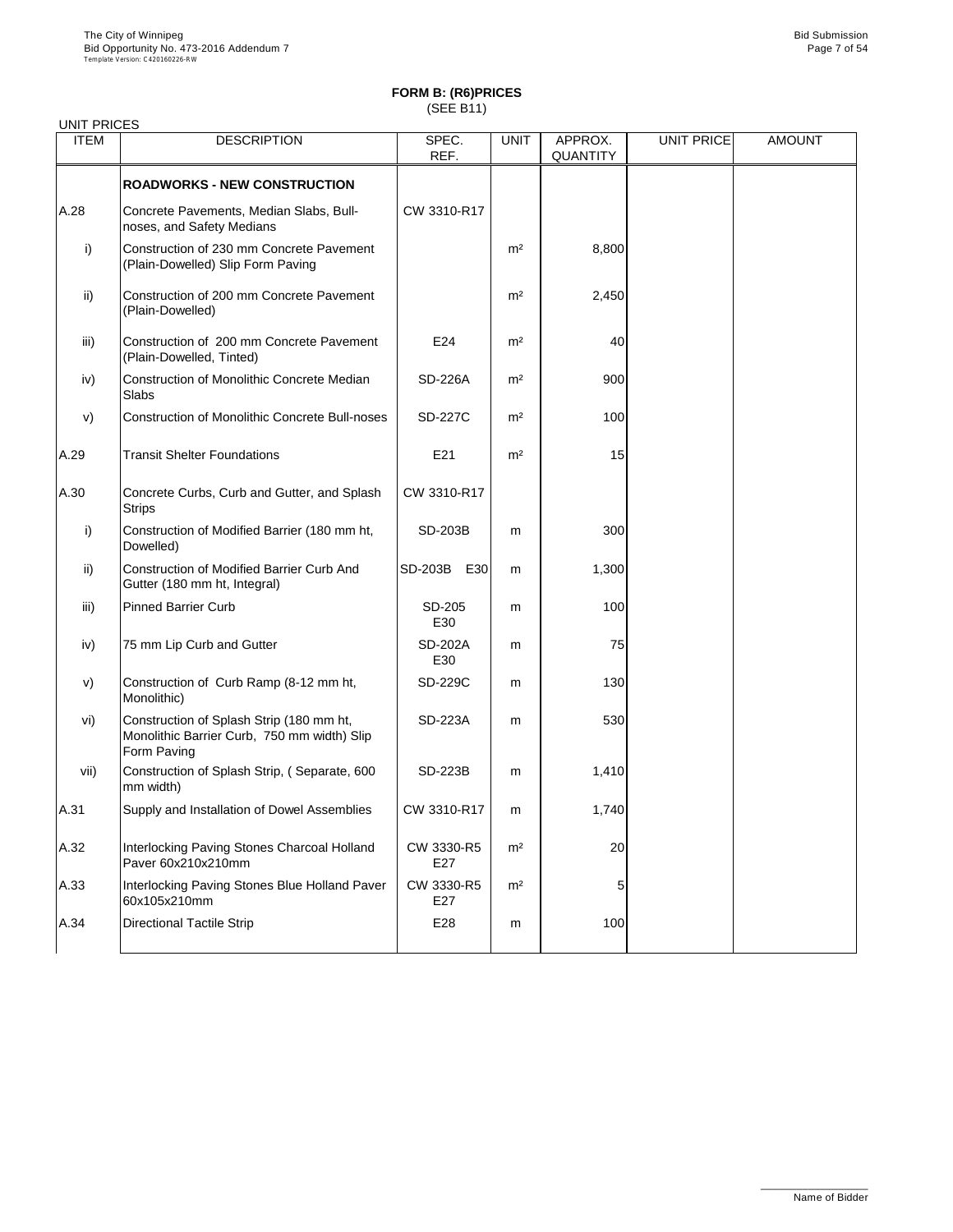| <b>UNIT PRICES</b>   |                                                                          |               |              |                            |                   |               |
|----------------------|--------------------------------------------------------------------------|---------------|--------------|----------------------------|-------------------|---------------|
| <b>ITEM</b>          | <b>DESCRIPTION</b>                                                       | SPEC.<br>REF. | <b>UNIT</b>  | APPROX.<br><b>QUANTITY</b> | <b>UNIT PRICE</b> | <b>AMOUNT</b> |
|                      | <b>JOINT AND CRACK SEALING</b>                                           |               |              |                            |                   |               |
| A.35                 | Reflective Crack Maintenance                                             | CW 3250-R7    | m            | 1,100                      |                   |               |
|                      | <b>ASSOCIATED DRAINAGE AND</b><br><b>UNDERGROUND WORKS</b>               |               |              |                            |                   |               |
| A.36                 | Replacing Existing Manhole and Catch Basin<br><b>Frames &amp; Covers</b> | CW 2130-R12   |              |                            |                   |               |
| i)                   | AP-004 - Standard Frame for Manhole and<br><b>Catch Basin</b>            |               | each         |                            |                   |               |
| $\mathsf{ii}$        | AP-005 - Standard Solid Cover for Standard<br>Frame                      |               | each         |                            |                   |               |
| iii)                 | AP-006 - Standard Grated Cover for Standard<br>Frame                     |               | each         |                            |                   |               |
| A.37                 | <b>Installation of Subdrains</b>                                         | CW 3120-R4    | m            | 270                        |                   |               |
|                      | <b>ADJUSTMENTS</b>                                                       |               |              |                            |                   |               |
| A.38                 | Adjustment of Catch Basins / Manholes Frames                             | CW 3210-R7    | each         | 2                          |                   |               |
| A.39                 | <b>Replacing Existing Risers</b>                                         | CW 2130-R12   |              |                            |                   |               |
| i)                   | <b>Pre-cast Concrete Risers</b>                                          |               | vert. m      | 1.0                        |                   |               |
| $\mathsf{ii}$        | <b>Brick Risers</b>                                                      |               | vert. m      | 1.0                        |                   |               |
| iii)                 | Cast-in-place Concrete                                                   |               | vert. m      | 1.0                        |                   |               |
| A.40                 | Lifter Rings                                                             | CW 3210-R7    |              |                            |                   |               |
| i)                   | 38 mm                                                                    |               | each         |                            |                   |               |
| $\mathsf{ii}$        | 51 mm                                                                    |               | each         | 4                          |                   |               |
| iii)                 | 64 mm                                                                    |               | each         |                            |                   |               |
| iv)                  | 76 mm                                                                    |               | each         |                            |                   |               |
| $\Delta$ $\Lambda$ 1 | Adjustment of Valve Boyes                                                | CM 3210-R7    | <b>A</b> ach | Q                          |                   |               |

|        | <b>ACTIVE TRANSPORTATION PATHWAY</b>               |            |      |          |  |
|--------|----------------------------------------------------|------------|------|----------|--|
| A.44   | Adjustment of Traffic Signal Service Box<br>Frames | CW 3210-R7 | each | $\Omega$ |  |
| A.43   | Adjustment of Curb Stop Boxes                      | CW 3210-R7 | each | ≏        |  |
| A.42   | <b>Valve Box Extensions</b>                        | CW 3210-R7 | each |          |  |
| IA.4 I | <b>AUJUSTITIERIL OF VAIVE DOXES</b>                | $UVQZUV-K$ | eacn | У        |  |

\_\_\_\_\_\_\_\_\_\_\_\_\_\_\_\_\_\_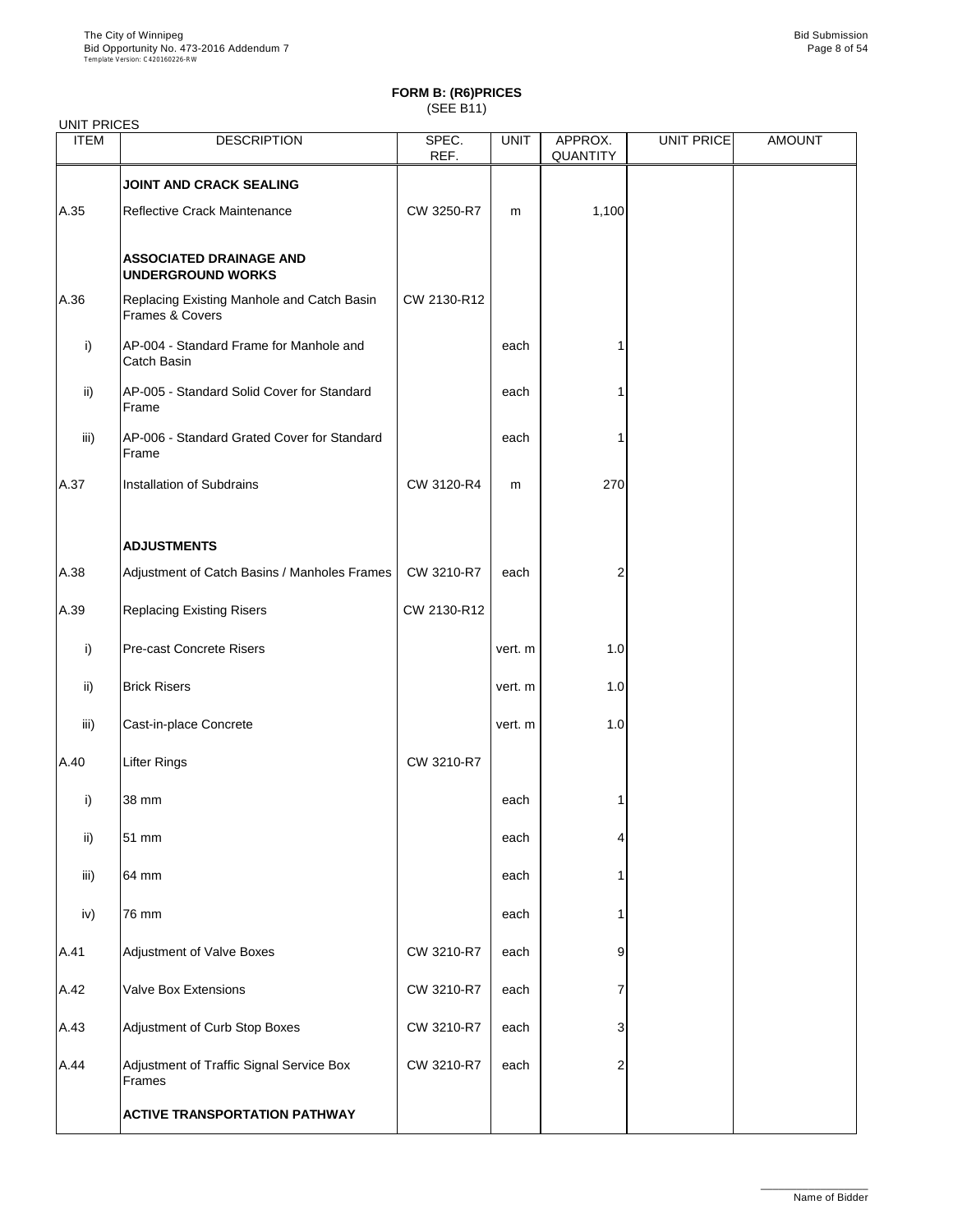| <b>UIVIT FRICES</b><br><b>ITEM</b> | <b>DESCRIPTION</b>                                                  | SPEC.<br>REF.                       | <b>UNIT</b>    | APPROX.<br><b>QUANTITY</b> | <b>UNIT PRICE</b> | <b>AMOUNT</b> |
|------------------------------------|---------------------------------------------------------------------|-------------------------------------|----------------|----------------------------|-------------------|---------------|
| A.45                               | Excavation                                                          | CW 3110-R19                         | m <sup>3</sup> | 560                        |                   |               |
| A.46                               | <b>Removal of Existing Asphalt</b>                                  | CW 3110-R19                         | m <sup>2</sup> | 870                        |                   |               |
| A.47                               | <b>Sub-Grade Compaction</b>                                         | CW 3110-R19                         | m <sup>2</sup> | 3,500                      |                   |               |
| A.48                               | <b>Crushed Sub-base Material</b>                                    | CW 3110-R19                         |                |                            |                   |               |
| i)                                 | 50 mm - Limestone                                                   |                                     | tonne          | 1,120                      |                   |               |
| A.49                               | Supplying and Placing Base Course Material                          | CW 3110-R19                         | m <sup>3</sup> | 350                        |                   |               |
| A.50                               | <b>HaTelit C</b>                                                    | E22                                 | m <sup>2</sup> | 320                        |                   |               |
| A.51                               | Separation Geotextile Fabric                                        | CW 3130-R4                          | m <sup>2</sup> | 3,500                      |                   |               |
| A.52                               | 100 mm Concrete Sidewalk                                            | CW 3325-R5<br><b>SD-228A</b><br>E20 | m <sup>2</sup> | 1,020                      |                   |               |
| A.53                               | <b>Construction of Asphaltic Concrete Overlay</b>                   | CW 3410-R11                         |                |                            |                   |               |
| i)                                 | Main Line Paving                                                    |                                     |                |                            |                   |               |
|                                    | a) Type IA                                                          |                                     | tonne          | 530                        |                   |               |
| A.54                               | <b>Construction of Asphaltic Concrete Base</b><br>Course (Type III) | CW 3410-R11                         | tonne          | 40                         |                   |               |
| A.55                               | <b>Asphalt Rumble Strip</b>                                         | E32                                 | m              | 320                        |                   |               |
| A.56                               | <b>Reflective Crack Maintenance</b>                                 | CW 3250-R7                          | m              | 100                        |                   |               |
|                                    | <b>LANDSCAPING</b>                                                  |                                     |                |                            |                   |               |
| A.57                               | <b>Clearing and Grubbing</b>                                        | CW 3010-R4<br>E16                   |                |                            |                   |               |
| i)                                 | <b>Clearing and Grubbing</b>                                        | CW 3010-R4<br>E <sub>16</sub>       | ha             | 0.05                       |                   |               |
| $\mathsf{ii}$                      | <b>Tree Removal</b>                                                 | E <sub>16</sub>                     | each           | 10                         |                   |               |
| A.58                               | <b>Chain Link Fence Removal</b>                                     | E42                                 | m              | 160                        |                   |               |
| $\Lambda$ <sub>50</sub>            | $E$ oncina                                                          | $C\setminus N$ 2550 D <sub>2</sub>  |                |                            |                   |               |

| IA.59 | ∣⊩encinq                                             | <b>CW 3550-R3</b><br>E40 |                |       |  |
|-------|------------------------------------------------------|--------------------------|----------------|-------|--|
| i)    | Chain Link Fencing 3.66 m HT w Barb Wire             | E40                      | m              | 155   |  |
| ii)   | Man Gate 1.22 m Wide x 2.44 m High                   | E40                      | each           |       |  |
| A.60  | Sodding                                              | CW 3510-R9<br>E46        |                |       |  |
| i)    | Sodding width > 600mm (c/w 75mm imported<br>topsoil) |                          | m <sup>2</sup> | 7,250 |  |

\_\_\_\_\_\_\_\_\_\_\_\_\_\_\_\_\_\_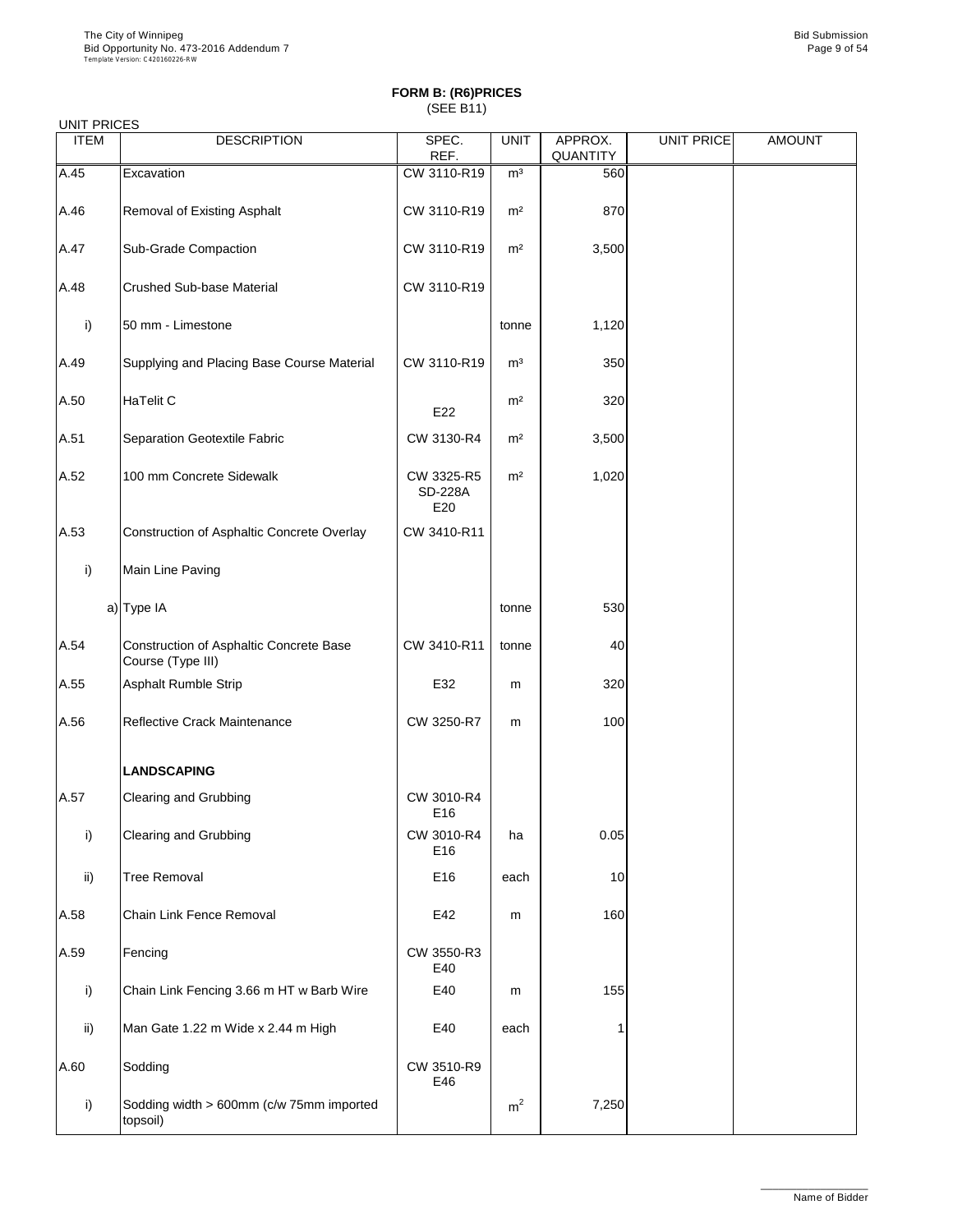| <b>UNIT PRICES</b> |                                                                |                   |                |                            |            |               |
|--------------------|----------------------------------------------------------------|-------------------|----------------|----------------------------|------------|---------------|
| <b>ITEM</b>        | <b>DESCRIPTION</b>                                             | SPEC.<br>REF.     | <b>UNIT</b>    | APPROX.<br><b>QUANTITY</b> | UNIT PRICE | <b>AMOUNT</b> |
| $\mathsf{ii}$      | Sodding width $<$ or = 600mm (c/w 75 mm<br>imported topsoil)   |                   | m <sup>2</sup> | 858                        |            |               |
| A.61               | Seeding                                                        | CW 3520-R7<br>E47 |                |                            |            |               |
| i)                 | Seed Mix                                                       |                   | m <sup>2</sup> | 1,550                      |            |               |
| ii)                | <b>Fescue Overs-seed Mix</b>                                   |                   | m <sup>2</sup> | 7,250                      |            |               |
| A.62               | Soil Amendments for Seeding                                    | E45               | m <sup>2</sup> | 1,550                      |            |               |
| A.63               | <b>Plant Material</b>                                          | E48               |                |                            |            |               |
| i)                 | Ohio Buckeye (50 mm cal.)                                      |                   | each           | 3                          |            |               |
| $\mathsf{ii}$      | Delta Hackberry (50 mm cal.)                                   |                   | each           | 4                          |            |               |
| iii)               | Japanese Tree Lilac (50 mm cal.)                               |                   | each           | 3                          |            |               |
| A.64               | Site Furnishings                                               | E39               |                |                            |            |               |
| i)                 | Bench (Pick-up and Installation only)                          |                   | each           |                            |            |               |
| $\mathsf{ii}$      | <b>Waste Receptacle (Pick-up and Installation</b><br>only)     |                   | each           |                            |            |               |
| A.65               | <b>Interlocking Paving Stones</b>                              | CW 3335-R1        | m <sup>2</sup> | 9                          |            |               |
| A.66               | Lean Concrete Base                                             | CW 3335-R1        | m <sup>2</sup> | 9                          |            |               |
|                    | <b>MISCELLANEOUS</b>                                           |                   |                |                            |            |               |
| A.67               | Supply and Installation of Crash Attenuation<br><b>Barrier</b> | E36               | each           | 2                          |            |               |
| A.68               | Supply and Place Crash Attenuation Barrels                     | E37               | each           | 9                          |            |               |
| $\mathbf{A}$       | <b>WILKES INTERSECTION-SURFACE WORKS</b>                       |                   |                |                            | Subtotal:  |               |

\_\_\_\_\_\_\_\_\_\_\_\_\_\_\_\_\_\_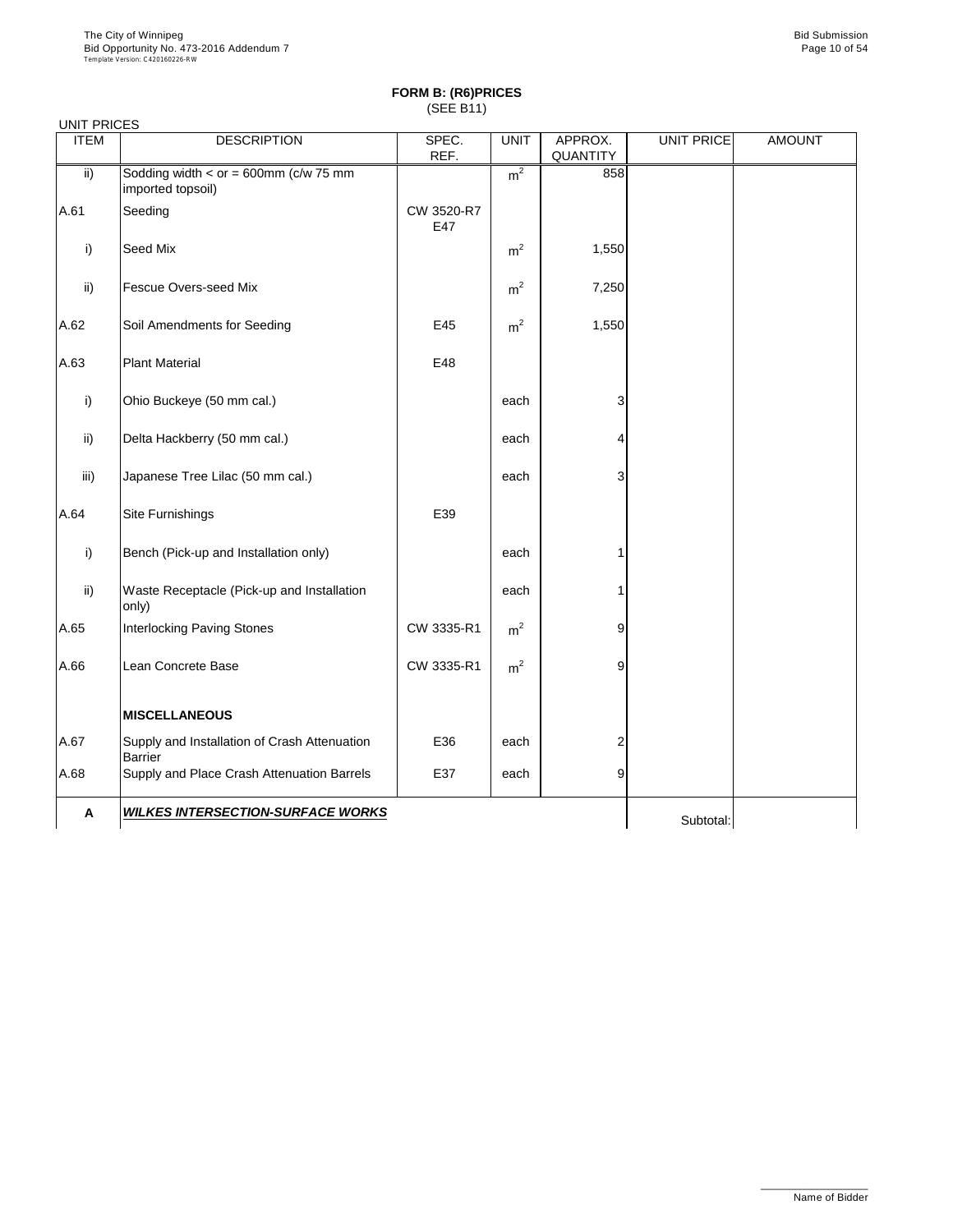## **FORM B: (R6)PRICES**

(SEE B11)

| <b>UNIT PRICES</b> |                                            |                                |                |                            |                   |               |
|--------------------|--------------------------------------------|--------------------------------|----------------|----------------------------|-------------------|---------------|
| <b>ITEM</b>        | <b>DESCRIPTION</b>                         | SPEC.<br>REF.                  | <b>UNIT</b>    | APPROX.<br><b>QUANTITY</b> | <b>UNIT PRICE</b> | <b>AMOUNT</b> |
| $\mathbf B$        | <b>BGSA-SURFACE WORKS</b>                  |                                |                |                            |                   |               |
|                    | <b>EARTH AND BASE WORKS</b>                |                                |                |                            |                   |               |
| B.1                | <b>Common Excavation</b>                   | CW 3110-R19<br>E19             | m <sup>3</sup> | 91,360                     |                   |               |
| B.2                | Roadway Excavation                         | CW 3110-R19<br>E19             | m <sup>3</sup> | 31,210                     |                   |               |
| <b>B.3</b>         | <b>Sub-Grade Compaction</b>                | CW 3110-R19                    | m <sup>2</sup> | 32,200                     |                   |               |
| <b>B.4</b>         | <b>Crushed Sub-base Material</b>           | CW 3110-R19                    |                |                            |                   |               |
| i)                 | 50 mm - Limestone                          |                                | tonne          | 14,250                     |                   |               |
| $\mathsf{ii}$      | 100 mm - Limestone                         |                                | tonne          | 3,840                      |                   |               |
| iii)               | 150 mm - Limestone                         |                                | tonne          | 43,860                     |                   |               |
| B.5                | Supplying and Placing Base Course Material | CW 3110-R19                    | m <sup>3</sup> | 2,830                      |                   |               |
| B.6                | <b>Grading of Boulevards</b>               | CW 3110-R19<br>E <sub>19</sub> | m <sup>2</sup> | 22,100                     |                   |               |
| B.7                | <b>Removal of Existing Concrete Bases</b>  | CW 3110-R19                    |                |                            |                   |               |
| i)                 | 600 mm Diameter or Less                    |                                | each           |                            |                   |               |
| B.8                | <b>Separation Geotextile Fabric</b>        | CW 3130-R4                     | m <sup>2</sup> | 32,200                     |                   |               |
| B.9                | Supply and Install Geogrid                 | CW 3135-R1                     | m <sup>2</sup> | 7,450                      |                   |               |
| <b>B.10</b>        | <b>Fill Material</b>                       | CW 3170-R3<br>E19              |                |                            |                   |               |
| i)                 | <b>Placing Suitable Site Material</b>      |                                | m <sup>3</sup> | 3,400                      |                   |               |
|                    | <b>ROADWORKS - RENEWALS</b>                |                                |                |                            |                   |               |
| <b>B.11</b>        | <b>Pavement Removal</b>                    | CW 3110-R19                    |                |                            |                   |               |
| i)                 | <b>Concrete Pavement</b>                   |                                | m <sup>2</sup> | 9,900                      |                   |               |
| $\mathsf{ii}$      | <b>Asphalt Pavement</b>                    |                                | m <sup>2</sup> | 9,255                      |                   |               |
| <b>B.12</b>        | Miscellaneous Concrete Slab Removal        | CW 3235-R9                     |                |                            |                   |               |
| $\mathsf{i}$       | Monolithic Median Slab                     |                                | m <sup>2</sup> | 400                        |                   |               |
| $\mathsf{ii}$      | 100 mm Sidewalk                            |                                | m <sup>2</sup> | 1,650                      |                   |               |
| iii)               | Bullnose                                   |                                | m <sup>2</sup> | 20                         |                   |               |
| <b>B.13</b>        | Concrete Curb Removal                      | CW 3240-R10                    |                |                            |                   |               |

\_\_\_\_\_\_\_\_\_\_\_\_\_\_\_\_\_\_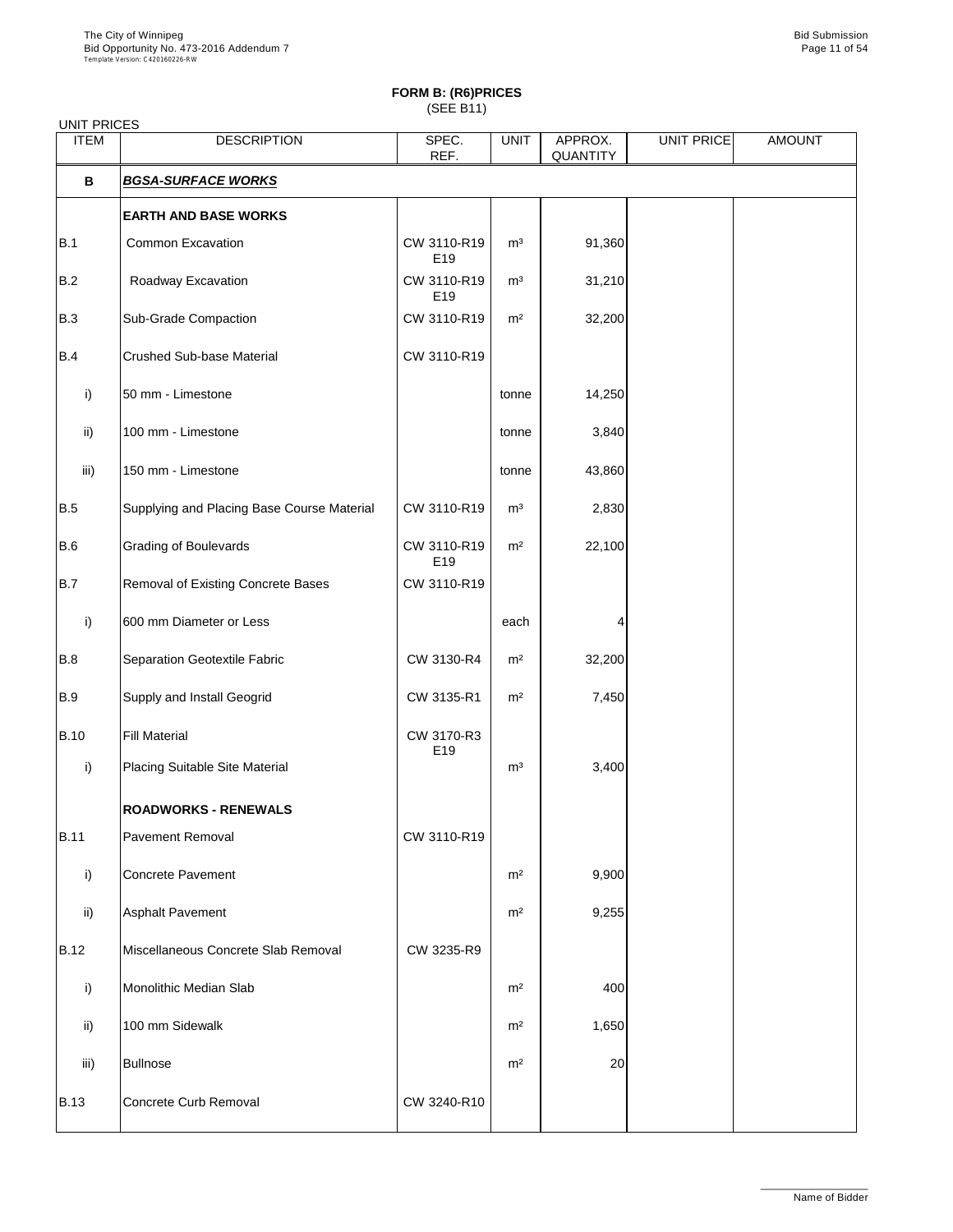| <b>UITH FRICES</b><br><b>ITEM</b> | <b>DESCRIPTION</b>                                                            | SPEC.<br>REF.         | <b>UNIT</b>    | APPROX.<br><b>QUANTITY</b> | <b>UNIT PRICE</b> | <b>AMOUNT</b> |
|-----------------------------------|-------------------------------------------------------------------------------|-----------------------|----------------|----------------------------|-------------------|---------------|
| i)                                | <b>Barrier Curb Separate</b>                                                  |                       | m              | 2,130                      |                   |               |
| $\mathsf{ii}$                     | <b>Barrier Curb Integral</b>                                                  |                       | m              | 300                        |                   |               |
| iii)                              | <b>Curb Ramp</b>                                                              |                       | m              | 60                         |                   |               |
| <b>B.14</b>                       | <b>Line Painting</b>                                                          | E33                   | m              | 200                        |                   |               |
| <b>B.15</b>                       | <b>Detectable Warning Surface Tiles</b>                                       | CW 3326-R3            | each           | 35                         |                   |               |
|                                   | <b>ROADWORKS - NEW CONSTRUCTION</b>                                           |                       |                |                            |                   |               |
| <b>B.16</b>                       | Concrete Pavements, Median Slabs, Bull-<br>noses, and Safety Medians          | CW 3310-R17           |                |                            |                   |               |
| i)                                | Construction of 250 mm Concrete Pavement<br>(Plain-Dowelled)                  |                       | m <sup>2</sup> | 165                        |                   |               |
| $\mathsf{ii}$                     | Construction of 230 mm Concrete Pavement<br>(Plain-Dowelled) Slip Form Paving |                       | m <sup>2</sup> | 13,000                     |                   |               |
| iii)                              | Construction of 200 mm Concrete Pavement<br>(Plain-Dowelled)                  |                       | m <sup>2</sup> | 830                        |                   |               |
| iv)                               | <b>Construction of Monolithic Concrete Median</b><br>Slabs                    | <b>SD-226A</b>        | m <sup>2</sup> | 640                        |                   |               |
| V)                                | <b>Construction of Concrete Safety Medians</b>                                | <b>SD-226B</b>        | m <sup>2</sup> | 110                        |                   |               |
| vi)                               | <b>Construction of Monolithic Concrete Bull-noses</b>                         | <b>SD-227C</b>        | m <sup>2</sup> | 40                         |                   |               |
| <b>B.17</b>                       | <b>Transit Shelter Foundations</b>                                            | E21                   | m <sup>2</sup> | 10                         |                   |               |
| <b>B.18</b>                       | Concrete Curbs, Curb and Gutter, and Splash<br><b>Strips</b>                  | CW 3310-R17           |                |                            |                   |               |
| $\mathsf{i}$                      | Construction of Barrier (180 mm ht, Dowelled)                                 | SD-205                | m              | 200                        |                   |               |
| $\mathsf{ii}$                     | Construction of Barrier (180 mm ht, Separate,<br>Slip Formed)                 | <b>SD-203A</b>        | m              | 155                        |                   |               |
| iii)                              | Modified Barrier Curb and Gutter                                              | <b>SD-203B</b><br>E30 | m              | 1,330                      |                   |               |
| iv)                               | <b>Barrier Curb and Gutter</b>                                                | <b>SD-200</b><br>E30  | m              | 850                        |                   |               |
| V)                                | 75 mm Lip Curb and Gutter                                                     | <b>SD-202A</b><br>E30 | m              | 500                        |                   |               |
| vi)                               | <b>Pinned Barrier Curb</b>                                                    | <b>SD-203B</b>        | m              | 110                        |                   |               |

| VI)   | IPinned Barrier Curb                                                               | SD-203B<br>E30 | m | 1101            |  |  |
|-------|------------------------------------------------------------------------------------|----------------|---|-----------------|--|--|
| vii)  | Construction of Curb Ramp and Gutter                                               | E30            | m | 13 <sub>l</sub> |  |  |
| viii) | Construction of Curb Ramp (8-12 mm ht,<br>Monolithic)                              | <b>SD-229C</b> | m | <b>140</b>      |  |  |
| ix)   | Construction of Splash Strip (180 mm ht,<br>Monolithic Barrier Curb, 750 mm width) | <b>SD-223A</b> | m | 1,200           |  |  |
| X)    | Construction of Splash Strip, (Separate, 600<br>mm width)                          | <b>SD-223B</b> | m | 1,500           |  |  |

\_\_\_\_\_\_\_\_\_\_\_\_\_\_\_\_\_\_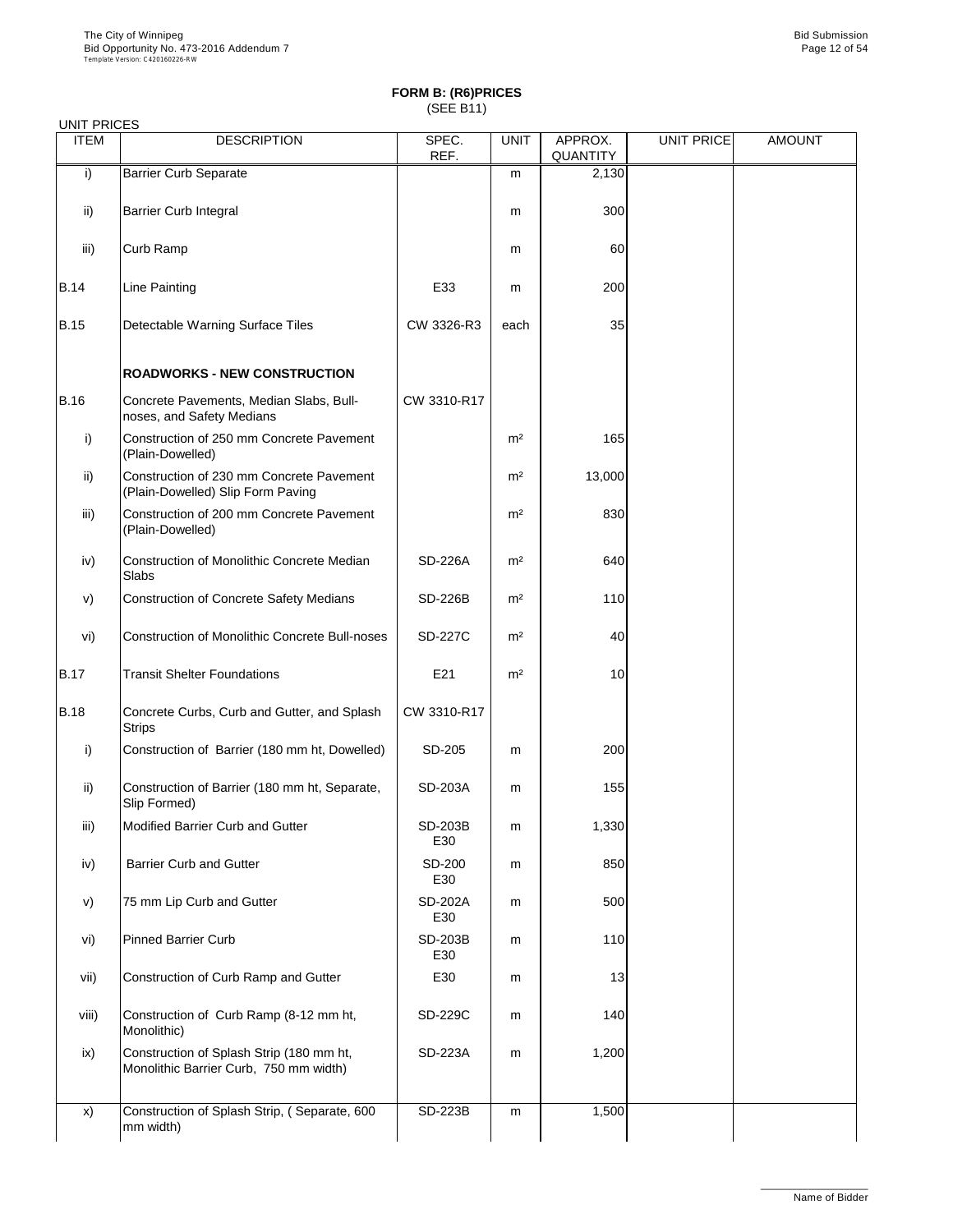| <b>UNIT PRICES</b> |                                                                     |                       |                |                            |                   |               |
|--------------------|---------------------------------------------------------------------|-----------------------|----------------|----------------------------|-------------------|---------------|
| <b>ITEM</b>        | <b>DESCRIPTION</b>                                                  | SPEC.<br>REF.         | <b>UNIT</b>    | APPROX.<br><b>QUANTITY</b> | <b>UNIT PRICE</b> | <b>AMOUNT</b> |
| <b>B.19</b>        | Supply and Installation of Dowel Assemblies                         | CW 3310-R17           | m              | 2,375                      |                   |               |
| <b>B.20</b>        | Interlocking Paving Stones Charcoal Holland<br>Paver 60x210x210mm   | CW 3330-R5<br>E27     | m <sup>2</sup> | 15                         |                   |               |
| <b>B.21</b>        | Interlocking Paving Stones Blue Holland Paver<br>60x105x210mm       | CW 3330-R5<br>E27     | m <sup>2</sup> | 5                          |                   |               |
| <b>B.22</b>        | <b>Directional Tactile Strip</b>                                    | E28                   | m              | 40                         |                   |               |
| <b>B.23</b>        | <b>Construction of Asphaltic Concrete Pavements</b>                 | CW 3410-R11           |                |                            |                   |               |
| i)                 | Main Line Paving                                                    |                       |                |                            |                   |               |
|                    | $a)$ Type IA                                                        |                       | tonne          | 3,200                      |                   |               |
| ii)                | Tie-ins and Approaches                                              |                       |                |                            |                   |               |
|                    | a) Type IA                                                          |                       | tonne          | 125                        |                   |               |
| <b>B.24</b>        | <b>Construction of Asphaltic Concrete Base</b><br>Course (Type III) | CW 3410-R11           | tonne          | 3,400                      |                   |               |
|                    | <b>JOINT AND CRACK SEALING</b>                                      |                       |                |                            |                   |               |
| <b>B.25</b>        | <b>Reflective Crack Maintenance</b>                                 | CW 3250-R7            | m              | 350                        |                   |               |
|                    | <b>ACTIVE TRANSPORTATION PATHWAY</b>                                |                       |                |                            |                   |               |
| <b>B.26</b>        | Excavation                                                          | CW 3110-R19           | m <sup>3</sup> | 1,850                      |                   |               |
| <b>B.27</b>        | <b>Removal of Existing Asphalt</b>                                  | CW 3110-R19           | m <sup>2</sup> | 2900                       |                   |               |
| <b>B.28</b>        | <b>Sub-Grade Compaction</b>                                         | CW 3110-R19           | m <sup>2</sup> | 7,910                      |                   |               |
| <b>B.29</b>        | <b>Crushed Sub-base Material</b>                                    | CW 3110-R19           |                |                            |                   |               |
| $\mathsf{i}$       | 50 mm - Limestone                                                   |                       | tonne          | 3,040                      |                   |               |
| <b>B.30</b>        | Supplying and Placing Base Course Material                          | CW 3110-R19           | m <sup>3</sup> | 610                        |                   |               |
| <b>B.31</b>        | <b>Separation Geotextile Fabric</b>                                 | CW 3130-R4            | m <sup>2</sup> | 7,910                      |                   |               |
| $\mathsf{i}$       | <b>Construction of Monolithic Curb and Sidewalk</b>                 | <b>SD-228B</b><br>E20 | m <sup>2</sup> | 100                        |                   |               |

| <b>B.32</b> | 100 mm Concrete Sidewalk | CW 3325-R5 | m <sup>2</sup> | 2,400 |  |  |
|-------------|--------------------------|------------|----------------|-------|--|--|
|-------------|--------------------------|------------|----------------|-------|--|--|

\_\_\_\_\_\_\_\_\_\_\_\_\_\_\_\_\_\_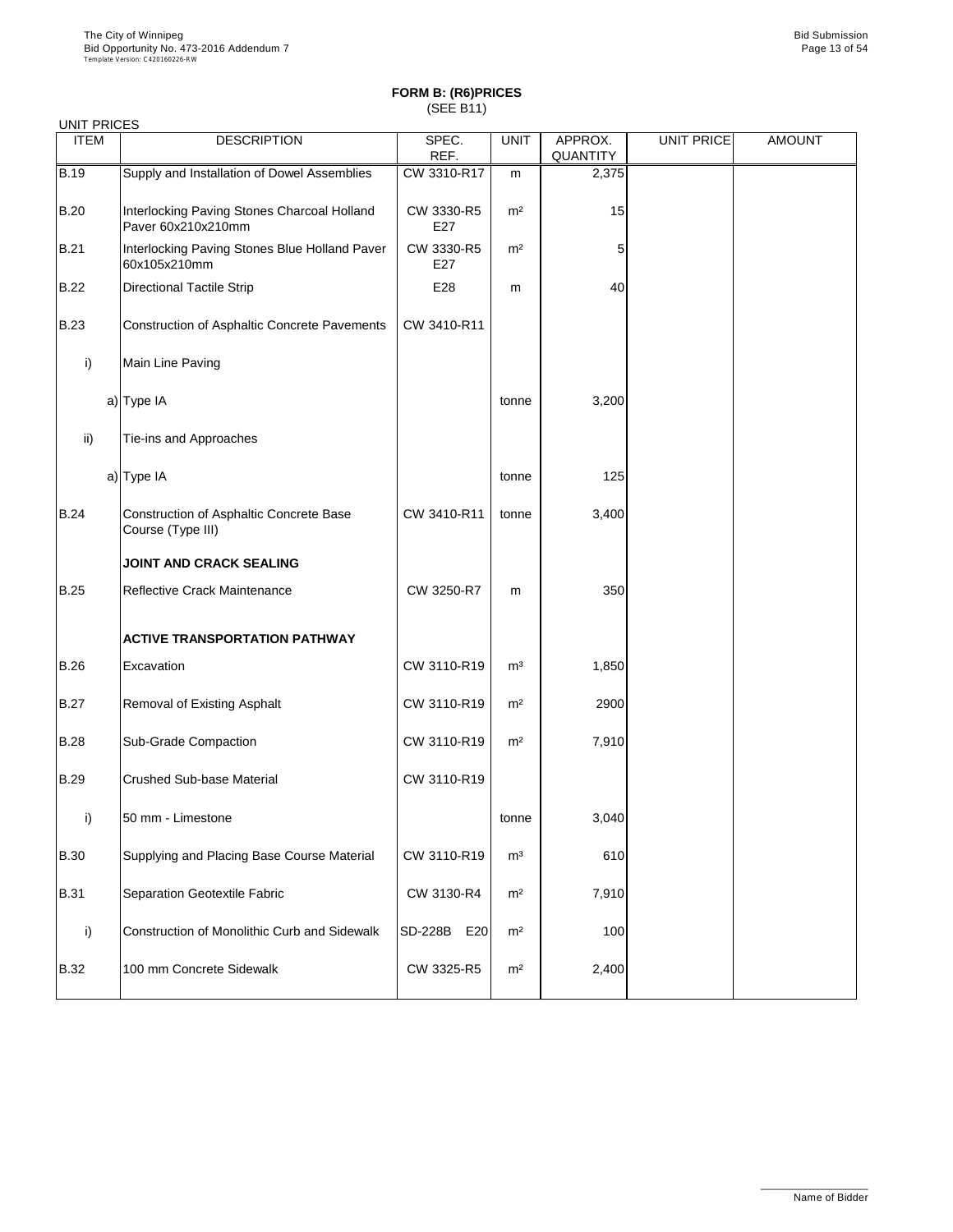### UNIT PRICES

| <b>UIVIT FRICES</b><br><b>ITEM</b> | <b>DESCRIPTION</b>                                         | SPEC.<br>REF.     | <b>UNIT</b> | APPROX.<br>QUANTITY | <b>UNIT PRICE</b> | <b>AMOUNT</b> |
|------------------------------------|------------------------------------------------------------|-------------------|-------------|---------------------|-------------------|---------------|
| <b>B.33</b>                        | Construction of Asphaltic Concrete Overlay                 | CW 3410-R11       |             |                     |                   |               |
| i)                                 | Main Line Paving                                           |                   |             |                     |                   |               |
|                                    | a) Type IA                                                 |                   | tonne       | 1,155               |                   |               |
| <b>B.34</b>                        | <b>Asphalt Rumble Strip</b>                                | E32               | m           | 920                 |                   |               |
| <b>B.35</b>                        | Reflective Crack Maintenance                               | CW 3250-R7        | m           | 230                 |                   |               |
|                                    | <b>ASSOCIATED DRAINAGE AND</b><br><b>UNDERGROUND WORKS</b> |                   |             |                     |                   |               |
| <b>B.36</b>                        | Installation of Subdrains                                  | CW 3120-R4        | m           | 1,200               |                   |               |
|                                    | <b>LANDSCAPING</b>                                         |                   |             |                     |                   |               |
| <b>B.37</b>                        | <b>Clearing and Grubbing</b>                               | CW 3010-R4<br>E16 |             |                     |                   |               |
| $\mathsf{i}$                       | <b>Clearing and Grubbing</b>                               |                   | ha          | 0.02                |                   |               |
| ii)                                | <b>Tree Removal</b>                                        |                   | each        | 80                  |                   |               |
| <b>B.38</b>                        | Chain Link Fence Removal                                   | E42               | ${\sf m}$   | 730                 |                   |               |
| <b>B.39</b>                        | Fencing                                                    | CW 3550-R3<br>E40 |             |                     |                   |               |
| i)                                 | Chain Link Fencing 1.83 m HT                               |                   | m           | 255                 |                   |               |
| $\mathsf{ii}$                      | Chain Link Fencing 1.83 m HT w Barb Wire                   |                   | ${\sf m}$   | 210                 |                   |               |
| iii)                               | <b>New Ornamental Fencing</b>                              |                   | m           | 5                   |                   |               |
| iv)                                | Man Gate 1.22 m Wide x 1.83 m High                         |                   | each        |                     |                   |               |
| V)                                 | Chain Link Baseball Backstop                               |                   | each        |                     |                   |               |
| vi)                                | Remove, Salvage and Install Ornamental Fence               |                   | m           | 55                  |                   |               |
|                                    |                                                            |                   |             |                     |                   |               |

| vii)        | Remove, Salvage and Install Wood Fence                       |                   | m              | 13     |  |
|-------------|--------------------------------------------------------------|-------------------|----------------|--------|--|
| <b>B.40</b> | Sodding                                                      | CW 3510-R9<br>E46 |                |        |  |
|             | Sodding width > 600mm (c/w 75mm imported<br>topsoil)         |                   | m <sup>2</sup> | 20,650 |  |
| ii)         | Sodding width $<$ or = 600mm (c/w 75 mm<br>imported topsoil) |                   | m <sup>2</sup> | 1,100  |  |

\_\_\_\_\_\_\_\_\_\_\_\_\_\_\_\_\_\_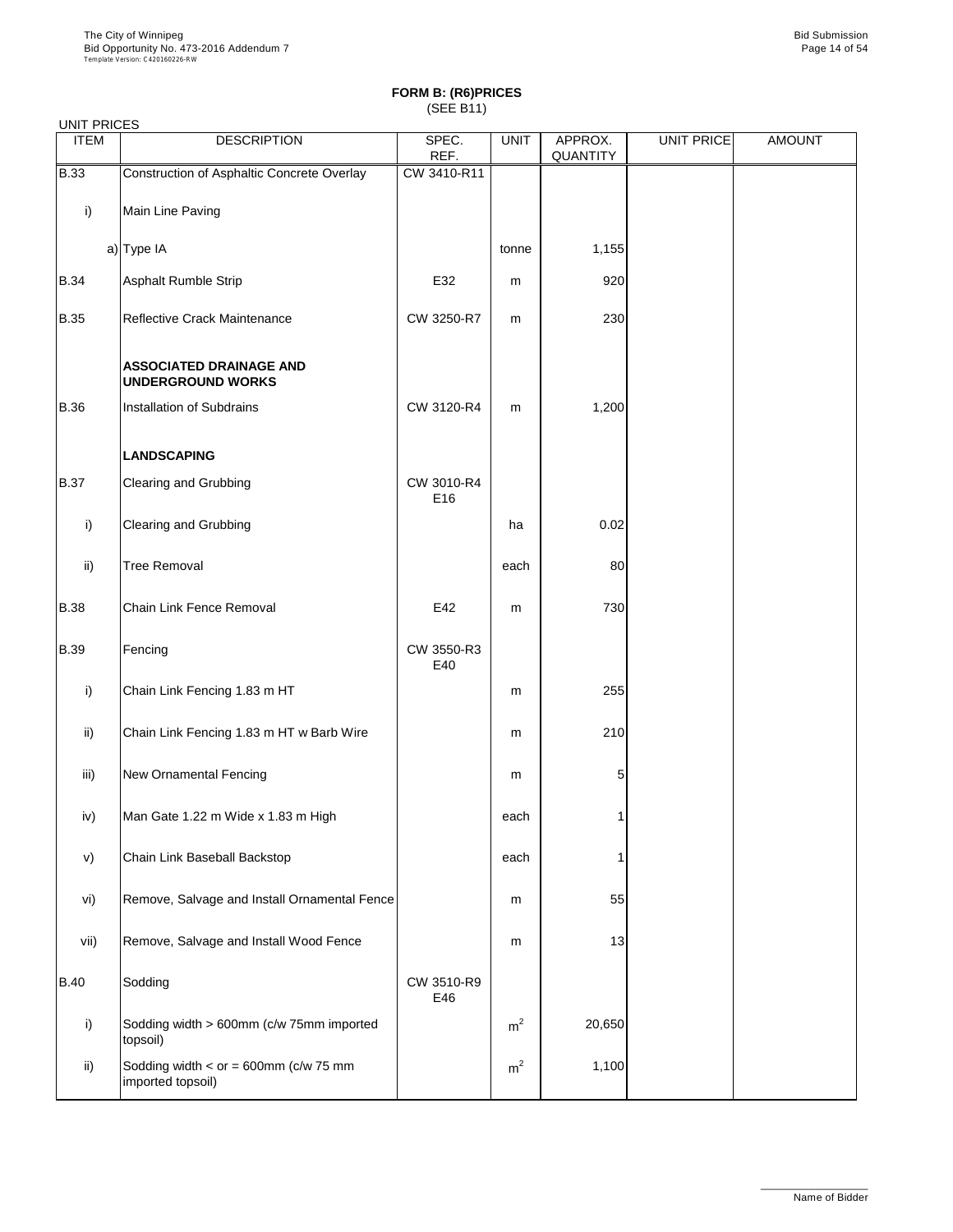| <b>UITLE LINCLO</b> |                                                    |                   |                |                            |                   |               |
|---------------------|----------------------------------------------------|-------------------|----------------|----------------------------|-------------------|---------------|
| <b>ITEM</b>         | <b>DESCRIPTION</b>                                 | SPEC.<br>REF.     | <b>UNIT</b>    | APPROX.<br><b>QUANTITY</b> | <b>UNIT PRICE</b> | <b>AMOUNT</b> |
| <b>B.41</b>         | Seeding                                            | CW 3520-R7<br>E47 |                |                            |                   |               |
| i)                  | Seed Mix                                           |                   | m <sup>2</sup> | 11,750                     |                   |               |
| ii)                 | <b>Fescue Overs-seed Mix</b>                       |                   | m <sup>2</sup> | 20,650                     |                   |               |
| <b>B.42</b>         | Soil Amendments for Seeding                        | E45               | m <sup>2</sup> | 11,750                     |                   |               |
| <b>B.43</b>         | Planting Beds with Growing Medium (450mm<br>Depth) | E45               | m <sup>2</sup> | 125                        |                   |               |
| <b>B.44</b>         | Wood Chip Mulch                                    | E45               | m <sup>2</sup> | 125                        |                   |               |
| <b>B.45</b>         | Heavy Duty Plastic Landscape Edger                 | E45               | m              | 60                         |                   |               |
| <b>B.46</b>         | <b>Plant Material</b>                              | E48               |                |                            |                   |               |
| i)                  | Colorado Spruce (2.4 m HT)                         |                   | each           | 8                          |                   |               |
| $\mathsf{ii}$       | Baron Manitoba Maple (65 mm cal.)                  |                   | each           | 11                         |                   |               |
| iii)                | Silver Maple (65 mm cal.)                          |                   | each           | $\ensuremath{\mathsf{3}}$  |                   |               |
| iv)                 | Ohio Buckeye (50 mm cal.)                          |                   | each           | 12                         |                   |               |
| $\mathsf{v})$       | Prairie Horizon Alder (50 mm cal.)                 |                   | each           | 12                         |                   |               |
| vi)                 | Delta Hackberry (50 mm cal.)                       |                   | each           | 23                         |                   |               |
| vii)                | Bur Oak (45 mm cal.)                               |                   | each           | 1                          |                   |               |
| viii)               | Glenleven Linden (65 mm cal.)                      |                   | each           | $\overline{c}$             |                   |               |
| ix)                 | American Elm (65 mm cal.)                          |                   | each           | 10                         |                   |               |
| X)                  | Brandon Elm (65 mm cal)                            |                   | each           | 14                         |                   |               |
| xi)                 | Amur Maple (50 mm cal.)                            |                   | each           | 9                          |                   |               |

| xii)  | Japanese Tree Lilac (50 mm cal.) | each |                 |  |
|-------|----------------------------------|------|-----------------|--|
| xiii) | False Spirea (0.80 m HT)         | each | 15              |  |
| xiv)  | Charles Joly Lilac (1.2 m HT)    | each | 12 <sub>l</sub> |  |

\_\_\_\_\_\_\_\_\_\_\_\_\_\_\_\_\_\_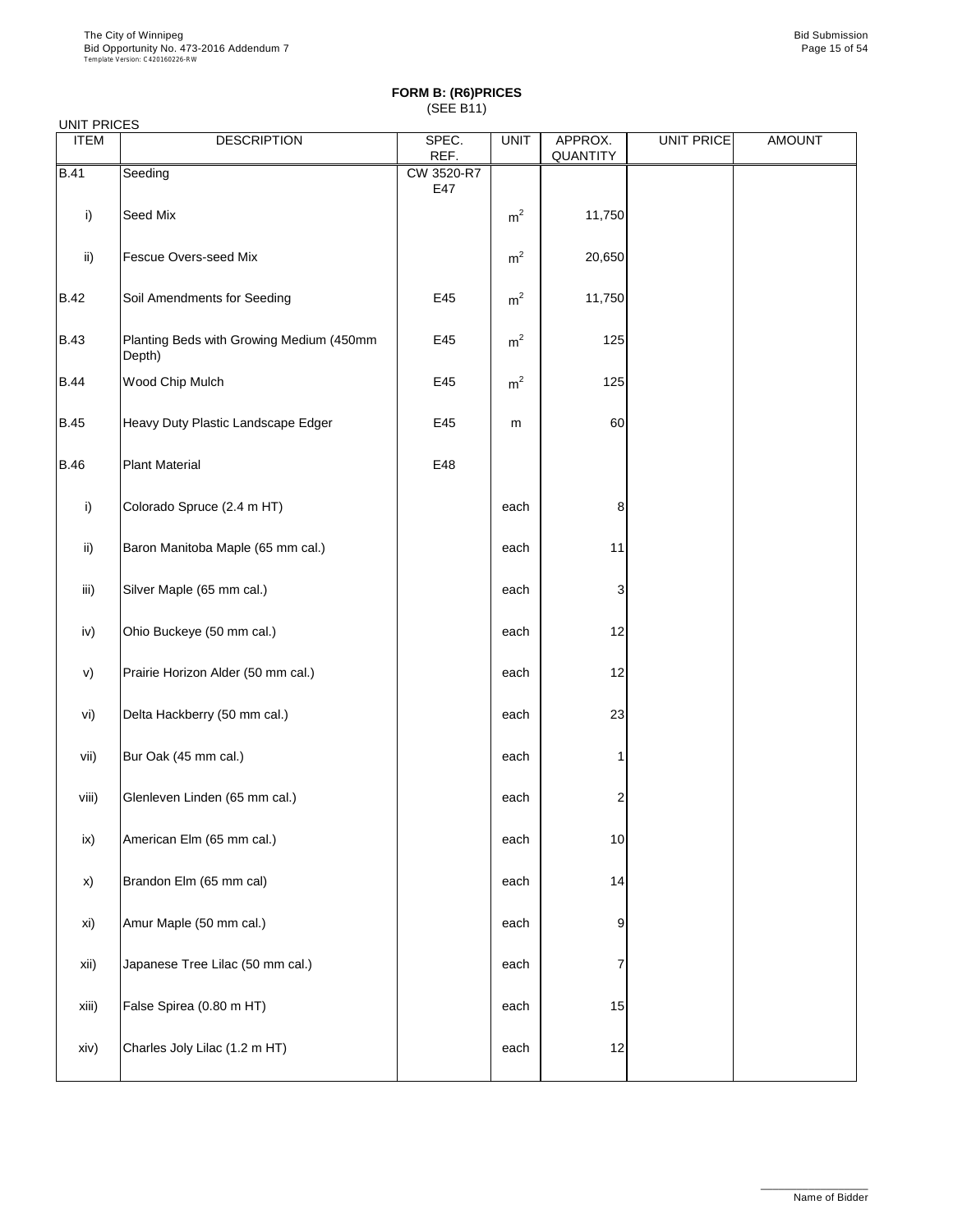| <b>UNIT PRICES</b><br><b>ITEM</b> | <b>DESCRIPTION</b>                                                | SPEC.           | <b>UNIT</b>             | APPROX.         | <b>UNIT PRICE</b> | <b>AMOUNT</b> |
|-----------------------------------|-------------------------------------------------------------------|-----------------|-------------------------|-----------------|-------------------|---------------|
|                                   |                                                                   | REF.            |                         | <b>QUANTITY</b> |                   |               |
| XV)                               | Meyer Lilac (0.60 m HT)                                           |                 | each                    | 45              |                   |               |
| xvi)                              | Nannyberry (0.80 m HT)                                            |                 | each                    | 9               |                   |               |
| xvii)                             | Abbotswood Potentilla (0.50 m ht)                                 |                 | each                    | 45              |                   |               |
| xviii)                            | Gray Gleam Junipers (1.0 m ht)                                    |                 | each                    | 8               |                   |               |
| xix)                              | Big Tuna Mugo Pine (0.80 m ht.)                                   |                 | each                    | 5               |                   |               |
| XX)                               | Calgary Carpet Juniper (0.60 m width)                             |                 | each                    | 13              |                   |               |
| xxi)                              | Hughes Juniper (0.60 m width)                                     |                 | each                    | 5               |                   |               |
| xxii)                             | Blue Chip Juniper (0.50 m width)                                  |                 | each                    | 11              |                   |               |
| <b>B.47</b>                       | <b>Chemical Application of Herbicide</b>                          | E51             | m <sup>2</sup>          | 1000            |                   |               |
| <b>B.48</b>                       | <b>Site Furnishings</b>                                           | E39             |                         |                 |                   |               |
| i)                                | Bench (Pick-up and Installation only)                             |                 | each                    | $\overline{2}$  |                   |               |
| $\mathsf{ii}$                     | Waste Receptacle (Pick-up and Installation<br>only)               |                 | each                    | $\overline{2}$  |                   |               |
| <b>B.49</b>                       | <b>Interlocking Paving Stones</b>                                 | CW 3335-R1      | m <sup>2</sup>          | 18              |                   |               |
| <b>B.50</b>                       | Lean Concrete Base                                                | CW 3335-R1      | m <sup>2</sup>          | 18              |                   |               |
| <b>B.51</b>                       | <b>Crushed Limestone Path</b>                                     | E43             | m <sup>2</sup>          | 600             |                   |               |
| <b>B.52</b>                       | <b>Infield Granular</b>                                           | E44             | m <sup>2</sup>          | 725             |                   |               |
| <b>B.53</b>                       | Cash Allowance for Irrigation Systems                             | E <sub>53</sub> | $\mathsf{I}.\mathsf{s}$ |                 | \$5,000.00        | \$5,000.00    |
| <b>B.54</b>                       | Long Term Maintenance                                             | E49             |                         |                 |                   |               |
| i)                                | General Maintenance of Plant Material and<br><b>Planting Beds</b> |                 | annual                  | 2               |                   |               |

\_\_\_\_\_\_\_\_\_\_\_\_\_\_\_\_\_\_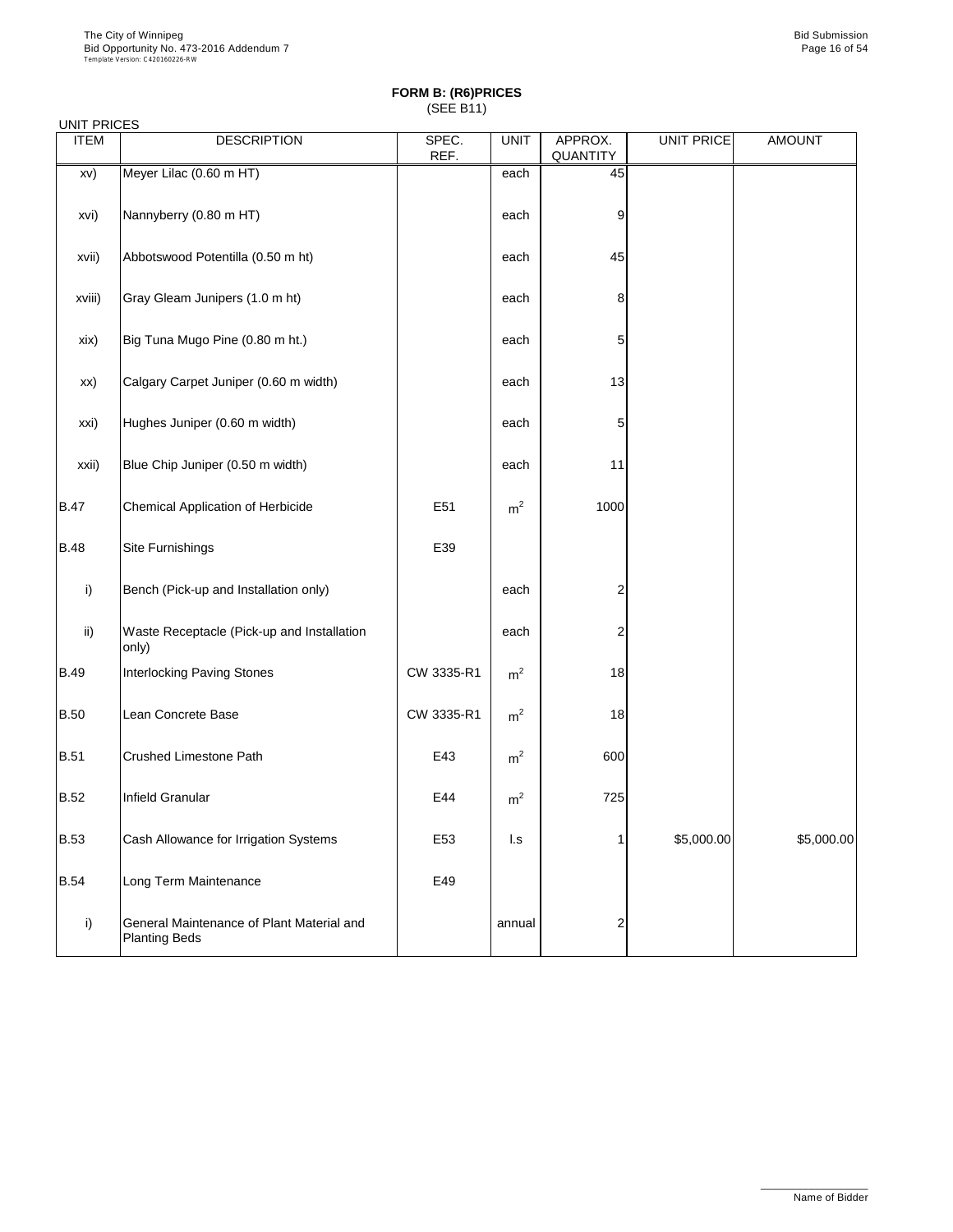| UNIT PRICES     |                                                                      |                    |                |                            |                   |               |
|-----------------|----------------------------------------------------------------------|--------------------|----------------|----------------------------|-------------------|---------------|
| <b>ITEM</b>     | <b>DESCRIPTION</b>                                                   | SPEC.<br>REF.      | <b>UNIT</b>    | APPROX.<br><b>QUANTITY</b> | <b>UNIT PRICE</b> | <b>AMOUNT</b> |
|                 | <b>MISCELLANEOUS</b>                                                 |                    |                |                            |                   |               |
| <b>B.55</b>     | Supply and Installation of Crash Attenuation<br><b>Barrier</b>       | E36                | each           | 2                          |                   |               |
| <b>B.56</b>     | <b>Steel Beam Guardrail</b>                                          | E38                | m              | 11.4                       |                   |               |
| <b>B.57</b>     | ET-31 End Treatment                                                  | E38                | each           |                            |                   |               |
| B               | <b>BGSA-SURFACE WORKS</b>                                            |                    |                |                            | Subtotal:         | \$5,000.00    |
| $\mathbf C$     | <b>DETOUR-SURFACE WORKS</b>                                          |                    |                |                            |                   |               |
|                 | <b>EARTH AND BASE WORKS</b>                                          |                    |                |                            |                   |               |
| C.1             | <b>Common Excavation</b>                                             | CW 3110-R19<br>E19 | m <sup>3</sup> | 11,120                     |                   |               |
| C.2             | Roadway Excavation                                                   | CW 3110-R19<br>E19 | m <sup>3</sup> | 5,200                      |                   |               |
| C.3             | <b>Sub-Grade Compaction</b>                                          | CW 3110-R19        | m <sup>2</sup> | 13,450                     |                   |               |
| C.4             | <b>Crushed Sub-base Material</b>                                     | CW 3110-R19        |                |                            |                   |               |
| i)              | 50 mm - Limestone                                                    |                    | tonne          | 6,030                      |                   |               |
| $\mathsf{ii}$   | 100 mm - Limestone                                                   |                    | tonne          | 10,210                     |                   |               |
| C.5             | Supplying and Placing Base Course Material                           | CW 3110-R19        | m <sup>3</sup> | 1,110                      |                   |               |
| C.6             | <b>Separation Geotextile Fabric</b>                                  | CW 3130-R4         | m <sup>2</sup> | 13,560                     |                   |               |
| C.7             | <b>Pavement Removal</b>                                              | CW 3110-R19        |                |                            |                   |               |
| i)              | <b>Asphalt Pavement</b>                                              |                    | m <sup>2</sup> | 9,900                      |                   |               |
|                 | <b>ROADWORKS - NEW CONSTRUCTION</b>                                  |                    |                |                            |                   |               |
| C.8             | Concrete Pavements, Median Slabs, Bull-<br>noses, and Safety Medians | CW 3310-R17        |                |                            |                   |               |
| i)              | Temporary Asphalt Curb (150 mm ht) Slip Form                         | E31                | m              | 1,400                      |                   |               |
| $\mathsf{ii}$ ) | Temporary Asphalt Median (180 mm ht)                                 | E31                | m <sup>2</sup> | 380                        |                   |               |
| iii)            | <b>Temporary Safety Curb</b>                                         | E31                | m              | 20                         |                   |               |

| C.9 | Construction of Asphaltic Concrete Pavements | CW 3410-R11 |       |       |  |
|-----|----------------------------------------------|-------------|-------|-------|--|
|     | Main Line Paving                             |             |       |       |  |
|     | a) Type IA                                   |             | tonne | 1,650 |  |

\_\_\_\_\_\_\_\_\_\_\_\_\_\_\_\_\_\_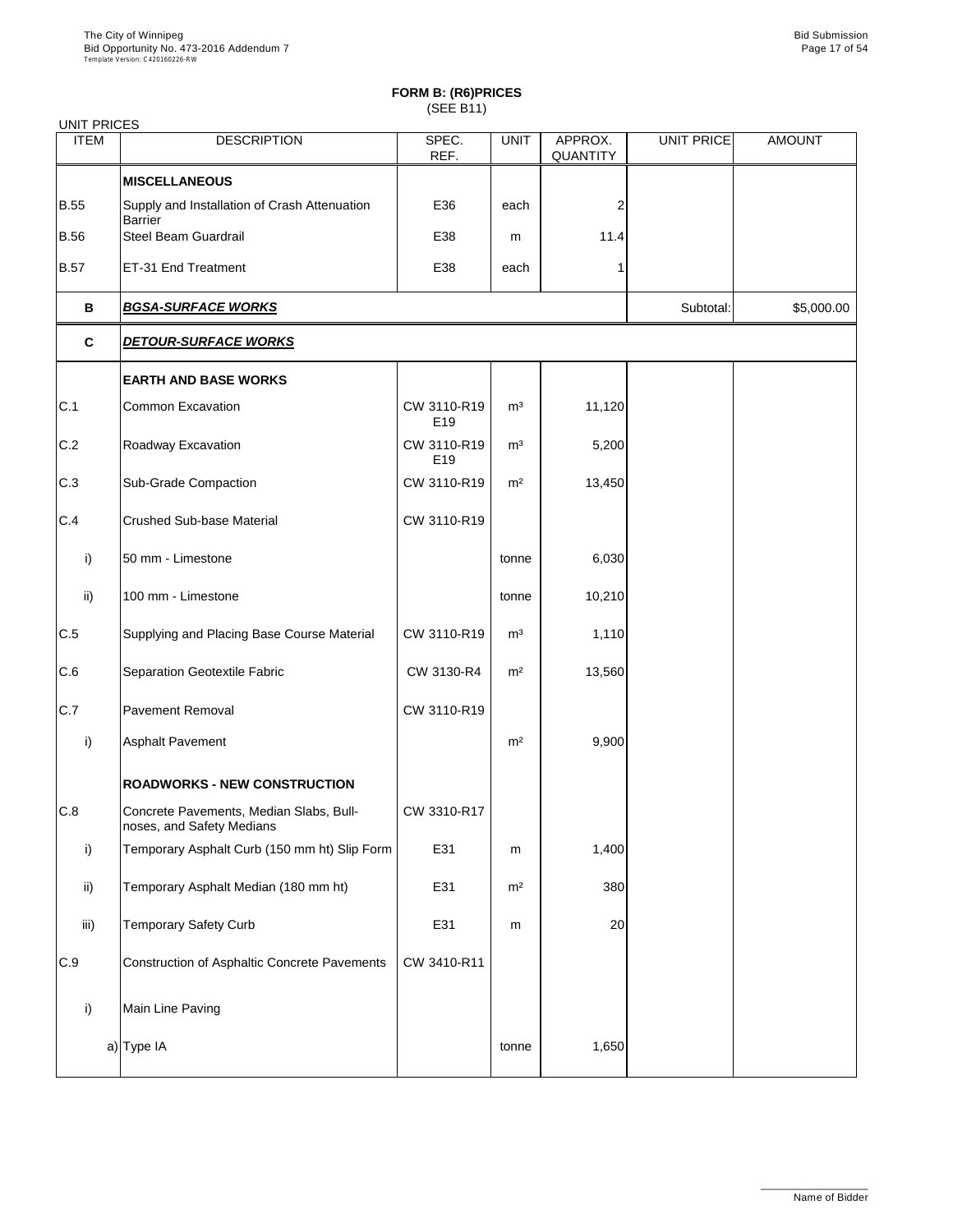| <b>UNIT PRICES</b> |                                                               |                   |                |                            |                   |               |
|--------------------|---------------------------------------------------------------|-------------------|----------------|----------------------------|-------------------|---------------|
| <b>ITEM</b>        | <b>DESCRIPTION</b>                                            | SPEC.<br>REF.     | <b>UNIT</b>    | APPROX.<br><b>QUANTITY</b> | <b>UNIT PRICE</b> | <b>AMOUNT</b> |
| C.10               | Construction of Asphaltic Concrete Base<br>Course (Type III)  | CW 3410-R11       | tonne          | 2,300                      |                   |               |
|                    | <b>ACTIVE TRANSPORTATION PATHWAY</b>                          |                   |                |                            |                   |               |
| C.11               | Supplying and Placing Base Course Material                    | CW 3110-R19       | m <sup>3</sup> | 234                        |                   |               |
| C.12               | Construction of Asphaltic Concrete Overlay                    | CW 3410-R11       |                |                            |                   |               |
| i)                 | Main Line Paving                                              |                   |                |                            |                   |               |
|                    | a) Type IA                                                    |                   | tonne          | 310                        |                   |               |
|                    | <b>LANDSCAPING</b>                                            |                   |                |                            |                   |               |
| C.13               | <b>Clearing and Grubbing</b>                                  | CW 3010-R4<br>E16 |                |                            |                   |               |
| i)                 | <b>Clearing and Grubbing</b>                                  |                   | ha             | 0.01                       |                   |               |
| $\mathsf{ii}$      | <b>Tree Removal</b>                                           |                   | each           | 40                         |                   |               |
| C.14               | Fencing                                                       | CW 3550-R3<br>E40 |                |                            |                   |               |
| i)                 | Chain Link Fencing 1.22 m HT                                  |                   | m              | 70                         |                   |               |
| $\mathsf{ii}$      | Chain Link Fencing 1.83 m HT, with<br><b>Conspicuity Rail</b> |                   | m              | 80                         |                   |               |
| C.15               | Sodding                                                       | CW 3510-R9<br>E46 |                |                            |                   |               |
| i)                 | Sodding width > 600mm (c/w 75mm imported<br>topsoil)          |                   | m <sup>2</sup> | 2,000                      |                   |               |
| $\mathsf{ii}$      | Sodding width $<$ or = 600mm (c/w 75 mm<br>imported topsoil)  |                   | m <sup>2</sup> | 500                        |                   |               |
|                    | <b>MISCELLANEOUS</b>                                          |                   |                |                            |                   |               |
| C.16               | Supply and Place Crash Attenuation Barrels                    | E37               | each           | 14                         |                   |               |
| C.17               | <b>Detour Temporary Lighting</b>                              | E35               | $\mathsf{L}$ s |                            |                   |               |
| C.18               | Supply and Installation of Sign Barricade                     | E113              | each           | 30                         |                   |               |
| $\sim$ 10          | Calvage of Cian Demisede                                      | E440              |                | $\Omega$                   |                   |               |

|       | <b>DETOUR-SURFACE WORKS</b> |     |      |     | Subtotal: |  |
|-------|-----------------------------|-----|------|-----|-----------|--|
| 10.19 | Salvage of Sign Barricage   | ᆮᆝᄓ | eacn | ישכ |           |  |

\_\_\_\_\_\_\_\_\_\_\_\_\_\_\_\_\_\_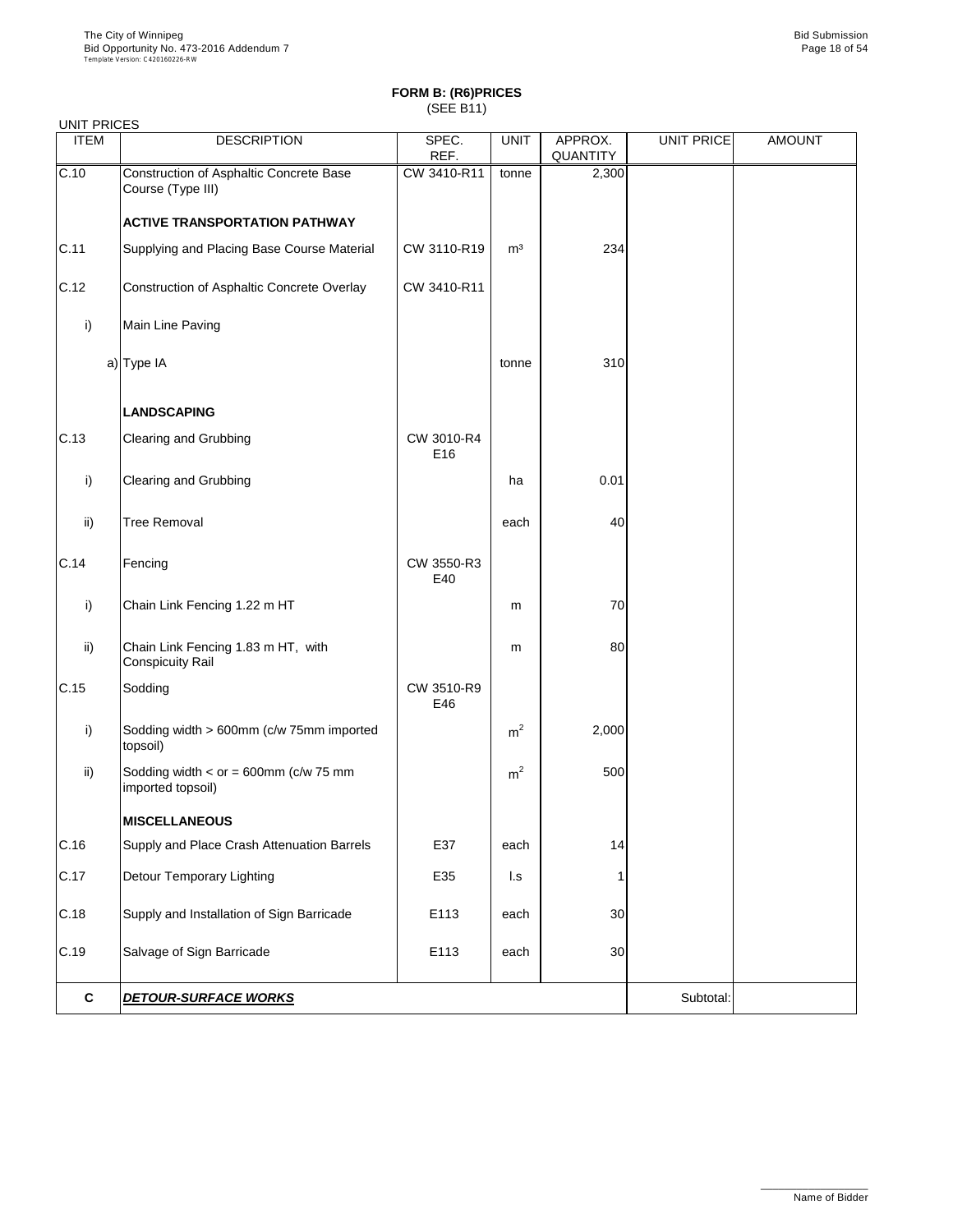# **FORM B: (R6)PRICES**

(SEE B11)

|                 | <b>UNIT PRICES</b>                                           |                                |                |                            |            |               |  |  |  |
|-----------------|--------------------------------------------------------------|--------------------------------|----------------|----------------------------|------------|---------------|--|--|--|
| <b>ITEM</b>     | <b>DESCRIPTION</b>                                           | SPEC.<br>REF.                  | <b>UNIT</b>    | APPROX.<br><b>QUANTITY</b> | UNIT PRICE | <b>AMOUNT</b> |  |  |  |
| D               | <b>1360 TAYLOR AVENUE-SURFACE WORKS</b>                      |                                |                |                            |            |               |  |  |  |
|                 | <b>EARTH AND BASE WORKS</b>                                  |                                |                |                            |            |               |  |  |  |
| D.1             | Roadway Excavation                                           | CW 3110-R19<br>E <sub>19</sub> | m <sup>3</sup> | 470                        |            |               |  |  |  |
| D.2             | <b>Sub-Grade Compaction</b>                                  | CW 3110-R19                    | m <sup>2</sup> | 1,100                      |            |               |  |  |  |
| D.3             | Supplying and Placing Base Course Material                   | CW 3110-R19                    | m <sup>3</sup> | 90                         |            |               |  |  |  |
|                 | <b>ROADWORKS - RENEWALS</b>                                  |                                |                |                            |            |               |  |  |  |
| D.4             | <b>Pavement Removal</b>                                      | CW 3110-R19                    |                |                            |            |               |  |  |  |
| $\mathsf{i}$    | <b>Concrete Pavement</b>                                     |                                | m <sup>2</sup> | 30                         |            |               |  |  |  |
| $\mathsf{ii}$ ) | <b>Asphalt Pavement</b>                                      |                                | m <sup>2</sup> | 600                        |            |               |  |  |  |
| iii)            | <b>Monolithic Median Slab</b>                                | <b>SD-226A</b>                 | m <sup>2</sup> | 70                         |            |               |  |  |  |
| D.5             | <b>Concrete Curb Renewal</b>                                 | CW 3240-R10                    |                |                            |            |               |  |  |  |
| $\mathsf{i}$    | <b>Pinned Barrier Curb</b>                                   | SD-205<br>E30                  | m              | 170                        |            |               |  |  |  |
| D.6             | <b>Line Painting</b>                                         | E33                            | m              | 200                        |            |               |  |  |  |
| D.7             | Construction of Asphaltic Concrete Overlay                   | CW 3410-R11                    |                |                            |            |               |  |  |  |
| i)              | Main Line Paving                                             |                                |                |                            |            |               |  |  |  |
|                 | a) Type IA                                                   |                                | tonne          | 210                        |            |               |  |  |  |
|                 | <b>LANDSCAPING</b>                                           |                                |                |                            |            |               |  |  |  |
| D.8             | <b>Tree Removal</b>                                          | E16                            | each           | 5                          |            |               |  |  |  |
| D.9             | Sodding                                                      | CW 3510-R9<br>E46              |                |                            |            |               |  |  |  |
| i)              | Sodding width > 600mm (c/w 75mm imported<br>topsoil)         |                                | m <sup>2</sup> | 100                        |            |               |  |  |  |
| $\mathsf{ii}$   | Sodding width $<$ or = 600mm (c/w 75 mm<br>imported topsoil) |                                | m <sup>2</sup> | 10                         |            |               |  |  |  |
| D.10            | Planting Beds with Growing Medium (450mm<br>Depth)           | E45                            | m <sup>2</sup> | 110                        |            |               |  |  |  |
| D.11            | Wood Chip Mulch                                              | E45                            | m <sup>2</sup> | 110                        |            |               |  |  |  |

\_\_\_\_\_\_\_\_\_\_\_\_\_\_\_\_\_\_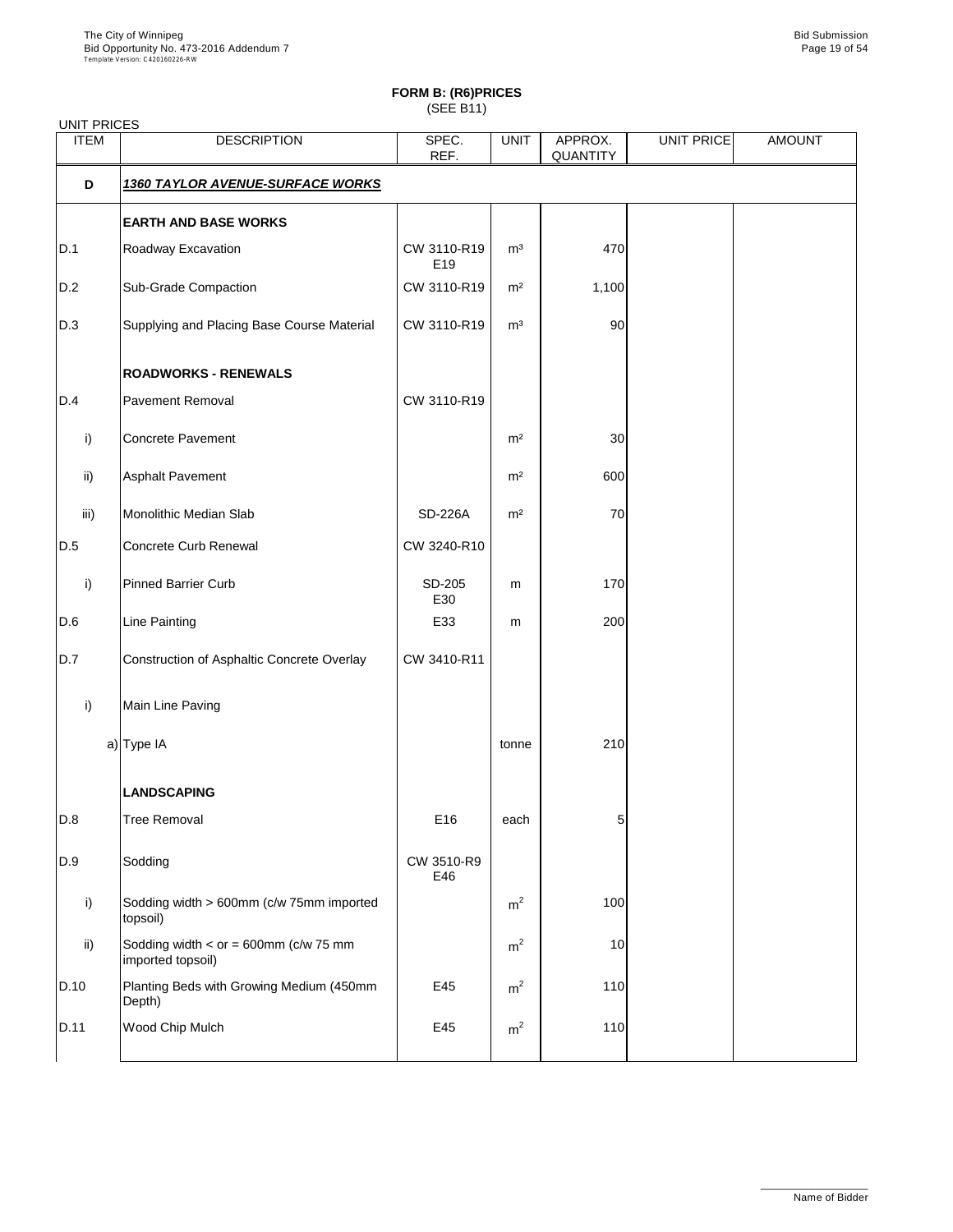| <b>UNIT PRICES</b> |                                            |                    |                |                            |            |               |  |  |
|--------------------|--------------------------------------------|--------------------|----------------|----------------------------|------------|---------------|--|--|
| <b>ITEM</b>        | <b>DESCRIPTION</b>                         | SPEC.<br>REF.      | <b>UNIT</b>    | APPROX.<br><b>QUANTITY</b> | UNIT PRICE | <b>AMOUNT</b> |  |  |
| D.12               | Heavy Duty Plastic Landscape Edger         | E45                | m <sup>2</sup> | 40                         |            |               |  |  |
| D.13               | <b>Plant Material</b>                      | E48                |                |                            |            |               |  |  |
| i)                 | Ohio Buckeye (50 mm cal.)                  |                    | each           | 4                          |            |               |  |  |
| $\mathsf{ii}$      | Delta Hackberry (50 mm cal.)               |                    | each           |                            |            |               |  |  |
| iii)               | Green Ash (65 mm cal.)                     |                    | each           |                            |            |               |  |  |
| iv)                | Miss Kim Lilac (0.60 m ht.)                |                    | each           | 45                         |            |               |  |  |
| D                  | <b>1360 TAYLOR AVENUE-SURFACE WORKS</b>    |                    | Subtotal:      |                            |            |               |  |  |
| E                  | <b>GRANT INTERSECTION-SURFACE WORKS</b>    |                    |                |                            |            |               |  |  |
|                    | <b>EARTH AND BASE WORKS</b>                |                    |                |                            |            |               |  |  |
| E.1                | Roadway Excavation                         | CW 3110-R19<br>E19 | m <sup>3</sup> | 720                        |            |               |  |  |
| E.2                | <b>Sub-Grade Compaction</b>                | CW 3110-R19        | m <sup>2</sup> | 1,500                      |            |               |  |  |
| i)                 | 50 mm - Limestone                          |                    | tonne          | 150                        |            |               |  |  |
| E.3                | Supplying and Placing Base Course Material | CW 3110-R19        | m <sup>3</sup> | 250                        |            |               |  |  |
| E.4                | <b>Grading of Boulevards</b>               | CW 3110-R19<br>E19 | m <sup>2</sup> | 2,117                      |            |               |  |  |
| E.5                | Removal of Existing Concrete Bases         | CW 3110-R19        |                |                            |            |               |  |  |
| i)                 | 600 mm Diameter or Less                    |                    | each           | 3                          |            |               |  |  |
| E.6                | Separation Geotextile Fabric               | CW 3130-R4         | m <sup>2</sup> | 1,500                      |            |               |  |  |
| E.7                | <b>HaTelit BL</b>                          | E23                | m <sup>2</sup> | 210                        |            |               |  |  |
|                    | <b>ROADWORKS - RENEWALS</b>                |                    |                |                            |            |               |  |  |
| E.8                | <b>Pavement Removal</b>                    | CW 3110-R19        |                |                            |            |               |  |  |
| $\mathbf{I}$       | <b>Concrete Pavement</b>                   |                    | m <sup>2</sup> | 200                        |            |               |  |  |

| .,            | <b>UUINGGI AVGIIGII</b>                    |            | .              | ∠∪∪   |  |
|---------------|--------------------------------------------|------------|----------------|-------|--|
| E.9           | <b>Slab Replacement</b>                    | CW 3230-R8 |                |       |  |
|               | [250 mm Concrete Pavement (Plain-Dowelled) |            | m <sup>2</sup> | 220   |  |
| $\mathsf{ii}$ | 200 mm Concrete Pavement (Plain-Dowelled)  |            | m <sup>2</sup> | 1,300 |  |
|               |                                            |            |                |       |  |

\_\_\_\_\_\_\_\_\_\_\_\_\_\_\_\_\_\_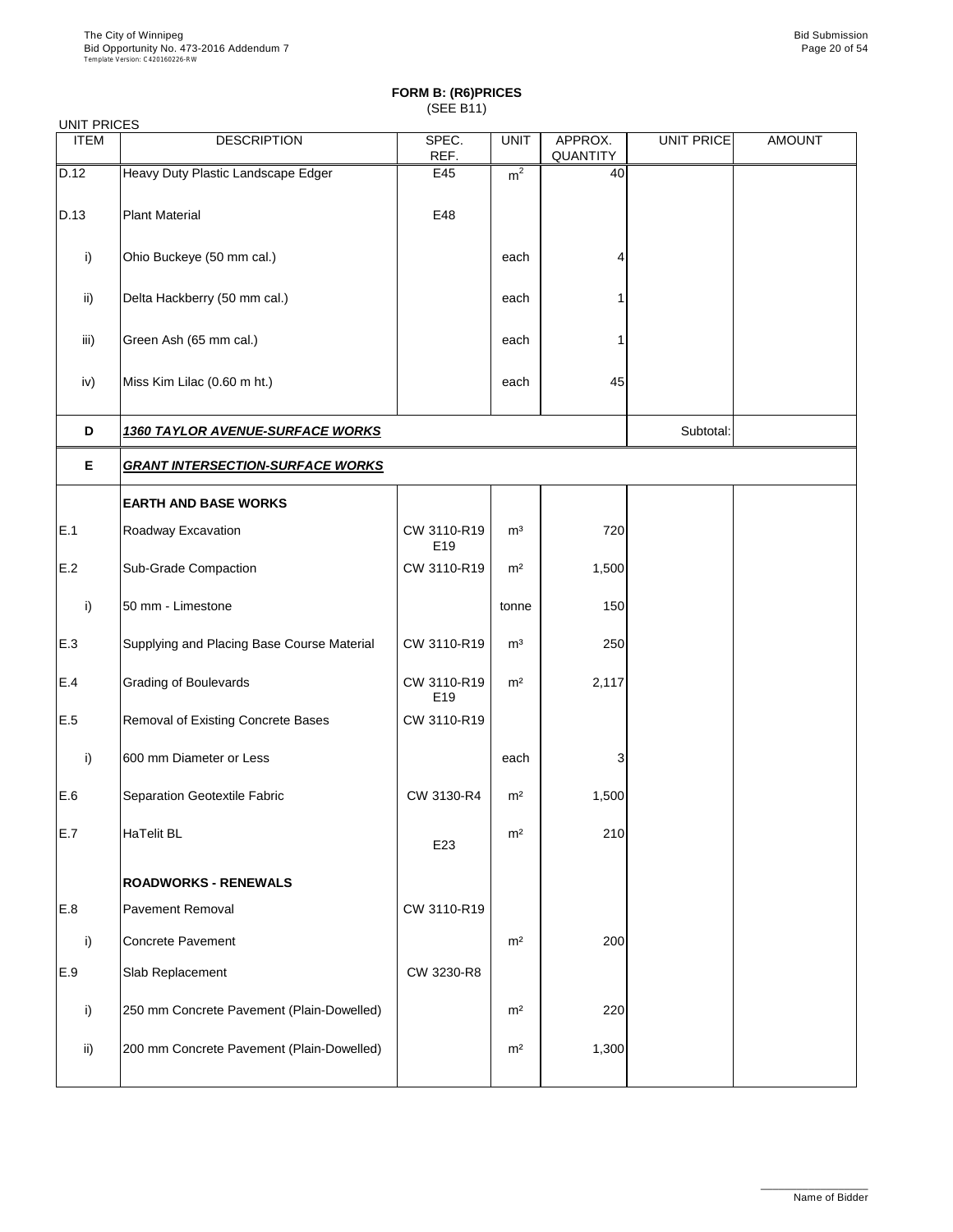### UNIT PRICES

| <b>ITEM</b>   | <b>DESCRIPTION</b>                             | SPEC.<br>REF.  | <b>UNIT</b>    | APPROX.<br><b>QUANTITY</b> | <b>UNIT PRICE</b> | <b>AMOUNT</b> |
|---------------|------------------------------------------------|----------------|----------------|----------------------------|-------------------|---------------|
| E.10          | <b>Partial Slab Patches</b>                    | CW 3230-R8     |                |                            |                   |               |
|               |                                                |                |                |                            |                   |               |
| i)            | 200 mm Concrete Pavement (Type A)              |                | m <sup>2</sup> | 15                         |                   |               |
| $\mathsf{ii}$ | 200 mm Concrete Pavement (Type B)              |                | m <sup>2</sup> | 910                        |                   |               |
| iii)          | 200 mm Concrete Pavement (Type C)              |                | m <sup>2</sup> | 35                         |                   |               |
| iv)           | 200 mm Concrete Pavement (Type D)              |                | m <sup>2</sup> | 65                         |                   |               |
| E.11          | Slab Replacement - Early Opening (24 hour)     | CW 3230-R8     |                |                            |                   |               |
| i)            | 150 mm Concrete Pavement (Reinforced)          |                | m <sup>2</sup> | 55                         |                   |               |
| E.12          | Partial Slab Patches - Early Opening (24 hour) | CW 3230-R8     |                |                            |                   |               |
| i)            | 200 mm Concrete Pavement (Type A)              |                | m <sup>2</sup> | 40                         |                   |               |
| $\mathsf{ii}$ | 200 mm Concrete Pavement (Type B)              |                | m <sup>2</sup> | 110                        |                   |               |
| E.13          | <b>Drilled Dowels</b>                          | CW 3230-R8     |                |                            |                   |               |
| $\mathsf{i}$  | 19.1 mm Diameter                               |                | each           | 1,770                      |                   |               |
| E.14          | <b>Drilled Tie Bars</b>                        | CW 3230-R8     |                |                            |                   |               |
| i)            | 20 M Deformed Tie Bar                          |                | each           | 2,560                      |                   |               |
| E.15          | Miscellaneous Concrete Slab Removal            | CW 3235-R9     |                |                            |                   |               |
| i)            | 100 mm Sidewalk                                |                | m <sup>2</sup> | 2,230                      |                   |               |
| E.16          | Miscellaneous Concrete Slab Renewal            | CW 3235-R9     |                |                            |                   |               |
| i)            | <b>Monolithic Median Slab</b>                  | <b>SD-226A</b> | m <sup>2</sup> | 360                        |                   |               |
| ii)           | <b>Safety Median</b>                           | <b>SD-226B</b> | m <sup>2</sup> | 230                        |                   |               |
| iii)          | 100 mm Sidewalk                                | <b>SD-228A</b> |                |                            |                   |               |
|               | a) Greater than 20 sq.m.                       |                | m <sup>2</sup> | 550                        |                   |               |

| iv)  | Bullnose                              | <b>SD-227C</b> | m <sup>2</sup> | 60 |  |
|------|---------------------------------------|----------------|----------------|----|--|
| E.17 | Adjustment of Precast Sidewalk Blocks | CW 3235-R9     | m <sup>2</sup> | 35 |  |

\_\_\_\_\_\_\_\_\_\_\_\_\_\_\_\_\_\_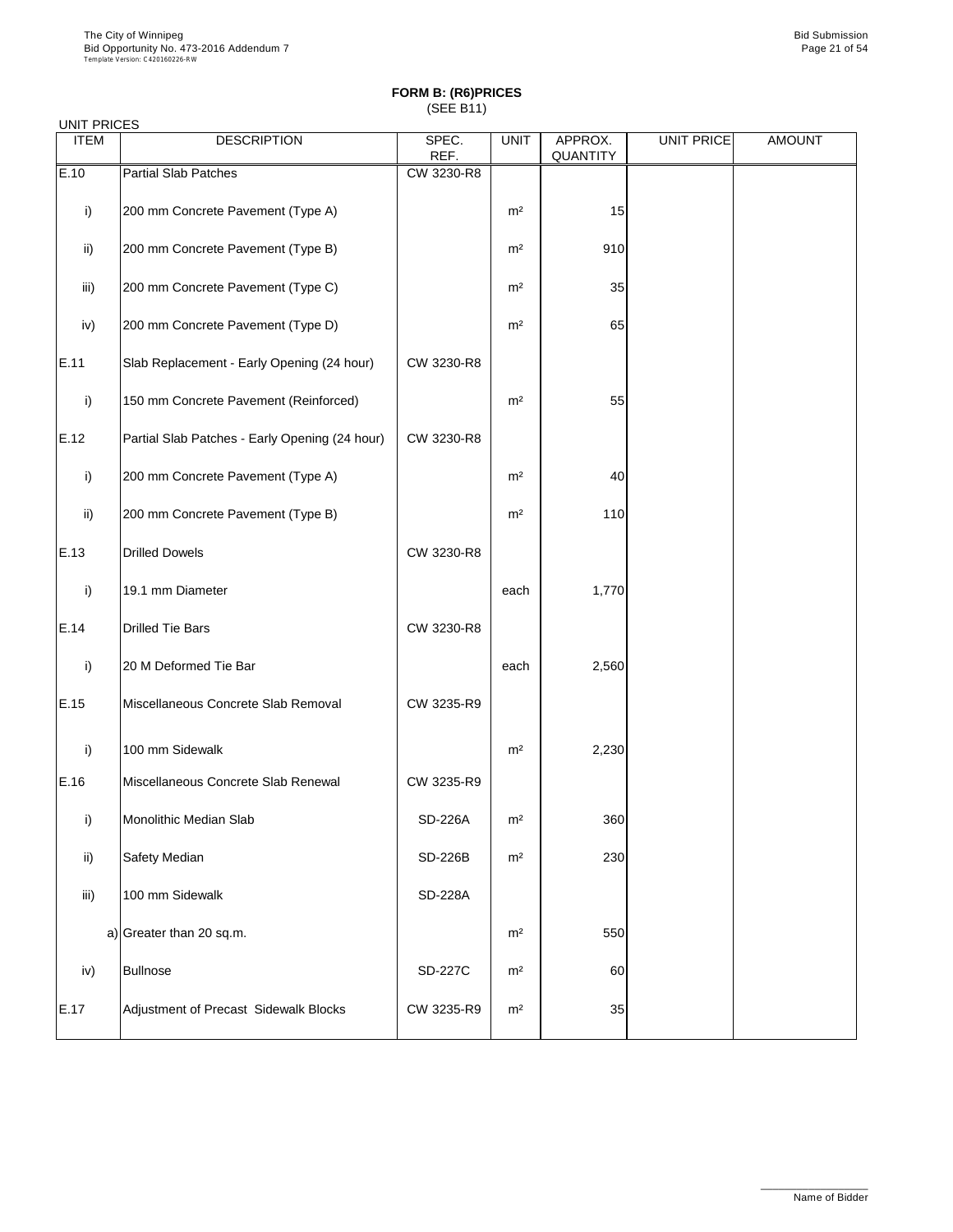#### UNIT PRICES

| <b>ITEM</b>   | <b>DESCRIPTION</b>                                                   | SPEC.<br>REF.             | <b>UNIT</b>    | APPROX.<br><b>QUANTITY</b> | <b>UNIT PRICE</b> | <b>AMOUNT</b> |
|---------------|----------------------------------------------------------------------|---------------------------|----------------|----------------------------|-------------------|---------------|
| E.18          | <b>Concrete Curb Renewal</b>                                         | CW 3240-R10               |                |                            |                   |               |
| i)            | Barrier (150 mm reveal ht, Dowelled)                                 | SD-205,<br><b>SD-206A</b> |                |                            |                   |               |
| a)            | Greater than 30 m                                                    |                           | m              | 900                        |                   |               |
| $\mathsf{ii}$ | Barrier (150 mm reveal ht, Separate)                                 | <b>SD-203A</b>            |                |                            |                   |               |
|               | a) $ 3 \text{ m}$ to 30 m                                            |                           | m              | 4                          |                   |               |
| iii)          | Curb Ramp (8-12 mm reveal ht, Monolithic)                            | SD-229C,D                 | m              | 115                        |                   |               |
| E.19          | Supply and Installation of Dowel Assemblies                          | CW 3310-R17               | m              | 190                        |                   |               |
| E.20          | <b>Construction of Asphaltic Concrete Overlay</b>                    | CW 3410-R11               |                |                            |                   |               |
| i)            | Main Line Paving                                                     |                           |                |                            |                   |               |
|               | a) Type IA                                                           |                           | tonne          | 2,500                      |                   |               |
| $\mathsf{ii}$ | Tie-ins and Approaches                                               |                           |                |                            |                   |               |
|               | a) $Type IA$                                                         |                           | tonne          | 140                        |                   |               |
| E.21          | Asphalt Patching of Miscellaneous Concrete                           | E26                       | m <sup>2</sup> | 600                        |                   |               |
| E.22          | <b>Planing of Pavement</b>                                           | CW 3450-R6                |                |                            |                   |               |
| i)            | 1 - 50 mm Depth (Asphalt)                                            |                           | m <sup>2</sup> | 6,500                      |                   |               |
| $\mathsf{ii}$ | 50 - 100 mm Depth (Asphalt)                                          |                           | m <sup>2</sup> | 6,500                      |                   |               |
| E.23          | Detectable Warning Surface Tiles                                     | CW 3326-R3                | each           | 40                         |                   |               |
|               | <b>ROADWORKS - NEW CONSTRUCTION</b>                                  |                           |                |                            |                   |               |
| E.24          | Concrete Pavements, Median Slabs, Bull-<br>noses, and Safety Medians | CW 3310-R17               |                |                            |                   |               |
| i)            | <b>Construction of Monolithic Curb and Sidewalk</b>                  | <b>SD-228B</b>            | m <sup>2</sup> | 2,400                      |                   |               |
| E.25          | Supplying and Placing Base Course Material                           | CW 3110-R19               | m <sup>3</sup> | 125                        |                   |               |

| ___ |                                                                                    |                | - - - | ---- |  |
|-----|------------------------------------------------------------------------------------|----------------|-------|------|--|
|     | Construction of Splash Strip (180 mm ht,<br>Monolithic Barrier Curb, 750 mm width) | <b>SD-223A</b> | m     | 10   |  |
|     |                                                                                    |                |       |      |  |

\_\_\_\_\_\_\_\_\_\_\_\_\_\_\_\_\_\_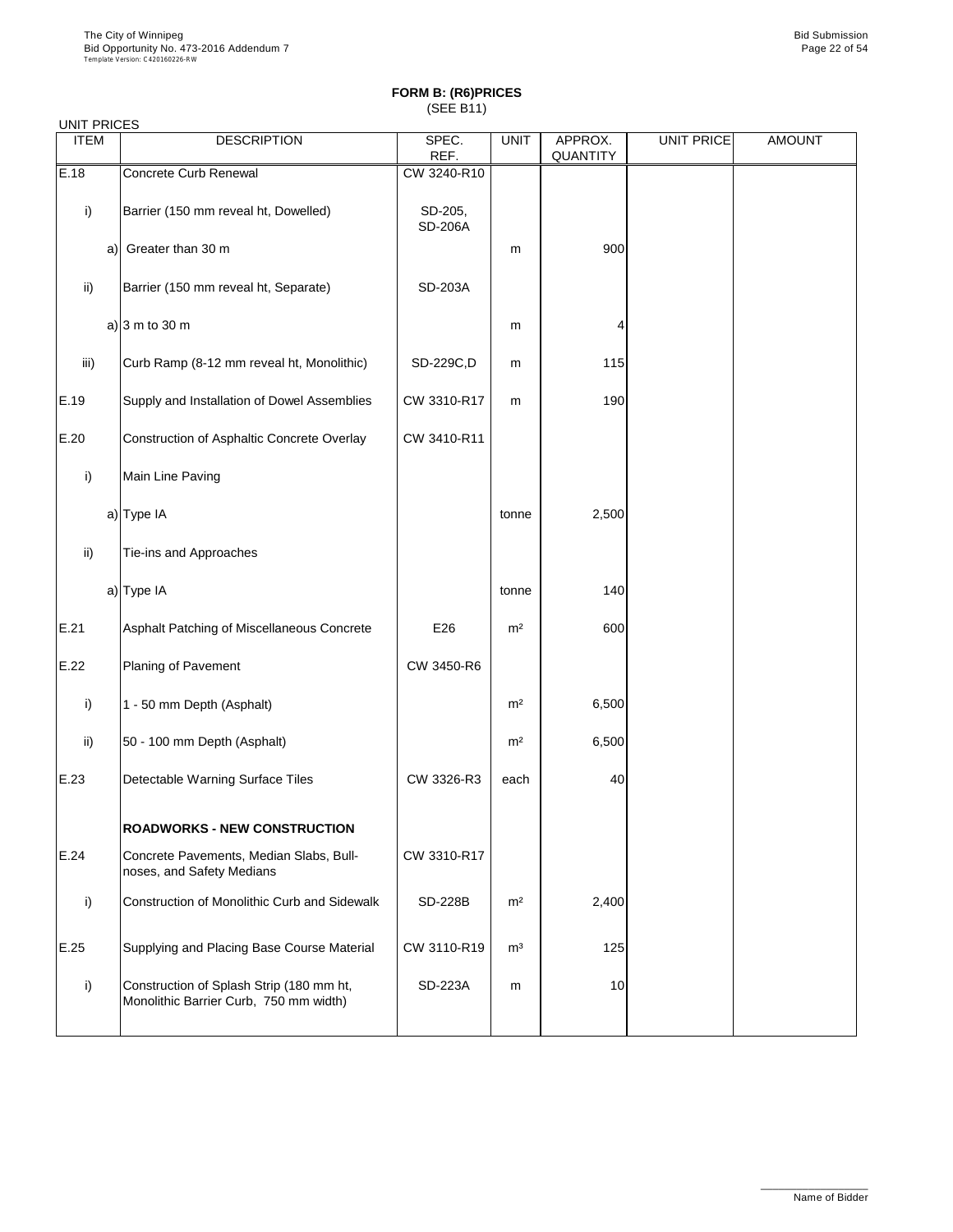| <b>UNIT PRICES</b> |                                                                   |                   |                |                            |                   |               |
|--------------------|-------------------------------------------------------------------|-------------------|----------------|----------------------------|-------------------|---------------|
| <b>ITEM</b>        | <b>DESCRIPTION</b>                                                | SPEC.<br>REF.     | <b>UNIT</b>    | APPROX.<br><b>QUANTITY</b> | <b>UNIT PRICE</b> | <b>AMOUNT</b> |
| E.26               | Interlocking Paving Stones Charcoal Holland<br>Paver 60x210x210mm | CW 3330-R5<br>E27 | m <sup>2</sup> | 180                        |                   |               |
| E.27               | Interlocking Paving Stones Blue Holland Paver<br>60x105x210mm     | CW 3330-R5<br>E27 | m <sup>2</sup> |                            |                   |               |
|                    | <b>JOINT AND CRACK SEALING</b>                                    |                   |                |                            |                   |               |
| E.28               | <b>Reflective Crack Maintenance</b>                               | CW 3250-R7        | m              | 1,860                      |                   |               |
|                    | <b>ASSOCIATED DRAINAGE AND</b><br><b>UNDERGROUND WORKS</b>        |                   |                |                            |                   |               |
| E.29               | Replacing Existing Manhole and Catch Basin<br>Frames & Covers     | CW 2130-R12       |                |                            |                   |               |
| $\mathsf{i}$       | AP-004 - Standard Frame for Manhole and<br><b>Catch Basin</b>     |                   | each           |                            |                   |               |
| ii)                | AP-005 - Standard Solid Cover for Standard<br>Frame               |                   | each           |                            |                   |               |
| iii)               | AP-006 - Standard Grated Cover for Standard<br>Frame              |                   | each           | 12                         |                   |               |
| E.30               | <b>Installation of Subdrains</b>                                  | CW 3120-R4        | m              | 10                         |                   |               |
|                    | <b>ADJUSTMENTS</b>                                                |                   |                |                            |                   |               |
| E.31               | Adjustment of Catch Basins / Manholes Frames                      | CW 3210-R7        | each           | 20                         |                   |               |
| E.32               | <b>Replacing Existing Risers</b>                                  | CW 2130-R12       |                |                            |                   |               |
| $\mathsf{i}$       | <b>Pre-cast Concrete Risers</b>                                   |                   | vert. m        | 1.0                        |                   |               |
| $\mathsf{ii}$      | <b>Brick Risers</b>                                               |                   | vert. m        | 1.0                        |                   |               |
| E.33               | <b>Lifter Rings</b>                                               | CW 3210-R7        |                |                            |                   |               |
| $\mathsf{i}$       | 38 mm                                                             |                   | each           |                            |                   |               |
| ii)                | 51 mm                                                             |                   | each           | 10                         |                   |               |
| iii)               | 64 mm                                                             |                   | each           | 2                          |                   |               |
| iv)                | 76 mm                                                             |                   | each           |                            |                   |               |
| E.34               | <b>Adjustment of Valve Boxes</b>                                  | CW 3210-R7        | each           |                            |                   |               |
| E.35               | <b>Valve Box Extensions</b>                                       | CW 3210-R7        | each           | 3                          |                   |               |
| E.36               | Adjustment of Curb Stop Boxes                                     | CW 3210-R7        | each           | 51                         |                   |               |
| E.37               | Supply of Curb Inlet Box Covers                                   | CW 3210-R7        | each           | 2                          |                   |               |

\_\_\_\_\_\_\_\_\_\_\_\_\_\_\_\_\_\_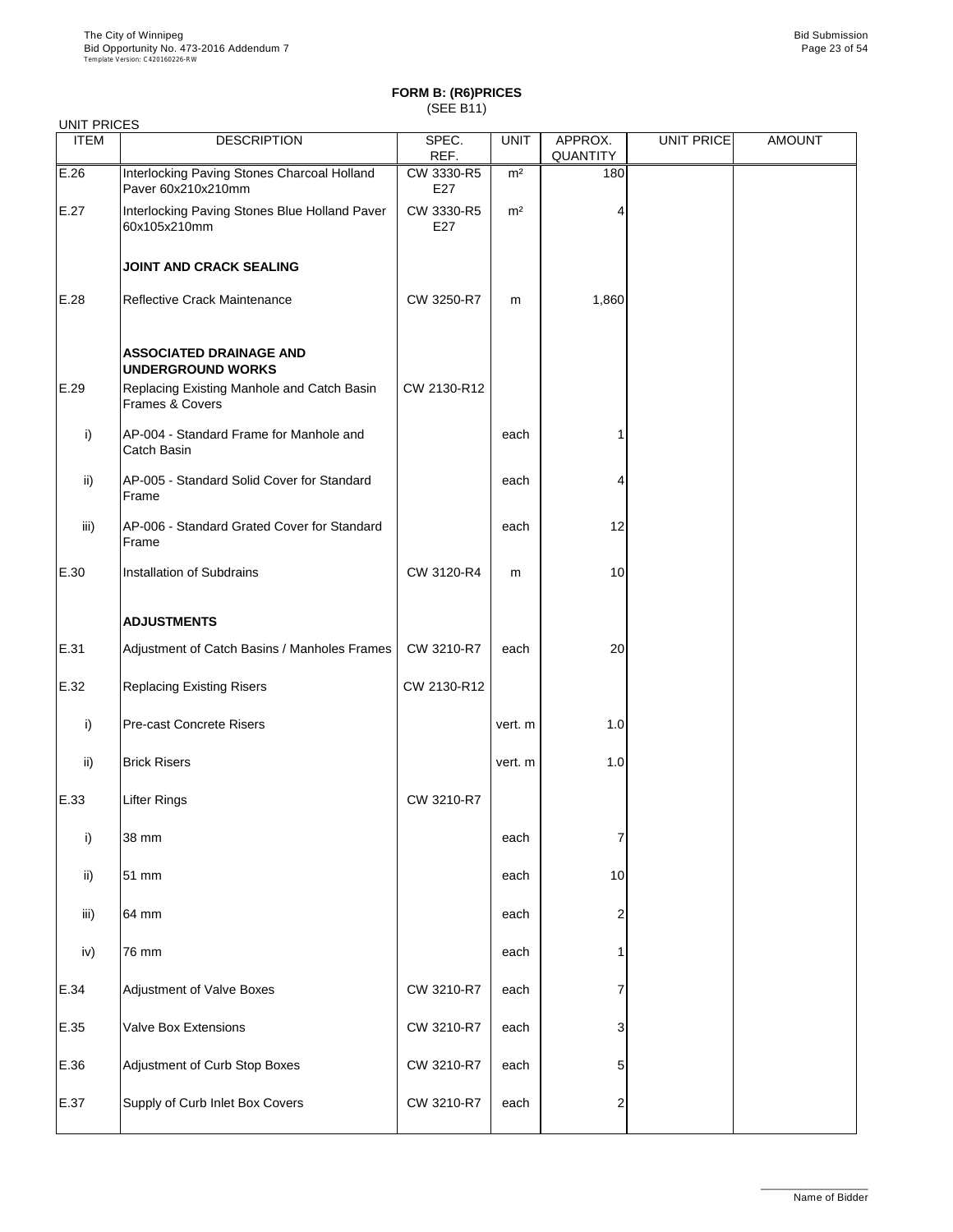| <b>UNIT PRICES</b> |                                                              |                   |                |                            |                   |               |
|--------------------|--------------------------------------------------------------|-------------------|----------------|----------------------------|-------------------|---------------|
| <b>ITEM</b>        | <b>DESCRIPTION</b>                                           | SPEC.<br>REF.     | <b>UNIT</b>    | APPROX.<br><b>QUANTITY</b> | <b>UNIT PRICE</b> | <b>AMOUNT</b> |
| E.38               | <b>Curb Stop Extensions</b>                                  | CW 3210-R7        | each           | 4                          |                   |               |
| E.39               | Adjustment of Traffic Signal Service Box<br>Frames           | CW 3210-R7        | each           | 3                          |                   |               |
|                    | <b>LANDSCAPING</b>                                           |                   |                |                            |                   |               |
| E.40               | <b>Tree Removal</b>                                          | E16               | each           | 3                          |                   |               |
| E.41               | <b>Chain Link Fence Removal</b>                              | E42               | m              | 95                         |                   |               |
| E.42               | Fencing                                                      | CW 3550-R3<br>E40 |                |                            |                   |               |
| i)                 | Chain Link Fencing 1.83 m HT                                 |                   | m              | 70                         |                   |               |
| $\mathsf{ii}$      | Double Vehicular Gate 6.1 m Wide x 1.93 m HT                 |                   | each           |                            |                   |               |
| E.43               | Sodding                                                      | CW 3510-R9<br>E46 |                |                            |                   |               |
| i)                 | Sodding width > 600mm (c/w 75mm imported<br>topsoil)         |                   | m <sup>2</sup> | 1,650                      |                   |               |
| $\mathsf{ii}$      | Sodding width $<$ or = 600mm (c/w 75 mm<br>imported topsoil) |                   | m <sup>2</sup> | 700                        |                   |               |
| E.44               | Seeding                                                      | CW 3520-R7<br>E47 |                |                            |                   |               |
| i)                 | <b>Fescue Overs-seed Mix</b>                                 |                   | m <sup>2</sup> | 1,650                      |                   |               |
|                    | <b>MISCELLANEOUS</b>                                         |                   |                |                            |                   |               |
| E.45               | <b>Bus Stop Flag Foundation</b>                              | E17               | l.s            |                            |                   |               |
| E.46               | <b>Removal of Concrete Foundation</b>                        | E18               | l.s            |                            |                   |               |
| E                  | <b>GRANT INTERSECTION-SURFACE WORKS</b>                      |                   |                |                            | Subtotal:         |               |

\_\_\_\_\_\_\_\_\_\_\_\_\_\_\_\_\_\_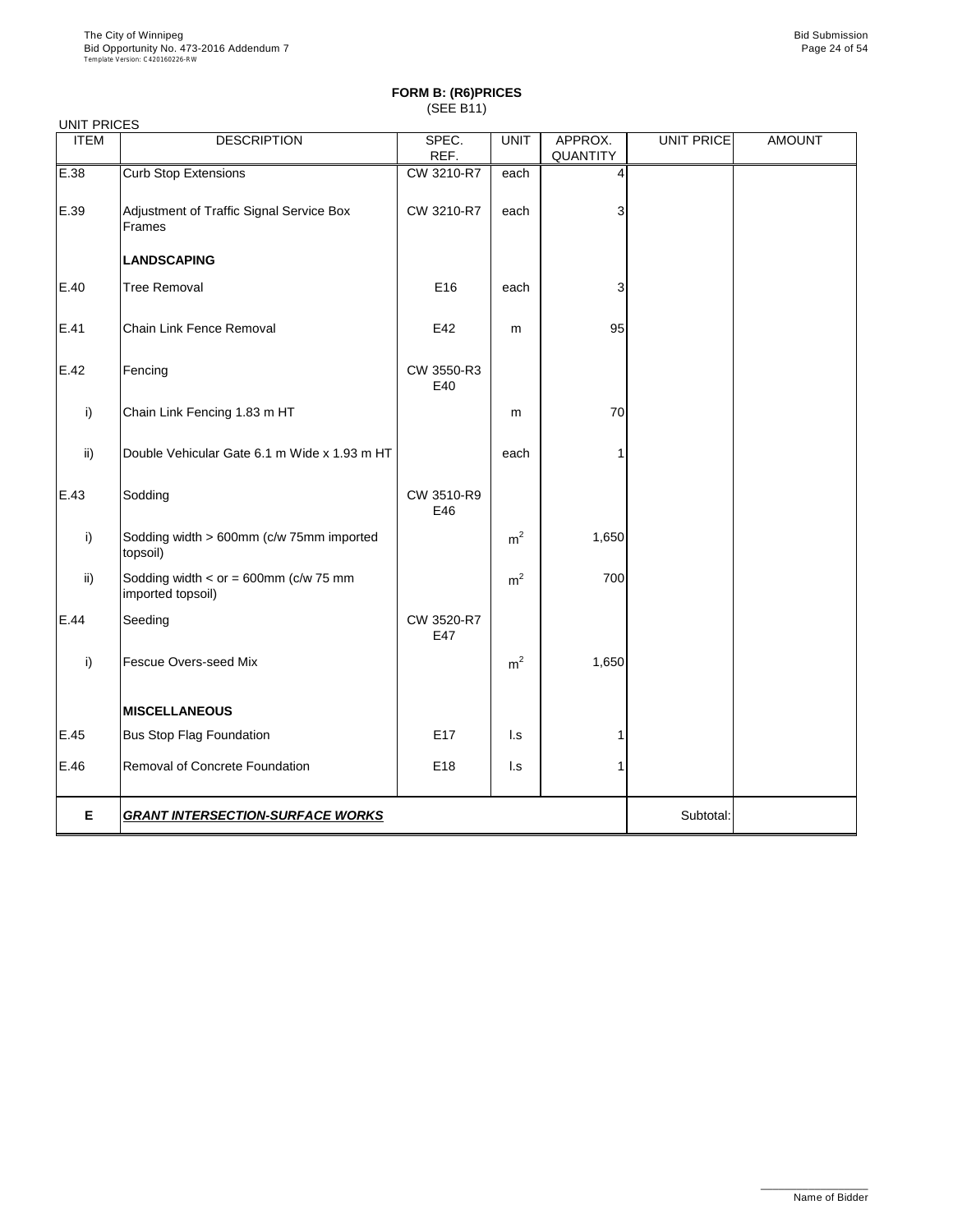| <b>UNIT PRICES</b> |                                            |                                |                |                            |                   |               |
|--------------------|--------------------------------------------|--------------------------------|----------------|----------------------------|-------------------|---------------|
| <b>ITEM</b>        | <b>DESCRIPTION</b>                         | SPEC.<br>REF.                  | <b>UNIT</b>    | APPROX.<br><b>QUANTITY</b> | <b>UNIT PRICE</b> | <b>AMOUNT</b> |
| F                  | <b>TAYLOR AVENUE WEST-SURFACE WORKS</b>    |                                |                |                            |                   |               |
|                    | <b>EARTH AND BASE WORKS</b>                |                                |                |                            |                   |               |
| F.1                | <b>Common Excavation</b>                   | CW 3110-R19<br>E <sub>19</sub> | m <sup>3</sup> | 1,760                      |                   |               |
| F.2                | Roadway Excavation                         | CW 3110-R19<br>E <sub>19</sub> | m <sup>3</sup> | 14,340                     |                   |               |
| F.3                | <b>Sub-Grade Compaction</b>                | CW 3110-R19                    | m <sup>2</sup> | 15,310                     |                   |               |
| F.4                | <b>Crushed Sub-base Material</b>           | CW 3110-R19                    |                |                            |                   |               |
| i)                 | 50 mm - Limestone                          |                                | tonne          | 6,020                      |                   |               |
| $\mathsf{ii}$      | 100 mm - Limestone                         |                                | tonne          | 510                        |                   |               |
| iii)               | 150 mm - Limestone                         |                                | tonne          | 23,055                     |                   |               |
| F.5                | Supplying and Placing Base Course Material | CW 3110-R19                    | m <sup>3</sup> | 250                        |                   |               |
| F.6                | <b>Grading of Boulevards</b>               | CW 3110-R19<br>E <sub>19</sub> | m <sup>2</sup> | 9,700                      |                   |               |
| F.7                | <b>Removal of Existing Concrete Bases</b>  | CW 3110-R19                    |                |                            |                   |               |
| i)                 | 600 mm Diameter or Less                    |                                | each           |                            |                   |               |
| F.8                | Separation Geotextile Fabric               | CW 3130-R4                     | m <sup>2</sup> | 15,310                     |                   |               |
| F.9                | <b>Supply and Install Geogrid</b>          | CW 3135-R1                     | m <sup>2</sup> | 6,021                      |                   |               |
| F.10               | <b>Fill Material</b>                       | CW 3170-R3                     |                |                            |                   |               |
| i)                 | <b>Placing Suitable Site Material</b>      |                                | m <sup>3</sup> | 350                        |                   |               |
|                    | <b>ROADWORKS - RENEWALS</b>                |                                |                |                            |                   |               |
| F.11               | <b>Pavement Removal</b>                    | CW 3110-R19                    |                |                            |                   |               |
| i)                 | <b>Concrete Pavement</b>                   |                                | m <sup>2</sup> | 2,240                      |                   |               |
| $\mathsf{ii}$      | <b>Asphalt Pavement</b>                    |                                | m <sup>2</sup> | 2,236                      |                   |               |
| F.12               | Slab Replacement                           | CW 3230-R8                     |                |                            |                   |               |
| $\mathsf{i}$       | 250 mm Concrete Pavement (Plain-Dowelled)  |                                | m <sup>2</sup> | 220                        |                   |               |
| F.13               | <b>Partial Slab Patches</b>                | CW 3230-R8                     |                |                            |                   |               |
| i)                 | 200 mm Concrete Pavement (Type A)          |                                | m <sup>2</sup> | 51                         |                   |               |
| $\mathsf{ii}$      | 200 mm Concrete Pavement (Type B)          |                                | m <sup>2</sup> | 1,040                      |                   |               |

\_\_\_\_\_\_\_\_\_\_\_\_\_\_\_\_\_\_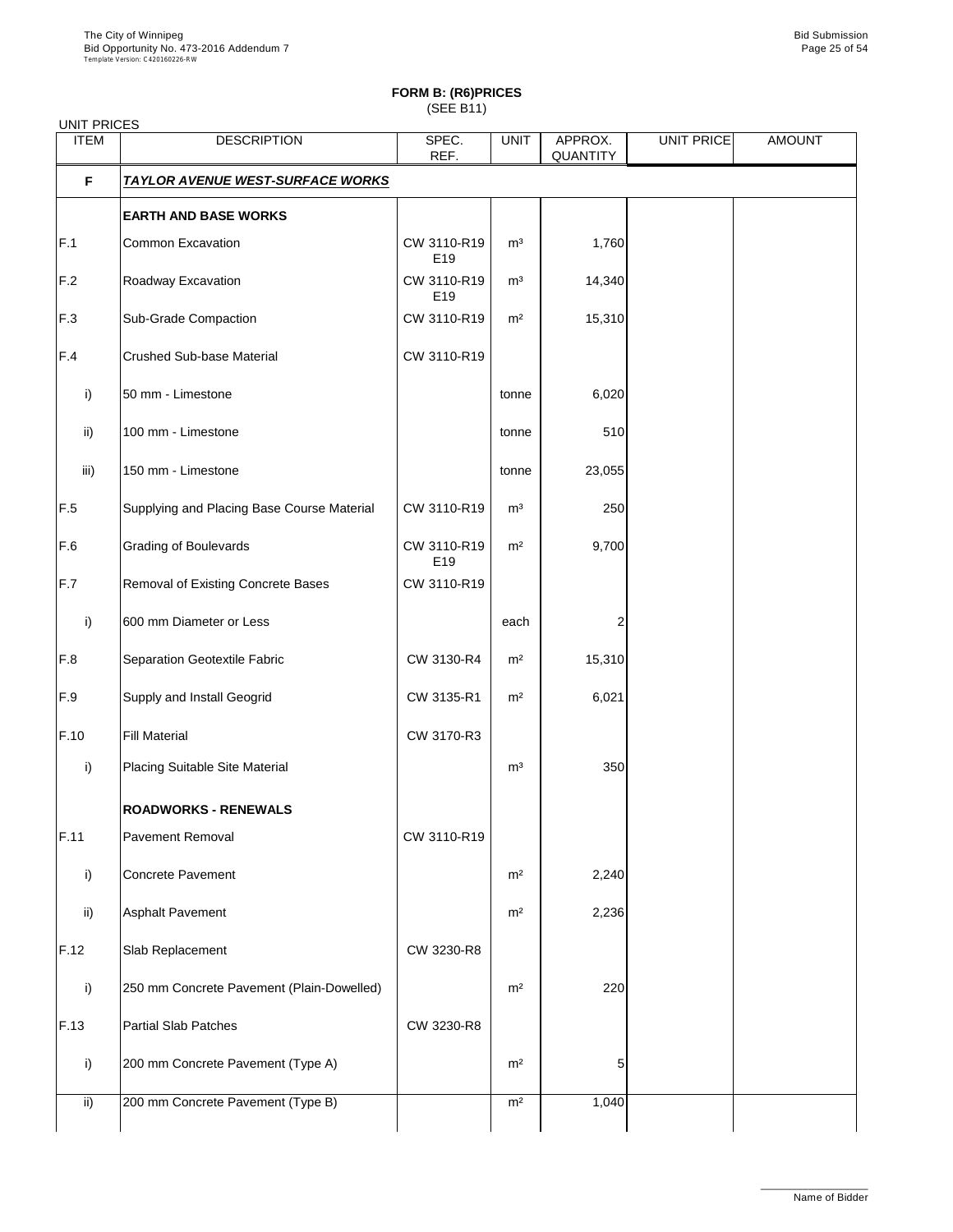| <b>UNIT PRICES</b> |                                                |               |                |                            |            |               |
|--------------------|------------------------------------------------|---------------|----------------|----------------------------|------------|---------------|
| <b>ITEM</b>        | <b>DESCRIPTION</b>                             | SPEC.<br>REF. | <b>UNIT</b>    | APPROX.<br><b>QUANTITY</b> | UNIT PRICE | <b>AMOUNT</b> |
| iii)               | 200 mm Concrete Pavement (Type C)              |               | m <sup>2</sup> | 40                         |            |               |
| iv)                | 200 mm Concrete Pavement (Type D)              |               | m <sup>2</sup> | 80                         |            |               |
| F.14               | Slab Replacement - Early Opening (24 hour)     | CW 3230-R8    |                |                            |            |               |
| i)                 | 200 mm Concrete Pavement (Plain-Dowelled)      |               | m <sup>2</sup> | 70                         |            |               |
| $\mathsf{ii}$      | 150 mm Concrete Pavement (Reinforced)          |               | m <sup>2</sup> | 100                        |            |               |
| F.15               | Partial Slab Patches - Early Opening (24 hour) | CW 3230-R8    |                |                            |            |               |
| i)                 | 200 mm Concrete Pavement (Type A)              |               | m <sup>2</sup> | 10                         |            |               |
| $\mathsf{ii}$      | 200 mm Concrete Pavement (Type B)              |               | m <sup>2</sup> | 60                         |            |               |
| F.16               | <b>Drilled Dowels</b>                          | CW 3230-R8    |                |                            |            |               |
| i)                 | 19.1 mm Diameter                               |               | each           | 2,425                      |            |               |
| F.17               | <b>Drilled Tie Bars</b>                        | CW 3230-R8    |                |                            |            |               |
| $\mathsf{i}$       | 20 M Deformed Tie Bar                          |               | each           | 3,530                      |            |               |
| F.18               | Miscellaneous Concrete Slab Removal            | CW 3235-R9    |                |                            |            |               |
| i)                 | 100 mm Sidewalk                                |               | m <sup>2</sup> | 1,800                      |            |               |
| F.19               | Supply and Installation of Dowel Assemblies    | CW 3310-R17   | m              | 65                         |            |               |
| F.20               | Construction of Asphaltic Concrete Overlay     | CW 3410-R11   |                |                            |            |               |
| i)                 | Main Line Paving                               |               |                |                            |            |               |
|                    | a) Type IA                                     |               | tonne          | 990                        |            |               |
| $\mathsf{ii}$      | Tie-ins and Approaches                         |               |                |                            |            |               |
|                    | a) Type IA                                     |               | tonne          | 255                        |            |               |
| F.21               | Asphalt Patching of Miscellaneous Concrete     | E26           | m <sup>2</sup> | 650                        |            |               |

\_\_\_\_\_\_\_\_\_\_\_\_\_\_\_\_\_\_

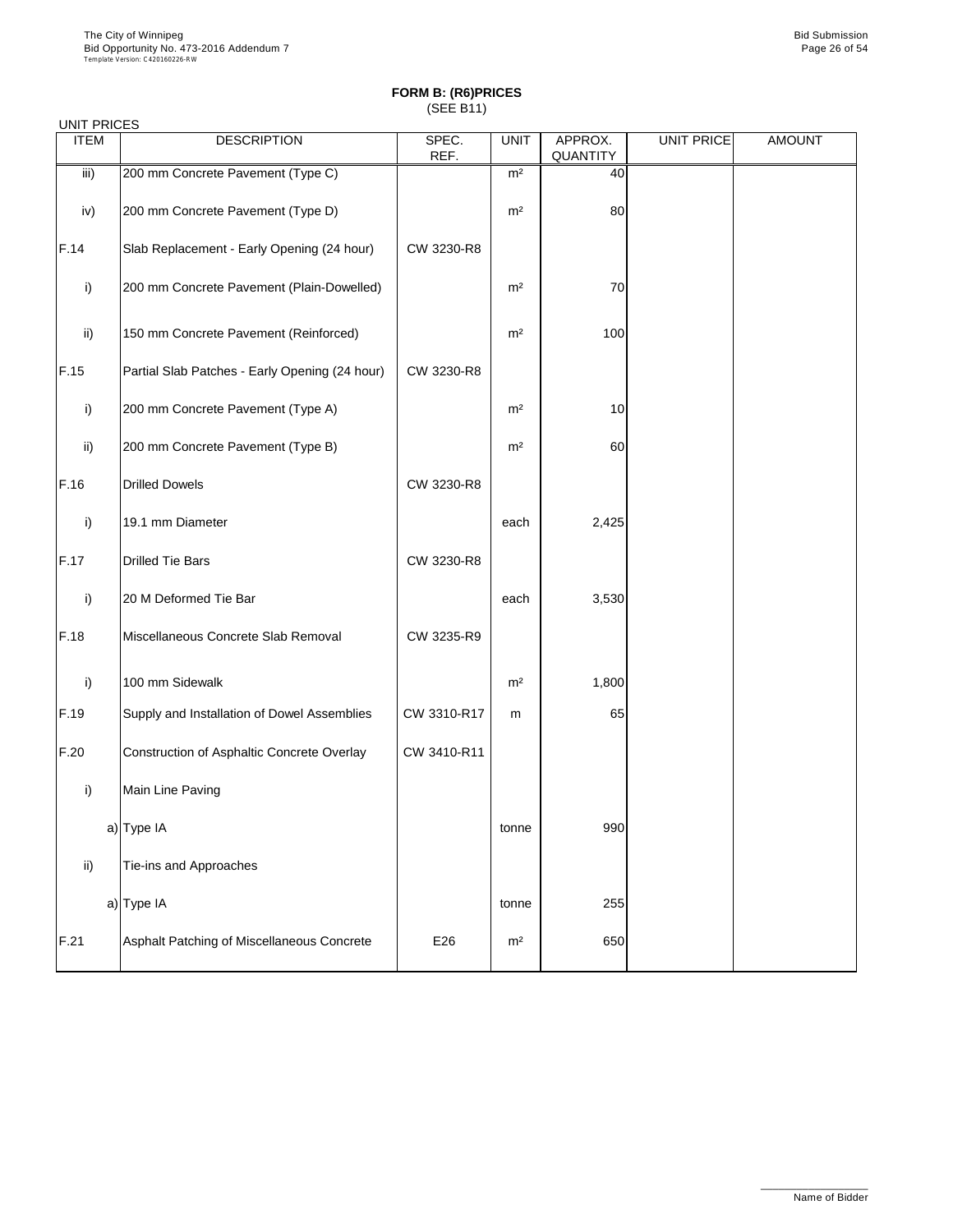| <b>UNIT PRICES</b> |                                                                                                         |                |                |                            |                   |               |
|--------------------|---------------------------------------------------------------------------------------------------------|----------------|----------------|----------------------------|-------------------|---------------|
| <b>ITEM</b>        | <b>DESCRIPTION</b>                                                                                      | SPEC.<br>REF.  | <b>UNIT</b>    | APPROX.<br><b>QUANTITY</b> | <b>UNIT PRICE</b> | <b>AMOUNT</b> |
| F.22               | Planing of Pavement                                                                                     | CW 3450-R6     |                |                            |                   |               |
| i)                 | 1 - 50 mm Depth (Asphalt)                                                                               |                | m <sup>2</sup> | 2,800                      |                   |               |
| $\mathsf{ii}$      | 50 - 100 mm Depth (Asphalt)                                                                             |                | m <sup>2</sup> | 2,800                      |                   |               |
| F.23               | <b>Detectable Warning Surface Tiles</b>                                                                 | CW 3326-R3     | each           | 40                         |                   |               |
|                    | <b>ROADWORKS - NEW CONSTRUCTION</b>                                                                     |                |                |                            |                   |               |
| F.24               | Concrete Pavements, Median Slabs, Bull-<br>noses, and Safety Medians                                    | CW 3310-R17    |                |                            |                   |               |
| i)                 | Construction of 250 mm Concrete Pavement<br>(Plain-Dowelled)                                            |                | m <sup>2</sup> | 240                        |                   |               |
| $\mathsf{ii}$      | Construction of 230 mm Concrete Pavement<br>(Plain-Dowelled) Slip Form Paving                           |                | m <sup>2</sup> | 3,165                      |                   |               |
| iii)               | Construction of 200 mm Concrete Pavement<br>(Plain-Dowelled)                                            |                | m <sup>2</sup> | 1,720                      |                   |               |
| iv)                | <b>Construction of Monolithic Concrete Median</b><br><b>Slabs</b>                                       | <b>SD-226A</b> | m <sup>2</sup> | 525                        |                   |               |
| V)                 | <b>Construction of Monolithic Concrete Bull-noses</b>                                                   | <b>SD-227C</b> | m <sup>2</sup> | 40                         |                   |               |
| F.25               | Concrete Curbs, Curb and Gutter, and Splash<br><b>Strips</b>                                            | CW 3310-R17    |                |                            |                   |               |
| i)                 | Construction of Barrier (180 mm ht, Dowelled)                                                           | SD-205         | m              | 80                         |                   |               |
| $\mathsf{ii}$      | <b>Barrier Curb and Gutter</b>                                                                          | E30            | m              | 1,840                      |                   |               |
| iii)               | Pinned Barrier Curb                                                                                     | E30            | m              | 100                        |                   |               |
| iv)                | Construction of Curb Ramp and Gutter                                                                    | E30            | m              | 75                         |                   |               |
| V)                 | Construction of Curb Ramp (8-12 mm ht,<br>Monolithic)                                                   | <b>SD-229C</b> | m              | 125                        |                   |               |
| vi)                | Construction of Splash Strip (180 mm ht,<br>Monolithic Barrier Curb, 750 mm width, Slip<br>Form Paving) | <b>SD-223A</b> | m              | 1,300                      |                   |               |
| vii)               | Construction of Splash Strip, (Separate, 600<br>mm width)                                               | <b>SD-223B</b> | m              | 1,545                      |                   |               |

|      | (mm width                                                         |                   |                |     |  |
|------|-------------------------------------------------------------------|-------------------|----------------|-----|--|
| F.26 | Supply and Installation of Dowel Assemblies                       | CW 3310-R17       | m              | 670 |  |
| F.27 | Interlocking Paving Stones Charcoal Holland<br>Paver 60x210x210mm | CW 3330-R5<br>E27 | m <sup>2</sup> | 40  |  |
| F.28 | Interlocking Paving Stones Blue Holland Paver<br>60x105x210mm     | CW 3330-R5<br>E27 | m <sup>2</sup> | 5   |  |
| F.29 | Construction of Asphaltic Concrete Pavements                      | CW 3410-R11       |                |     |  |
| i)   | Main Line Paving                                                  |                   |                |     |  |

\_\_\_\_\_\_\_\_\_\_\_\_\_\_\_\_\_\_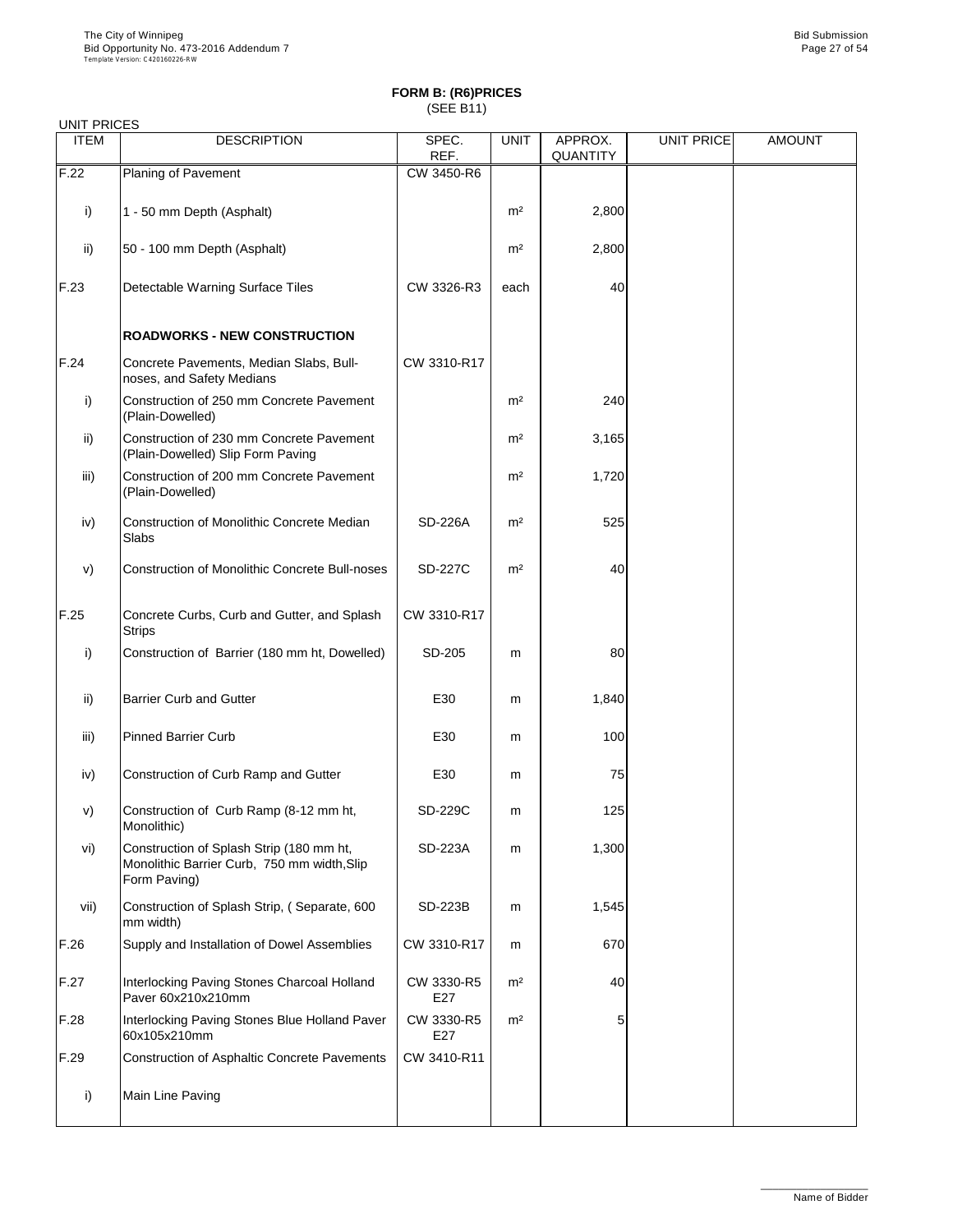|  | UNIT PRICES |
|--|-------------|
|--|-------------|

| UNII PRIULO<br><b>ITEM</b> | <b>DESCRIPTION</b>                                           | SPEC.<br>REF.  | <b>UNIT</b>    | APPROX.<br><b>QUANTITY</b> | <b>UNIT PRICE</b> | <b>AMOUNT</b> |
|----------------------------|--------------------------------------------------------------|----------------|----------------|----------------------------|-------------------|---------------|
|                            | $a)$ Type IA                                                 |                | tonne          | 900                        |                   |               |
| $\mathsf{ii}$              | Tie-ins and Approaches                                       |                |                |                            |                   |               |
|                            | $a)$ Type IA                                                 |                | tonne          | 130                        |                   |               |
| F.30                       | Construction of Asphaltic Concrete Base<br>Course (Type III) | CW 3410-R11    | tonne          | 1,300                      |                   |               |
|                            | <b>JOINT AND CRACK SEALING</b>                               |                |                |                            |                   |               |
| F.31                       | Reflective Crack Maintenance                                 | CW 3250-R7     | m              | 1,400                      |                   |               |
|                            | <b>ACTIVE TRANSPORTATION PATHWAY</b>                         |                |                |                            |                   |               |
| F.32                       | Excavation                                                   | CW 3110-R19    | m <sup>3</sup> | 1,120                      |                   |               |
| F.33                       | <b>Removal of Existing Asphalt</b>                           | CW 3110-R19    | m <sup>2</sup> | 2130                       |                   |               |
| F.34                       | <b>Sub-Grade Compaction</b>                                  | CW 3110-R19    | m <sup>2</sup> | 6,000                      |                   |               |
| F.35                       | <b>Crushed Sub-base Material</b>                             | CW 3110-R19    |                |                            |                   |               |
| $\mathsf{i}$               | 50 mm - Limestone                                            |                | tonne          | 1,350                      |                   |               |
| F.36                       | Supplying and Placing Base Course Material                   | CW 3110-R19    | m <sup>3</sup> | 415                        |                   |               |
| F.37                       | <b>Construction of Monolithic Curb and Sidewalk</b>          | <b>SD-228B</b> | m <sup>2</sup> | 1,025                      |                   |               |
| F.38                       | 100 mm Concrete Sidewalk                                     | CW 3325-R5     | m <sup>2</sup> | 2,000                      |                   |               |
| F.39                       | <b>Separation Geotextile Fabric</b>                          | CW 3130-R4     | m <sup>2</sup> | 3,000                      |                   |               |
| F.40                       | Construction of Asphaltic Concrete Overlay                   | CW 3410-R11    |                |                            |                   |               |
| i)                         | Main Line Paving                                             |                |                |                            |                   |               |
|                            | a) Type IA                                                   |                | tonne          | 570                        |                   |               |
|                            | <b>ASSOCIATED DRAINAGE AND</b><br><b>UNDERGROUND WORKS</b>   |                |                |                            |                   |               |

| F.41 | Replacing Existing Manhole and Catch Basin<br><b>Frames &amp; Covers</b> | CW 2130-R12 |      |                |  |
|------|--------------------------------------------------------------------------|-------------|------|----------------|--|
|      | AP-004 - Standard Frame for Manhole and<br><b>Catch Basin</b>            |             | each |                |  |
| ii)  | AP-005 - Standard Solid Cover for Standard<br>Frame                      |             | each |                |  |
| iii) | AP-006 - Standard Grated Cover for Standard<br>Frame                     |             | each | $\overline{2}$ |  |

 $\mathbf{I}$ 

\_\_\_\_\_\_\_\_\_\_\_\_\_\_\_\_\_\_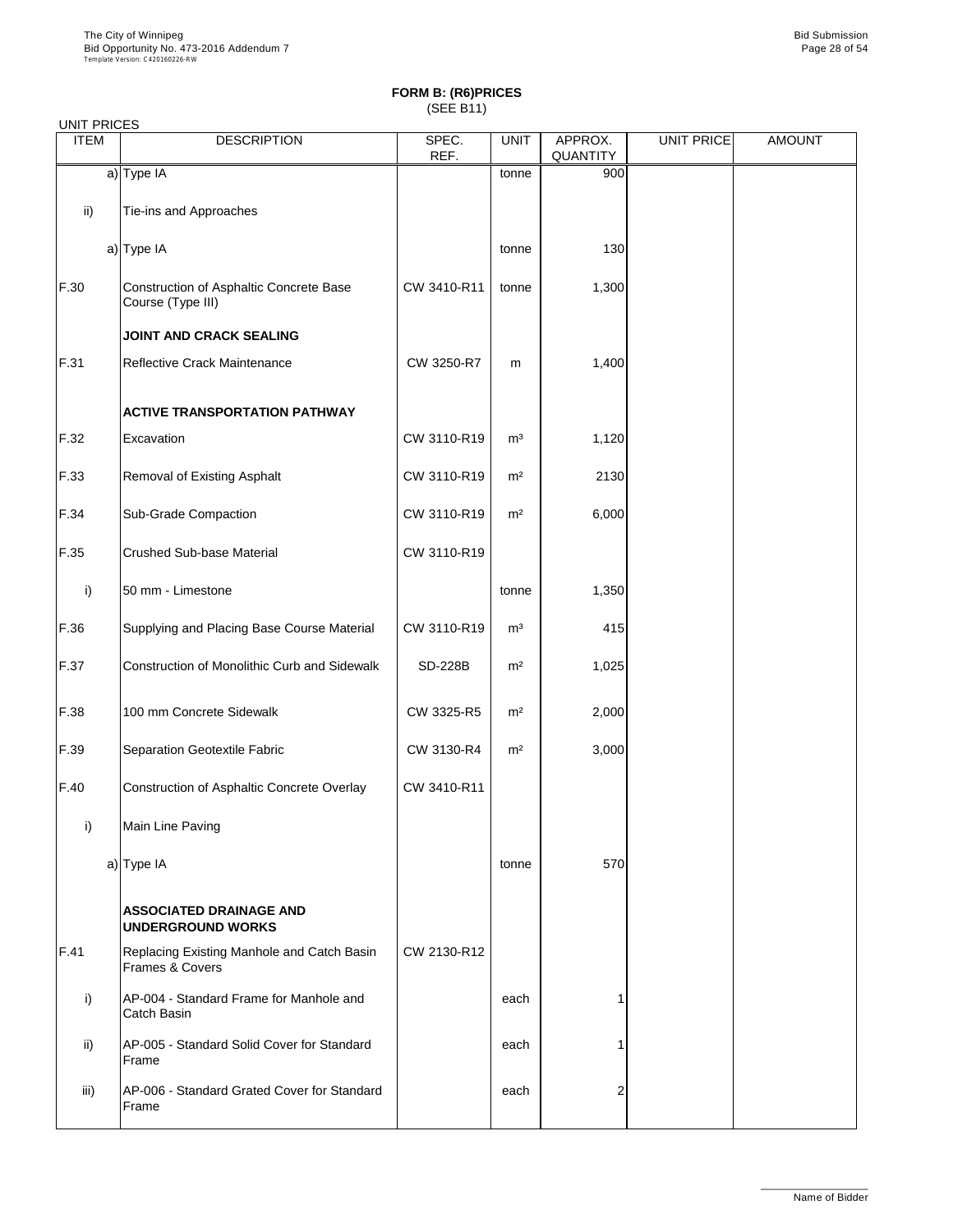#### UNIT PRICES

| <b>UITLE LINGLO</b><br><b>ITEM</b> | <b>DESCRIPTION</b>                                           | SPEC.<br>REF.     | <b>UNIT</b>    | APPROX.<br>QUANTITY | UNIT PRICE | <b>AMOUNT</b> |
|------------------------------------|--------------------------------------------------------------|-------------------|----------------|---------------------|------------|---------------|
| F.42                               | Installation of Subdrains                                    | CW 3120-R4        | m              | 58                  |            |               |
|                                    |                                                              |                   |                |                     |            |               |
|                                    | <b>ADJUSTMENTS</b>                                           |                   |                |                     |            |               |
| F.43                               | Adjustment of Catch Basins / Manholes Frames                 | CW 3210-R7        | each           | 3                   |            |               |
| F.44                               | <b>Replacing Existing Risers</b>                             | CW 2130-R12       |                |                     |            |               |
| i)                                 | <b>Brick Risers</b>                                          |                   | vert. m        | 1.0                 |            |               |
| F.45                               | <b>Lifter Rings</b>                                          | CW 3210-R7        |                |                     |            |               |
| $\mathsf{i}$                       | 38 mm                                                        |                   | each           | 2                   |            |               |
| $\mathsf{ii}$                      | 51 mm                                                        |                   | each           | 2                   |            |               |
| iii)                               | 64 mm                                                        |                   | each           |                     |            |               |
| iv)                                | 76 mm                                                        |                   | each           |                     |            |               |
| F.46                               | <b>Adjustment of Valve Boxes</b>                             | CW 3210-R7        | each           | 2                   |            |               |
| $F.47$                             | <b>Valve Box Extensions</b>                                  | CW 3210-R7        | each           | $\overline{2}$      |            |               |
| F.48                               | Adjustment of Curb Stop Boxes                                | CW 3210-R7        | each           |                     |            |               |
|                                    | <b>LANDSCAPING</b>                                           |                   |                |                     |            |               |
| F.49                               | <b>Clearing and Grubbing</b>                                 | CW 3010-R4<br>E16 |                |                     |            |               |
| i)                                 | <b>Clearing and Grubbing</b>                                 |                   | ha             | 0.01                |            |               |
| $\mathsf{ii}$                      | <b>Tree Removal</b>                                          |                   | each           | 10                  |            |               |
| F.50                               | Sodding                                                      | CW 3510-R9<br>E46 |                |                     |            |               |
| $\mathsf{i}$                       | Sodding width > 600mm (c/w 75mm imported<br>topsoil)         |                   | m <sup>2</sup> | 11,850              |            |               |
| ii)                                | Sodding width $<$ or = 600mm (c/w 75 mm<br>imported topsoil) |                   | m <sup>2</sup> | 800                 |            |               |

\_\_\_\_\_\_\_\_\_\_\_\_\_\_\_\_\_\_

Name of Bidder

┙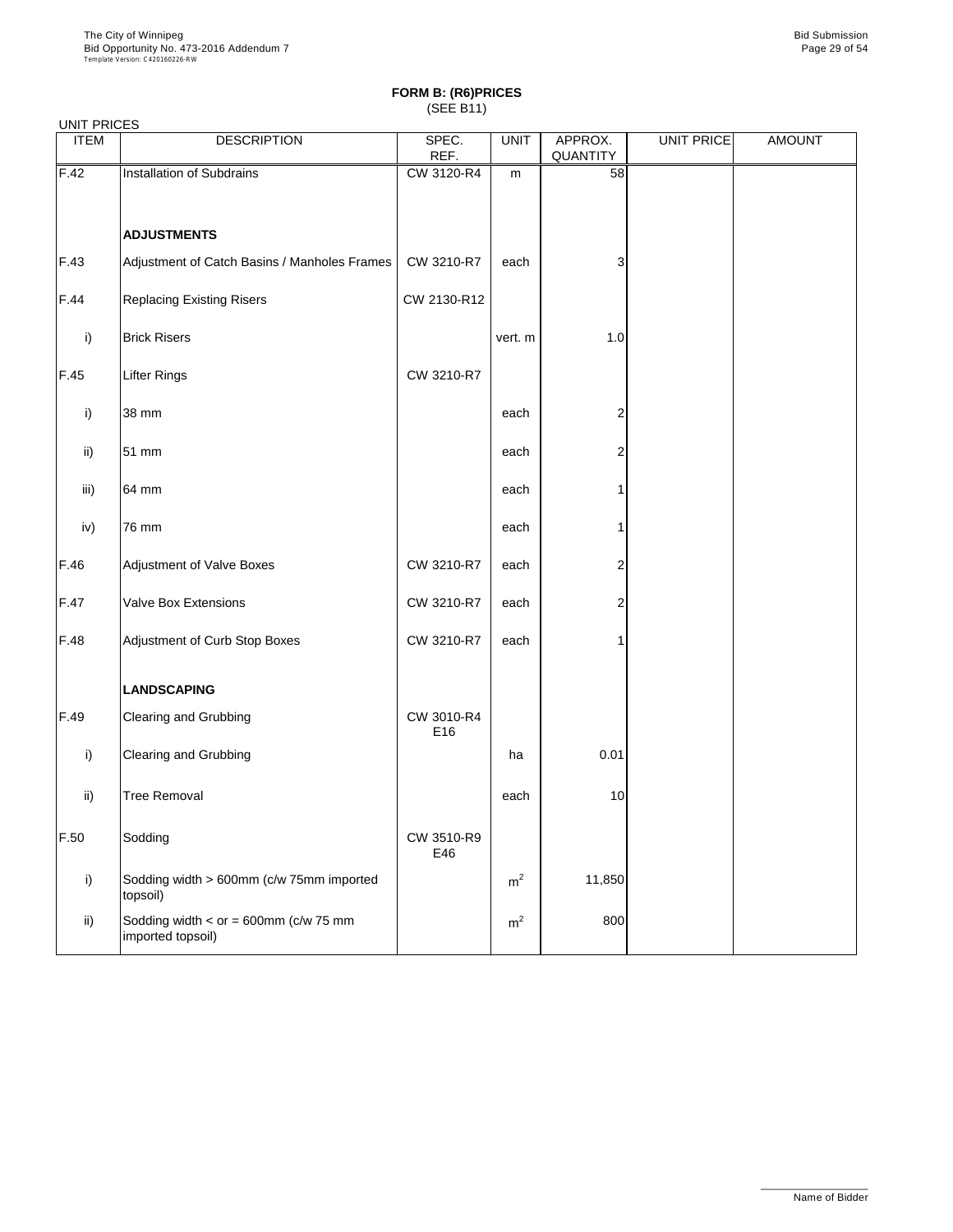| UNIT PRICES |  |
|-------------|--|
|-------------|--|

| <b>ITEM</b>   | <b>DESCRIPTION</b>                         | SPEC.      | <b>UNIT</b>    | APPROX.                 | <b>UNIT PRICE</b> | <b>AMOUNT</b> |
|---------------|--------------------------------------------|------------|----------------|-------------------------|-------------------|---------------|
|               |                                            | REF.       |                | QUANTITY                |                   |               |
| F.51          | Seeding                                    | CW 3520-R7 |                |                         |                   |               |
|               |                                            | E47        |                |                         |                   |               |
| i)            | <b>Fescue Overs-seed Mix</b>               |            | m <sup>2</sup> | 11,850                  |                   |               |
|               |                                            |            |                |                         |                   |               |
| F.52          | <b>Plant Material</b>                      | E48        |                |                         |                   |               |
|               |                                            |            |                |                         |                   |               |
|               |                                            |            |                |                         |                   |               |
| i)            | Ohio Buckeye (50 mm cal.)                  |            | each           | $\overline{9}$          |                   |               |
|               |                                            |            |                |                         |                   |               |
| $\mathsf{ii}$ | Prairie Horizon Alder (50 mm cal.)         |            | each           | $6 \,$                  |                   |               |
|               |                                            |            |                |                         |                   |               |
|               |                                            |            |                |                         |                   |               |
| iii)          | Delta Hackberry (50 mm cal.)               |            | each           | $\overline{\mathbf{c}}$ |                   |               |
|               |                                            |            |                |                         |                   |               |
| iv)           | Bur Oak (45 mm cal.)                       |            | each           | 5                       |                   |               |
|               |                                            |            |                |                         |                   |               |
| V)            | Glenleven Linden (65 mm cal.)              |            | each           | $\overline{4}$          |                   |               |
|               |                                            |            |                |                         |                   |               |
|               |                                            |            |                |                         |                   |               |
| vi)           | Harvest Gold Linden (65 mm cal.)           |            | each           | 2                       |                   |               |
|               |                                            |            |                |                         |                   |               |
| vii)          | Brandon Elm (65 mm cal)                    |            | each           | $\overline{\mathbf{c}}$ |                   |               |
|               |                                            |            |                |                         |                   |               |
| viii)         | Gladiator Crabapple (50 mm cal.)           |            | each           | 7                       |                   |               |
|               |                                            |            |                |                         |                   |               |
|               |                                            |            |                |                         |                   |               |
| ix)           | Pink Spires Crabapple (50 mm cal.)         |            | each           | 5                       |                   |               |
|               |                                            |            |                |                         |                   |               |
| X)            | Japanese Tree Lilac (50 mm cal.)           |            | each           | $\mathbf{3}$            |                   |               |
|               |                                            |            |                |                         |                   |               |
| F.53          | <b>Site Furnishings</b>                    | E39        |                |                         |                   |               |
|               |                                            |            |                |                         |                   |               |
|               |                                            |            |                |                         |                   |               |
| i)            | Bench (Pick-up and Installation only)      |            | each           |                         |                   |               |
|               |                                            |            |                |                         |                   |               |
| ii)           | Waste Receptacle (Pick-up and Installation |            | each           |                         |                   |               |
|               | only)                                      |            |                |                         |                   |               |
| F.54          |                                            |            |                |                         |                   |               |
|               | <b>Interlocking Paving Stones</b>          | CW 3335-R1 | m <sup>2</sup> | 9                       |                   |               |
|               |                                            |            |                |                         |                   |               |
| F.55          | Lean Concrete Base                         | CW 3335-R1 | m <sup>2</sup> | $\overline{9}$          |                   |               |
|               |                                            |            |                |                         |                   |               |
|               |                                            |            |                |                         |                   |               |

**F TAYLOR AVENUE WEST-SURFACE WORKS THE SUBSE IN A SUBTE SUBTER SUBTER** 

\_\_\_\_\_\_\_\_\_\_\_\_\_\_\_\_\_\_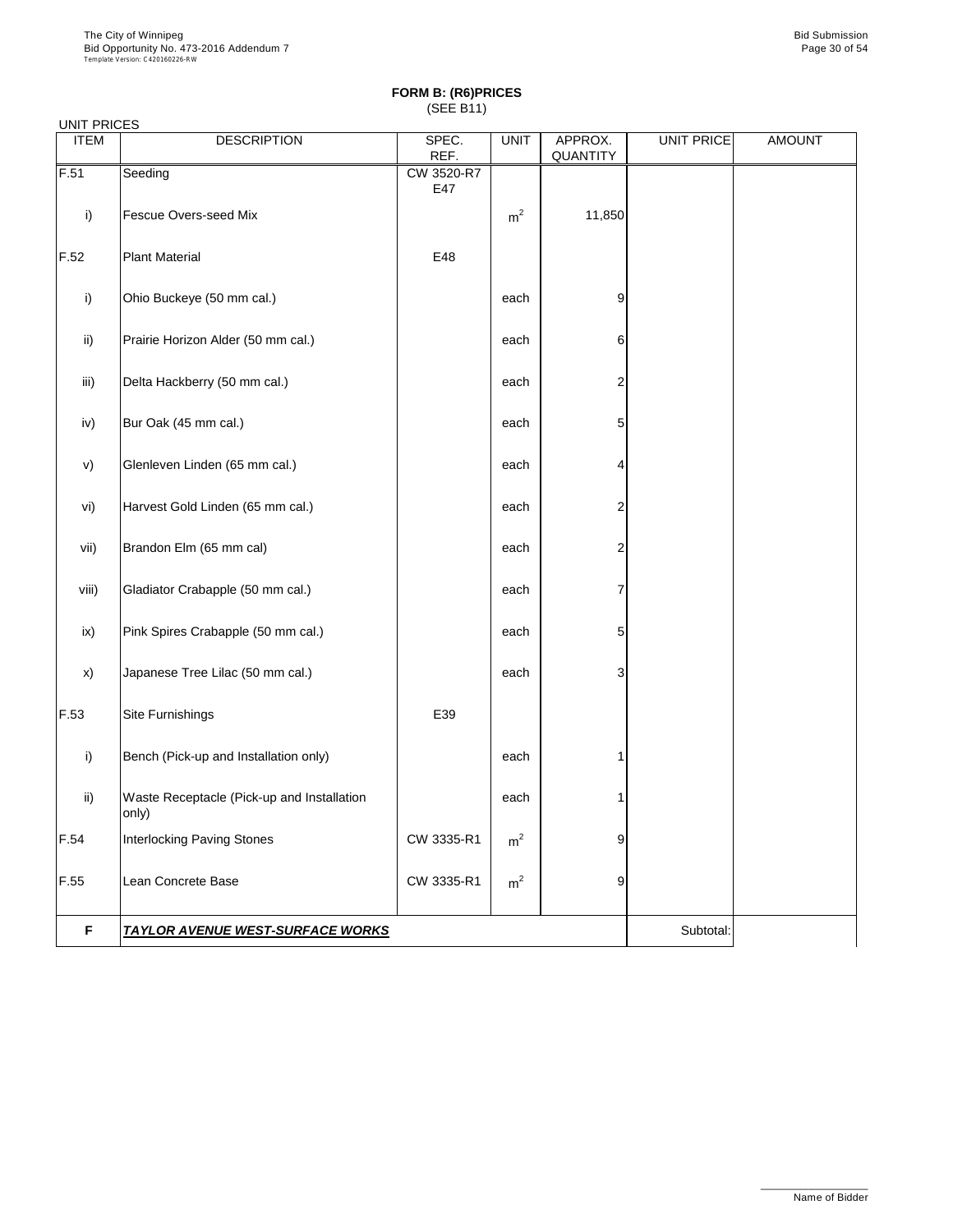## **FORM B: (R6)PRICES**

(SEE B11)

| <b>UNIT PRICES</b> |                                                                                         |                                       |             |                            |            |               |
|--------------------|-----------------------------------------------------------------------------------------|---------------------------------------|-------------|----------------------------|------------|---------------|
| <b>ITEM</b>        | <b>DESCRIPTION</b>                                                                      | SPEC.<br>REF.                         | <b>UNIT</b> | APPROX.<br><b>QUANTITY</b> | UNIT PRICE | <b>AMOUNT</b> |
| G                  | <b>WILKES INTERSECTION-UNDERGROUND WORKS</b>                                            |                                       |             |                            |            |               |
|                    | <b>ASSOCIATED DRAINAGE AND</b><br><b>UNDERGROUND WORKS</b>                              |                                       |             |                            |            |               |
|                    | <b>WATERMAINS</b>                                                                       |                                       |             |                            |            |               |
| G.1                | Watermain                                                                               | CW 2110-R11                           |             |                            |            |               |
| i)                 | 150mm                                                                                   |                                       |             |                            |            |               |
|                    | a) trenchless installation                                                              |                                       | m           | 20                         |            |               |
| G.2                | <b>Watermain and Water Service Insulation</b>                                           | CW 2110-R11                           |             |                            |            |               |
| $\mathsf{i}$       | <b>Under Roadway Excavation (SD-018)</b>                                                |                                       |             |                            |            |               |
|                    | a) 100mm thick x 3000mm wide                                                            |                                       | m           | 30                         |            |               |
| $\mathsf{ii}$      | Insulation Under Rail Ditch (CN R.O.W. STA<br>$5 + 930$<br>a) 100mm thick x 3600mm wide |                                       | m           | 15                         |            |               |
| G.3                | U-Box around LDS                                                                        | E95                                   | each        | 2                          |            |               |
| G.4                | <b>Insulate Catch Basin</b>                                                             | E95                                   | each        | 5                          |            |               |
| G.5                | Adjust, Relocate Existing Hydrant and Plug<br><b>Drain</b>                              | CW 2110-R11,<br>E88                   | each        | 6                          |            |               |
| G.6                | <b>Watermain Vertical Re-alignment</b>                                                  | CW 2110-R11,<br>E90                   |             |                            |            |               |
| i)                 | 250mm                                                                                   |                                       | each        |                            |            |               |
|                    | <b>GRAVITY SEWERS</b>                                                                   |                                       |             |                            |            |               |
| G.7                | <b>Land Drainage Sewers</b>                                                             | CW 2130-R12,<br>E82, E83, E84,<br>E85 |             |                            |            |               |
| i)                 | 250mm                                                                                   |                                       |             |                            |            |               |
|                    | a) trench or trenchless installation SDR35                                              | E83.13                                | m           | 250                        |            |               |
| $\mathsf{ii}$      | 300mm                                                                                   |                                       |             |                            |            |               |
|                    | a) trench or trenchless installation C76-III or<br>SDR35                                | E83.13                                | m           | 175                        |            |               |
| iii)               | 450mm                                                                                   |                                       |             |                            |            |               |
|                    | a) trench or trenchless installation C76-III or<br><b>SDR35</b>                         | E83.13                                | m           | 60                         |            |               |

\_\_\_\_\_\_\_\_\_\_\_\_\_\_\_\_\_\_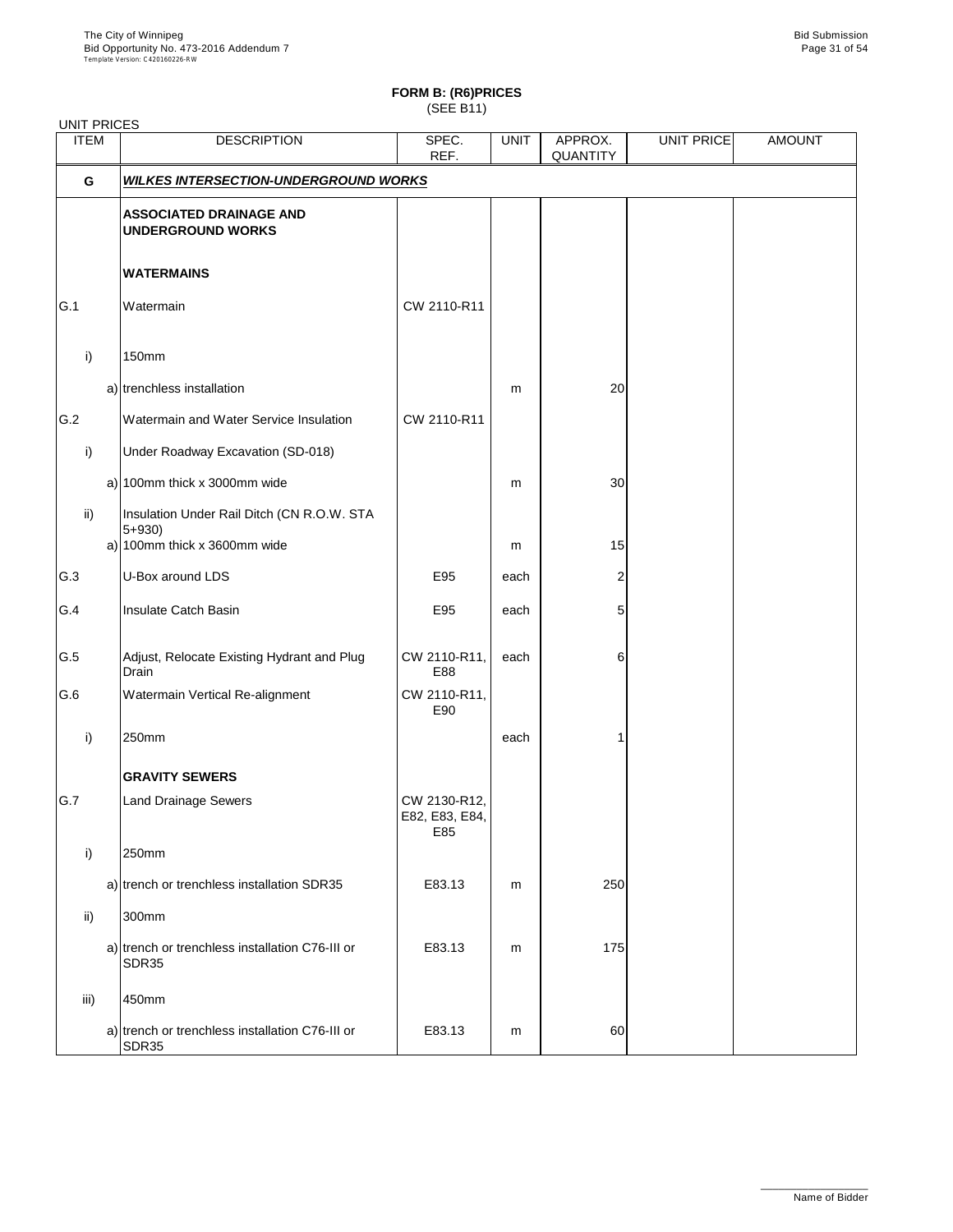### UNIT PRICES

| <b>ITEM</b>  | <b>DESCRIPTION</b>             | SPEC.                | <b>UNIT</b> | APPROX.         | <b>UNIT PRICE</b> | <b>AMOUNT</b> |
|--------------|--------------------------------|----------------------|-------------|-----------------|-------------------|---------------|
| G.8          | Manhole                        | REF.<br>CW 2130-R12, |             | <b>QUANTITY</b> |                   |               |
|              |                                | E96                  |             |                 |                   |               |
| i)           | SD-010                         |                      |             |                 |                   |               |
|              | a) 1200mm diameter base        |                      | vert. m     | 3               |                   |               |
| G.9          | New Manhole on Existing Sewer  | CW 2130-R12          |             |                 |                   |               |
| i)           | SD-010                         |                      |             |                 |                   |               |
|              | a) 1200mm diameter base        |                      | vert. m     | 10              |                   |               |
| G.10         | <b>Catch Basin</b>             | CW 2130-R12,<br>E95  |             |                 |                   |               |
| $\mathsf{i}$ | SD-024                         |                      | each        | 15              |                   |               |
| ii)          | SD-025                         |                      | each        |                 |                   |               |
| G.11         | <b>Beehive Ditch Inlet</b>     | CW 2130-R12,<br>E95  | each        | $\overline{2}$  |                   |               |
| G.12         | <b>Catch Pit</b>               | CW 2130-R12          |             |                 |                   |               |
| $\mathsf{i}$ | SD-023                         |                      | each        | 14              |                   |               |
| G.13         | Connecting to Existing Manhole | CW 2130-R12          |             |                 |                   |               |
| i)           | 250mm                          |                      | each        | $\overline{2}$  |                   |               |
| ii)          | 300mm                          |                      | each        | 4               |                   |               |
| iii)         | 450mm                          |                      | each        | 1               |                   |               |
| G.14         | Connecting to Existing Sewer   | CW 2130-R12,<br>E86  |             |                 |                   |               |
| i)           | 250mm LDS to 525 LDS           |                      | each        |                 |                   |               |
| ii)          | 250mm LDS to 600 LDS           |                      | each        |                 |                   |               |
| iii)         | 300mm LDS to 300 LDS           |                      | each        | $\overline{2}$  |                   |               |
| iv)          | 250mm LDS to 250 LDS           |                      | each        | $\overline{2}$  |                   |               |

\_\_\_\_\_\_\_\_\_\_\_\_\_\_\_\_\_\_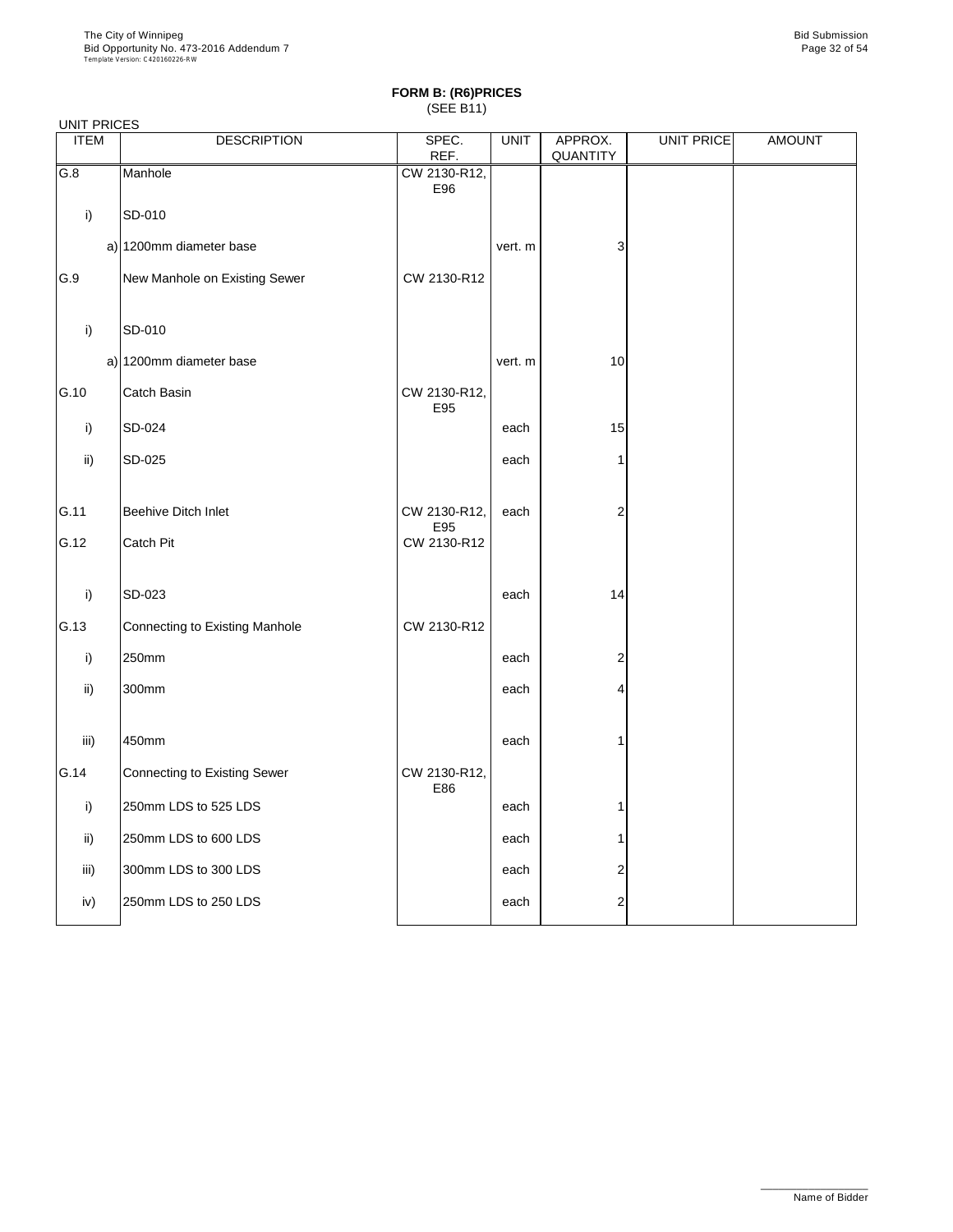#### UNIT PRICES

| <b>UNITE INDEU</b> |                                                                            |                     |                |                            |            |               |
|--------------------|----------------------------------------------------------------------------|---------------------|----------------|----------------------------|------------|---------------|
| <b>ITEM</b>        | <b>DESCRIPTION</b>                                                         | SPEC.<br>REF.       | <b>UNIT</b>    | APPROX.<br><b>QUANTITY</b> | UNIT PRICE | <b>AMOUNT</b> |
| G.15               | Connecting to Existing Catch Basin                                         | CW 2130-R12         |                |                            |            |               |
| i)                 | 250mm                                                                      |                     | each           |                            |            |               |
| ii)                | 300mm                                                                      |                     | each           | 2                          |            |               |
| G.16               | Adjustment of Catch Basin Frames                                           | CW 3210-R7          | each           | 3                          |            |               |
| G.17               | Abandoning Existing Sewers with Cement-<br><b>Stabilized Flowable Fill</b> | CW 2130-R12,<br>E93 | m <sup>3</sup> | 9                          |            |               |
| G.18               | <b>Removal of Existing Catch Basins</b>                                    | CW 2130-R12,<br>E94 | each           | 10                         |            |               |
| G.19               | <b>Removal of Existing Catch Pits</b>                                      | CW 2130-R12,<br>E94 | each           | 7                          |            |               |
| G.20               | Sewer Inspection                                                           | CW 2145-R3          |                |                            |            |               |
| i)                 | 250mm to 900mm                                                             |                     | m              | 670                        |            |               |
| G.21               | Manhole Inspection                                                         | CW 2145-R3          | each           | 4                          |            |               |
| G.22               | <b>Beehive Inlet Cover for Manhole</b>                                     | E96                 | each           | $\overline{2}$             |            |               |
| G.23               | <b>Sewer Cleaning</b>                                                      | <b>CW 2140</b>      |                |                            |            |               |
| i)                 | 450mm to 525mm                                                             |                     | m              | 185                        |            |               |
| G                  | <b>WILKES INTERSECTION-UNDERGROUND WORKS</b>                               |                     |                |                            | Subtotal:  |               |
| H                  | BGSA-UNDERGROUND WORKS/TAYLOR AVENUE EAST-UNDERGROUND<br><b>WORKS</b>      |                     |                |                            |            |               |
|                    | <b>ASSOCIATED DRAINAGE AND</b><br><b>UNDERGROUND WORKS</b>                 |                     |                |                            |            |               |
|                    | <b>WATERMAINS</b>                                                          |                     |                |                            |            |               |
| H.1                | Watermain                                                                  | CW 2110-R11         |                |                            |            |               |
| i)                 | 150mm                                                                      |                     |                |                            |            |               |
|                    | a) trenchless installation                                                 |                     | m              | 145                        |            |               |
| ii)                | 200mm                                                                      |                     |                |                            |            |               |
|                    | a) trenchless installation                                                 |                     | m              | 410                        |            |               |
| H.2                | <b>Hydrant Assembly</b>                                                    | CW 2110-R11         |                |                            |            |               |

|  | SD-006 | each | ູບະ |  |  |  |
|--|--------|------|-----|--|--|--|
|--|--------|------|-----|--|--|--|

\_\_\_\_\_\_\_\_\_\_\_\_\_\_\_\_\_\_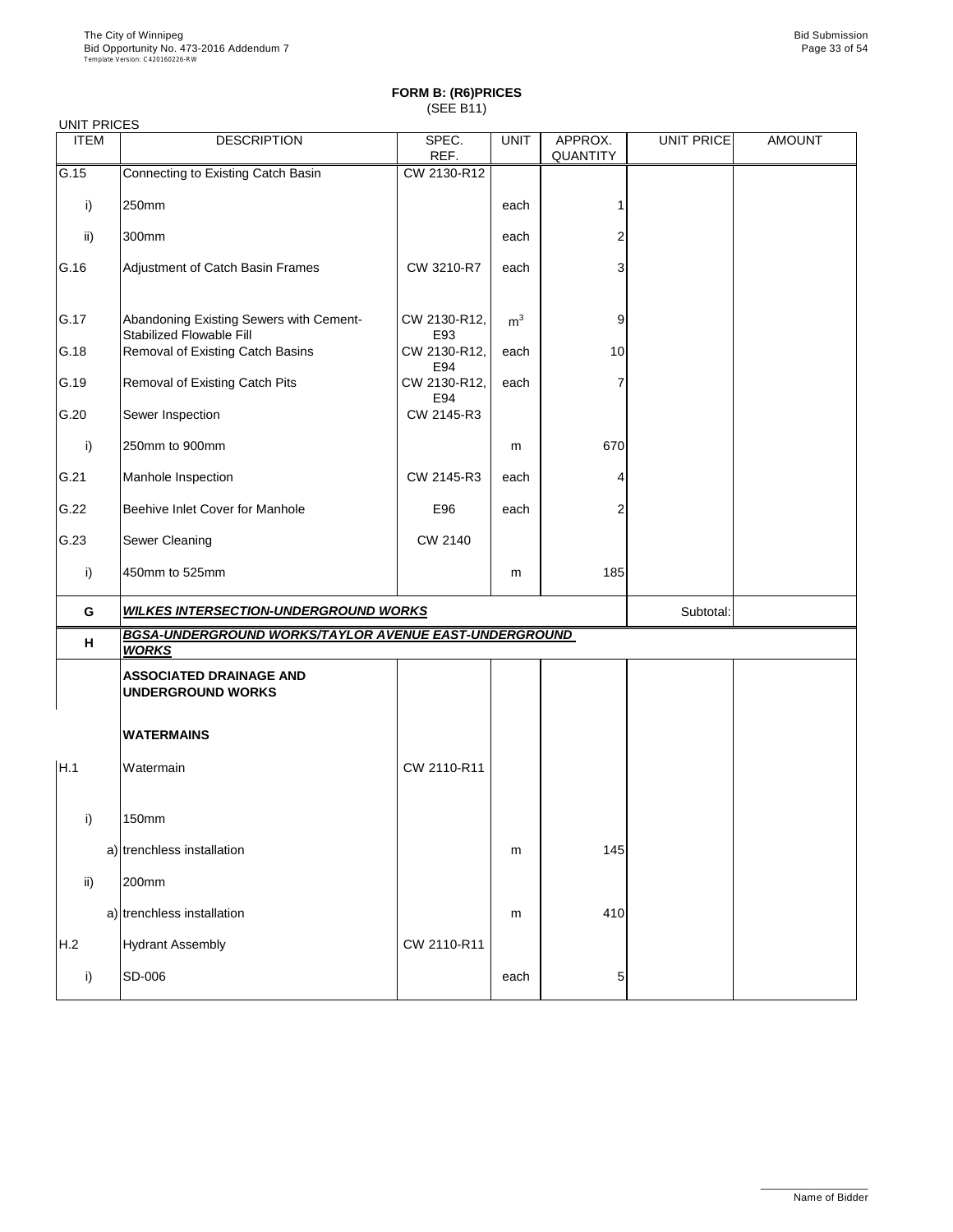#### UNIT PRICES

| 0000 DIVITE<br><b>ITEM</b> | <b>DESCRIPTION</b>                                                            | SPEC.<br>REF.       | <b>UNIT</b> | APPROX.<br>QUANTITY | UNIT PRICE | <b>AMOUNT</b> |
|----------------------------|-------------------------------------------------------------------------------|---------------------|-------------|---------------------|------------|---------------|
| H.3                        | New Hydrant Assembly on Existing Watermain                                    | CW-2110-R11,<br>E89 |             |                     |            |               |
| i)                         | SD-006                                                                        |                     | each        |                     |            |               |
| $\mathsf{ii}$              | <b>SD-007</b>                                                                 |                     | each        | $\overline{c}$      |            |               |
| H.4                        | <b>Watermain Valve</b>                                                        | CW 2110-R11         |             |                     |            |               |
| i)                         | <b>150mm</b>                                                                  |                     | each        | 3                   |            |               |
| ii)                        | 200mm                                                                         |                     | each        | 3                   |            |               |
| H.5                        | Fittings                                                                      | CW 2110-R11         |             |                     |            |               |
| i)                         | <b>Tees</b>                                                                   |                     |             |                     |            |               |
|                            | a) $ 200$ mm X 200mm X 150mm                                                  |                     | each        | 3                   |            |               |
| ii)                        | Bends (SD-004)                                                                |                     |             |                     |            |               |
|                            | a) $150$ mm - $45^{\circ}$                                                    |                     | each        | $\overline{c}$      |            |               |
|                            | b) $ 200$ mm - 11 1/4 <sup>o</sup>                                            |                     | each        | $\overline{c}$      |            |               |
|                            | c) 200mm - 22 $1/2^{\circ}$                                                   |                     | each        | 3                   |            |               |
|                            | $d$ ) 200mm - 45°                                                             |                     | each        | $\mathbf{2}$        |            |               |
| iii)                       | Bends (SD-005)                                                                |                     |             |                     |            |               |
|                            | a) $50$ mm - $45^{\circ}$                                                     |                     | each        | 4                   |            |               |
|                            | b) $150$ mm - $45^{\circ}$                                                    |                     | each        | 6                   |            |               |
|                            | c) $ 200$ mm - 45°                                                            |                     | each        | $\overline{2}$      |            |               |
| iv)                        | <b>Couplings</b>                                                              |                     |             |                     |            |               |
|                            | $a)$ 150mm                                                                    |                     | each        | 3                   |            |               |
|                            | b) $ 200$ mm                                                                  |                     | each        | 3                   |            |               |
| H.6                        | <b>Water Services</b>                                                         | CW 2110-R11         |             |                     |            |               |
| i)                         | 19mm                                                                          |                     |             |                     |            |               |
| $\mathsf{ii}$              | a) trenchless installation, Class B sand bedding,<br>Class 1 backfill<br>50mm |                     | m           | 10                  |            |               |

| -4111 | installation د<br>THESS | m | ົ<br>ບບ⊤ |  |
|-------|-------------------------|---|----------|--|
|       |                         |   |          |  |

\_\_\_\_\_\_\_\_\_\_\_\_\_\_\_\_\_\_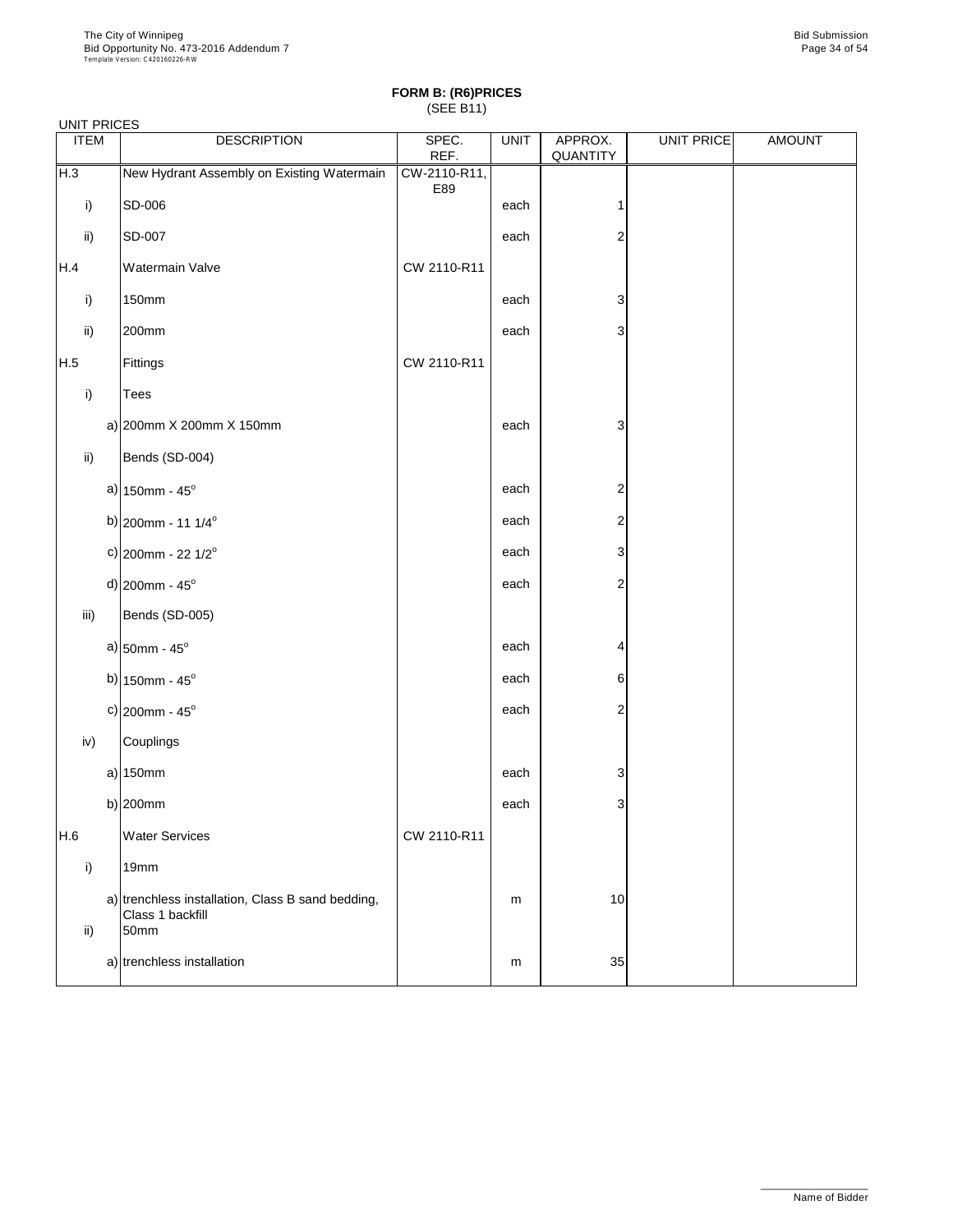| <b>ITEM</b>          | <b>DESCRIPTION</b>                                                                                                 | SPEC.<br>REF. | <b>UNIT</b> | APPROX.<br><b>QUANTITY</b> | UNIT PRICE | <b>AMOUNT</b> |
|----------------------|--------------------------------------------------------------------------------------------------------------------|---------------|-------------|----------------------------|------------|---------------|
| H.7                  | <b>Corporation Stops</b>                                                                                           | CW 2110-R11   |             |                            |            |               |
| i)                   | 19mm                                                                                                               |               | each        |                            |            |               |
| ii)                  | 50mm                                                                                                               |               | each        |                            |            |               |
| H.8                  | Curb Stops - Replace Existing                                                                                      | CW 2110-R11   |             |                            |            |               |
| i)                   | 19mm                                                                                                               |               | each        |                            |            |               |
| $\mathsf{ii}$        | 50mm                                                                                                               |               | each        |                            |            |               |
| H.9                  |                                                                                                                    | CW 2110-R11   |             |                            |            |               |
| i)                   | <b>Curb Stop Boxes - Replace Existing</b><br>19mm                                                                  |               | each        |                            |            |               |
| ii)                  | 50mm                                                                                                               |               | each        |                            |            |               |
| H.10                 | Watermain and Water Service Insulation                                                                             | CW 2110-R11   |             |                            |            |               |
| i)                   | Under Roadway Excavation (SD-018)                                                                                  |               |             |                            |            |               |
|                      | a) $100$ mm thick x 3000mm wide                                                                                    |               | m           | 35                         |            |               |
| H.11<br>$\mathsf{i}$ | Connecting to Existing Watermains and Large<br><b>Diameter Water Services</b><br>Inline connection - plug existing | CW 2110-R11   |             |                            |            |               |
|                      | $a)$  200mm                                                                                                        |               | each        |                            |            |               |
| $\mathsf{ii}$        | In-line connection - no plug existing                                                                              |               |             |                            |            |               |
|                      | $a)$ 150mm                                                                                                         |               | each        | 3                          |            |               |
|                      | b) $200$ mm                                                                                                        |               | each        | 2                          |            |               |
| H.12                 | Connecting Existing Copper Water Services to                                                                       | CW 2110-R11   |             |                            |            |               |
| i)                   | <b>New Watermains</b><br>12mm                                                                                      |               | each        |                            |            |               |
| $\mathsf{ii}$        | 50mm                                                                                                               |               | each        |                            |            |               |
| H.13                 | Abandoning Large Diameter Water Services                                                                           | CW 2110-R11   |             |                            |            |               |
| i)                   | <b>150mm</b>                                                                                                       |               | each        | 3                          |            |               |

| H.14 | Abandoning Small Diameter Water Services            | CW 2110-R11         |      |  |  |
|------|-----------------------------------------------------|---------------------|------|--|--|
|      | 50mm                                                |                     | each |  |  |
| H.15 | Adjust, Relocate Existing Hydrant and Plug<br>Drain | CW 2110-R11,<br>E88 | each |  |  |

\_\_\_\_\_\_\_\_\_\_\_\_\_\_\_\_\_\_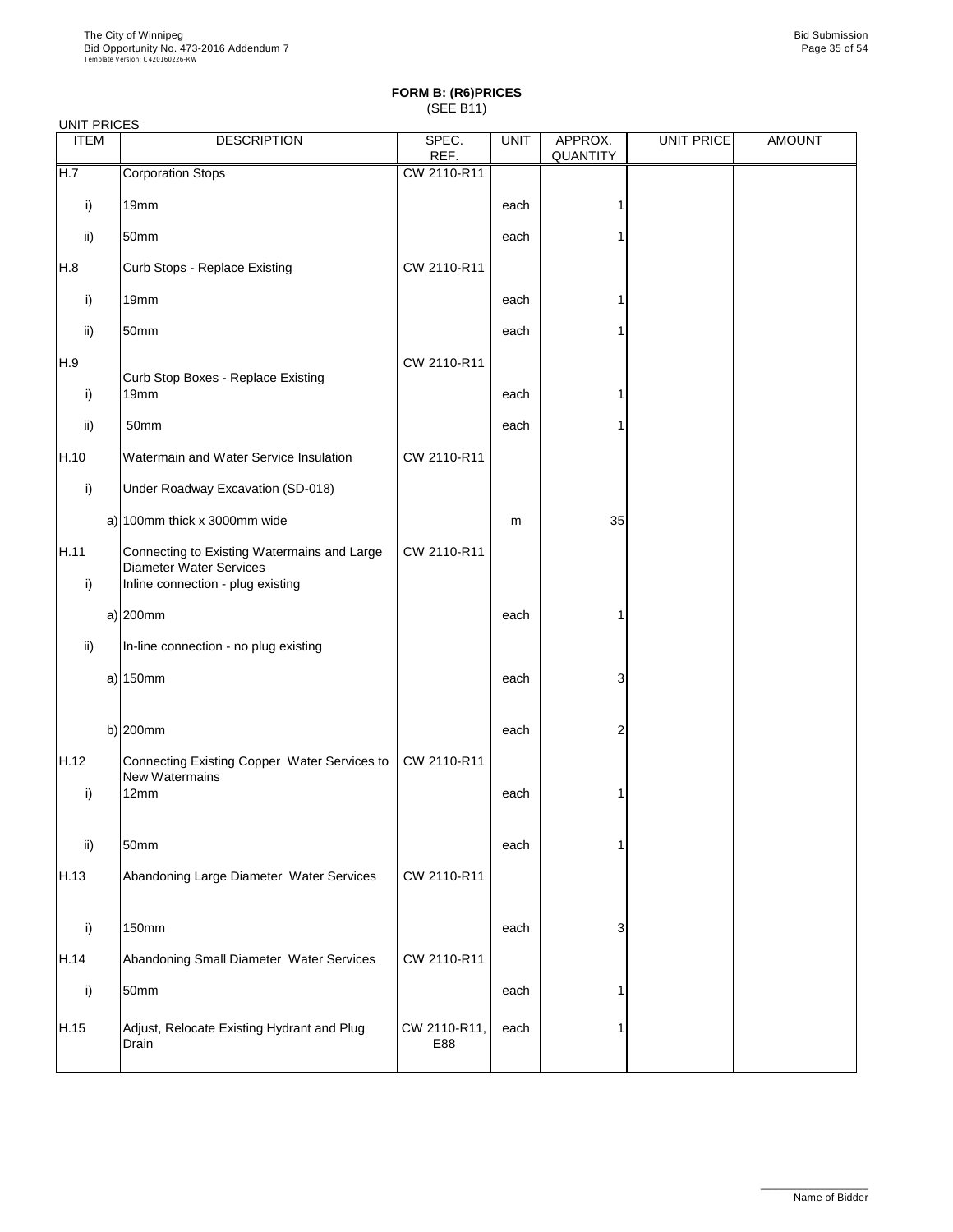|              | <b>UNIT PRICES</b> |                                                                         |                                       |             |                            |                   |               |  |  |
|--------------|--------------------|-------------------------------------------------------------------------|---------------------------------------|-------------|----------------------------|-------------------|---------------|--|--|
| <b>ITEM</b>  |                    | <b>DESCRIPTION</b>                                                      | SPEC.<br>REF.                         | <b>UNIT</b> | APPROX.<br><b>QUANTITY</b> | <b>UNIT PRICE</b> | <b>AMOUNT</b> |  |  |
| H.16         |                    | 10.9 Kilogram Sacrificial Zinc Anode                                    |                                       |             |                            |                   |               |  |  |
| i)           |                    | on metallic watermains                                                  |                                       | each        | 8                          |                   |               |  |  |
|              |                    | <b>GRAVITY SEWERS</b>                                                   |                                       |             |                            |                   |               |  |  |
| H.17         |                    | <b>Combined Sewers</b>                                                  | CW 2130-R12,<br>E82, E83, E84,<br>E85 |             |                            |                   |               |  |  |
| i)           |                    | 300mm                                                                   |                                       |             |                            |                   |               |  |  |
|              |                    | a) trenchless installation SDR35                                        |                                       | m           | 125                        |                   |               |  |  |
| H.18         |                    | <b>Land Drainage Sewers</b>                                             | CW 2130-R12                           |             |                            |                   |               |  |  |
| $\mathsf{i}$ |                    | 250mm                                                                   |                                       |             |                            |                   |               |  |  |
|              |                    | a) trench or trenchless installation SDR35                              | E83.13                                | m           | 350                        |                   |               |  |  |
| ii)          |                    | 300mm                                                                   |                                       |             |                            |                   |               |  |  |
|              |                    | a) trench or trenchless installation C76-III or<br>SDR35                | E83.13                                | m           | 600                        |                   |               |  |  |
|              |                    | b) trenchless installation C76-V (CN ROW)                               |                                       | m           | 100                        |                   |               |  |  |
| iii)         |                    | 375mm                                                                   |                                       |             |                            |                   |               |  |  |
| iv)          |                    | a) trench or trenchless installation C76-IV or<br><b>SDR35</b><br>450mm | E83.13                                | m           | 160                        |                   |               |  |  |
| V)           |                    | a) trench or trenchless installation C76-IV or<br><b>SDR35</b><br>525mm | E83.13                                | m           | 190                        |                   |               |  |  |
|              |                    | a) trench or trenchless installation C76-IV or<br><b>SDR35</b>          | E83.13                                | m           | 75                         |                   |               |  |  |
| vi)          |                    | 1050mm                                                                  |                                       |             |                            |                   |               |  |  |
|              |                    | a) trench or trenchless installation C76-IV or<br>SDR35                 | E83.13                                | m           | 80                         |                   |               |  |  |
|              |                    | b) trenchless installation C76-V (CN ROW)                               |                                       | m           | 55                         |                   |               |  |  |
| H.19<br>i)   |                    | Pre-Insulated Heat Traced Leads<br>Land Drainage Sewers<br>250mm        | CW 2130-R12,<br>E97                   |             |                            |                   |               |  |  |
|              |                    |                                                                         |                                       |             |                            |                   |               |  |  |

| ii)  | a) trench installation, SDR35, Class B sand<br>bedding, Class 2 backfill<br>300mm   |                     | m | 50 |  |
|------|-------------------------------------------------------------------------------------|---------------------|---|----|--|
| H.20 | a) trench installation, SDR35, Class B sand<br>bedding, Class 2 backfill<br>Manhole | CW 2130-R12,<br>E96 | m | 50 |  |

\_\_\_\_\_\_\_\_\_\_\_\_\_\_\_\_\_\_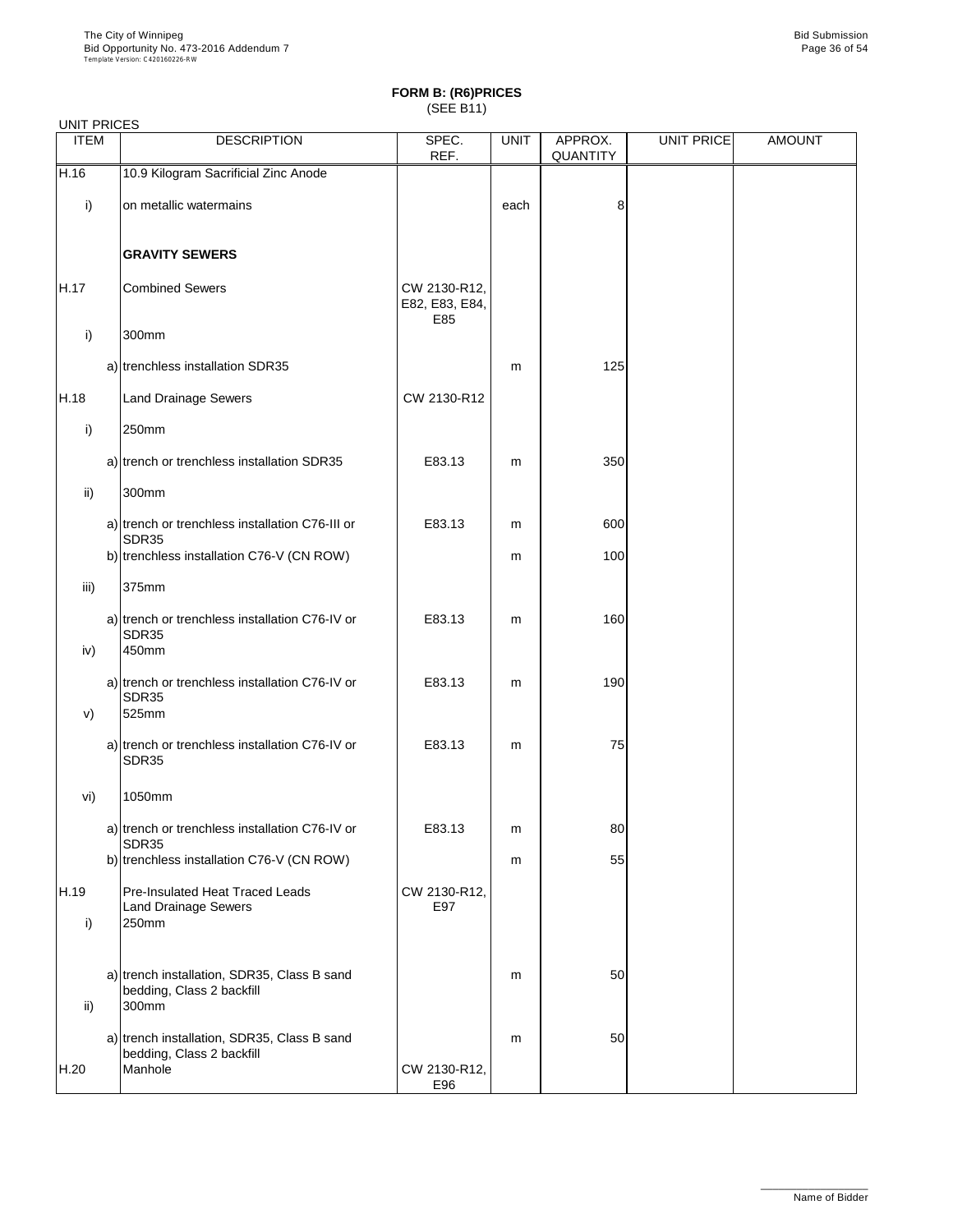|             | <b>UNIT PRICES</b> |                                                                            |                     |                |                            |            |               |  |  |  |
|-------------|--------------------|----------------------------------------------------------------------------|---------------------|----------------|----------------------------|------------|---------------|--|--|--|
| <b>ITEM</b> |                    | <b>DESCRIPTION</b>                                                         | SPEC.<br>REF.       | <b>UNIT</b>    | APPROX.<br><b>QUANTITY</b> | UNIT PRICE | <b>AMOUNT</b> |  |  |  |
| i)          |                    | SD-010                                                                     |                     |                |                            |            |               |  |  |  |
|             |                    | a) 1200mm diameter base                                                    |                     | vert. m        | 47                         |            |               |  |  |  |
|             |                    | b) 1500mm diameter base                                                    |                     | vert. m        | $9\,$                      |            |               |  |  |  |
|             |                    | c) 2400mm diameter base                                                    |                     | each           | 6                          |            |               |  |  |  |
|             |                    | d) 3050mm diameter base                                                    |                     | each           | 1                          |            |               |  |  |  |
| H.21        |                    | <b>Catch Basin</b>                                                         | CW 2130-R12,<br>E95 |                |                            |            |               |  |  |  |
| i)          |                    | SD-024                                                                     |                     | each           | 41                         |            |               |  |  |  |
| ii)         |                    | SD-025                                                                     |                     | each           | 3                          |            |               |  |  |  |
| H.22        |                    | <b>Beehive Ditch Inlet</b>                                                 | CW 2130-R12,<br>E95 | each           | 16                         |            |               |  |  |  |
| H.23        |                    | <b>Catch Pit</b>                                                           | CW 2130-R12         |                |                            |            |               |  |  |  |
| i)          |                    | SD-023                                                                     |                     | each           | 34                         |            |               |  |  |  |
| H.24        |                    | Connecting to Existing Manhole                                             | CW 2130-R12         |                |                            |            |               |  |  |  |
| i)          |                    | 250mm                                                                      |                     | each           | 1                          |            |               |  |  |  |
| ii)         |                    | 300mm                                                                      |                     | each           | $\overline{2}$             |            |               |  |  |  |
| H.25        |                    | Connecting to Existing Catch Basin                                         | CW 2130-R12         |                |                            |            |               |  |  |  |
| i)          |                    | 250mm                                                                      |                     | each           | $\overline{2}$             |            |               |  |  |  |
| H.26        |                    | Connecting to Existing Sewer                                               | CW 2130-R12,<br>E86 |                |                            |            |               |  |  |  |
| i)          |                    | 250mm LDS to 525 CS                                                        |                     | each           | 2                          |            |               |  |  |  |
| ii)         |                    | 300mm LDS to 300 LDS                                                       |                     | each           | 3                          |            |               |  |  |  |
| H.27        |                    | Abandoning Existing Sewers with Cement-<br><b>Stabilized Flowable Fill</b> | CW 2130-R12,<br>E93 | m <sup>3</sup> | 45                         |            |               |  |  |  |
| H.28        |                    | <b>Removal of Existing Manholes</b>                                        | CW 2130-R12,<br>E94 | each           | 4                          |            |               |  |  |  |
| H.29        |                    | Removal of Existing Catch Basins                                           | CW 2130-R12,<br>E94 | each           | 7                          |            |               |  |  |  |
| H.30        |                    | <b>Removal of Existing Catch Pits</b>                                      | CW 2130-R12,        | each           | 6                          |            |               |  |  |  |

| H.31 | Sewer Inspection                 | E94<br>CW 2145-R3 |      |      |  |
|------|----------------------------------|-------------------|------|------|--|
|      | 250mm to 900mm                   |                   | m    | 1600 |  |
| ii)  | larger than 900mm and egg shaped |                   | m    | 135  |  |
| H.32 | Manhole Inspection               | CW 2145-R3        | each | 25   |  |

\_\_\_\_\_\_\_\_\_\_\_\_\_\_\_\_\_\_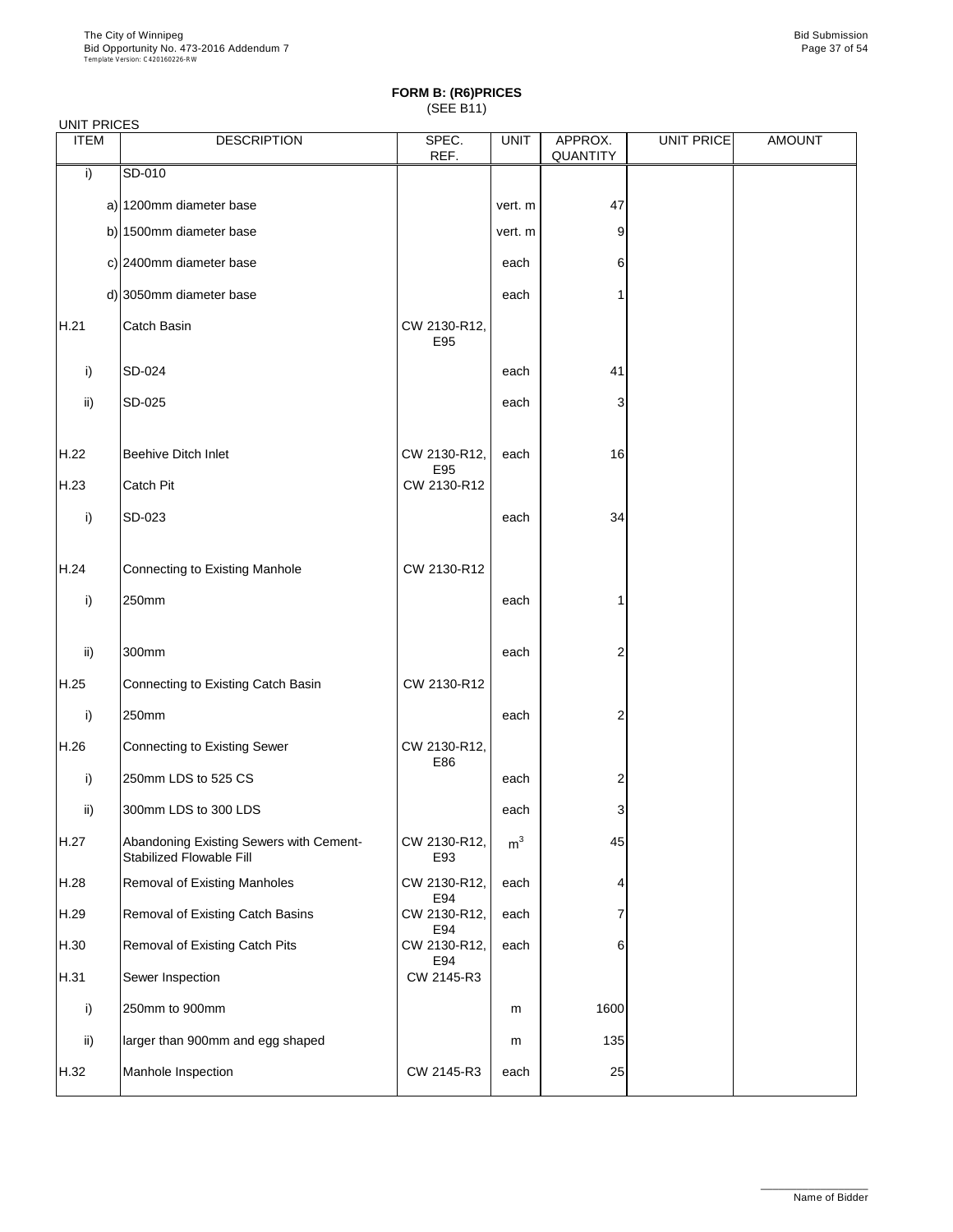| <b>UNIT PRICES</b> |                                    |                                                       |                |                |                     |            |               |
|--------------------|------------------------------------|-------------------------------------------------------|----------------|----------------|---------------------|------------|---------------|
| <b>ITEM</b>        |                                    | <b>DESCRIPTION</b>                                    | SPEC.<br>REF.  | <b>UNIT</b>    | APPROX.<br>QUANTITY | UNIT PRICE | <b>AMOUNT</b> |
| H.33               | <b>Remove Existing Culvert</b>     |                                                       | CW 3610-R5     | m              | 110                 |            |               |
| H.34               | <b>Dispose of Existing Culvert</b> |                                                       | CW 3610-R5     | m              | 110                 |            |               |
| H.35               | <b>Grouted Rip-Rap Channel</b>     |                                                       | CW 3615        | m <sup>3</sup> | 18                  |            |               |
| H.36               | Beehive Inlet Cover for Manhole    |                                                       | E96            | each           | 3                   |            |               |
|                    | <b>MISCELLANEOUS</b>               |                                                       |                |                |                     |            |               |
| H.37               |                                    | Concrete Pipe Three-Edge Bearing Test                 | <b>CW 2130</b> |                |                     |            |               |
| i)                 | 300 mm                             |                                                       |                |                |                     |            |               |
|                    | a) Class III                       |                                                       |                | each           |                     |            |               |
|                    | b) Class $V$                       |                                                       |                | each           |                     |            |               |
| $\mathsf{ii}$ )    | 375 mm                             |                                                       |                |                |                     |            |               |
|                    | a) Class IV                        |                                                       |                | each           |                     |            |               |
| iii)               | 450 mm                             |                                                       |                |                |                     |            |               |
|                    | a) Class III                       |                                                       |                | each           |                     |            |               |
|                    | b) Class IV                        |                                                       |                | each           |                     |            |               |
| iv)                | 525 mm                             |                                                       |                |                |                     |            |               |
|                    | a) Class III                       |                                                       |                | each           |                     |            |               |
|                    | b) Class IV                        |                                                       |                | each           |                     |            |               |
| V)                 | 750 mm                             |                                                       |                |                |                     |            |               |
|                    | a) Class III                       |                                                       |                | each           |                     |            |               |
| vi)                | 900 mm                             |                                                       |                |                |                     |            |               |
|                    | a) Class III                       |                                                       |                | each           |                     |            |               |
| vii)               | 1050 mm                            |                                                       |                |                |                     |            |               |
|                    | a) Class III                       |                                                       |                | each           |                     |            |               |
|                    | b) Class IV                        |                                                       |                | each           |                     |            |               |
|                    | c) Class V                         |                                                       |                | each           |                     |            |               |
| viii)              | 1200 mm                            |                                                       |                |                |                     |            |               |
|                    | a) Class III                       |                                                       |                | each           |                     |            |               |
|                    | b) Class IV                        |                                                       |                | each           |                     |            |               |
|                    | c) Class V                         |                                                       |                | each           |                     |            |               |
| H                  | <b>WORKS</b>                       | BGSA-UNDERGROUND WORKS/TAYLOR AVENUE EAST-UNDERGROUND |                |                |                     | Subtotal:  |               |
|                    | <b>DETOUR-UNDERGROUND WORKS</b>    |                                                       |                |                |                     |            |               |

\_\_\_\_\_\_\_\_\_\_\_\_\_\_\_\_\_\_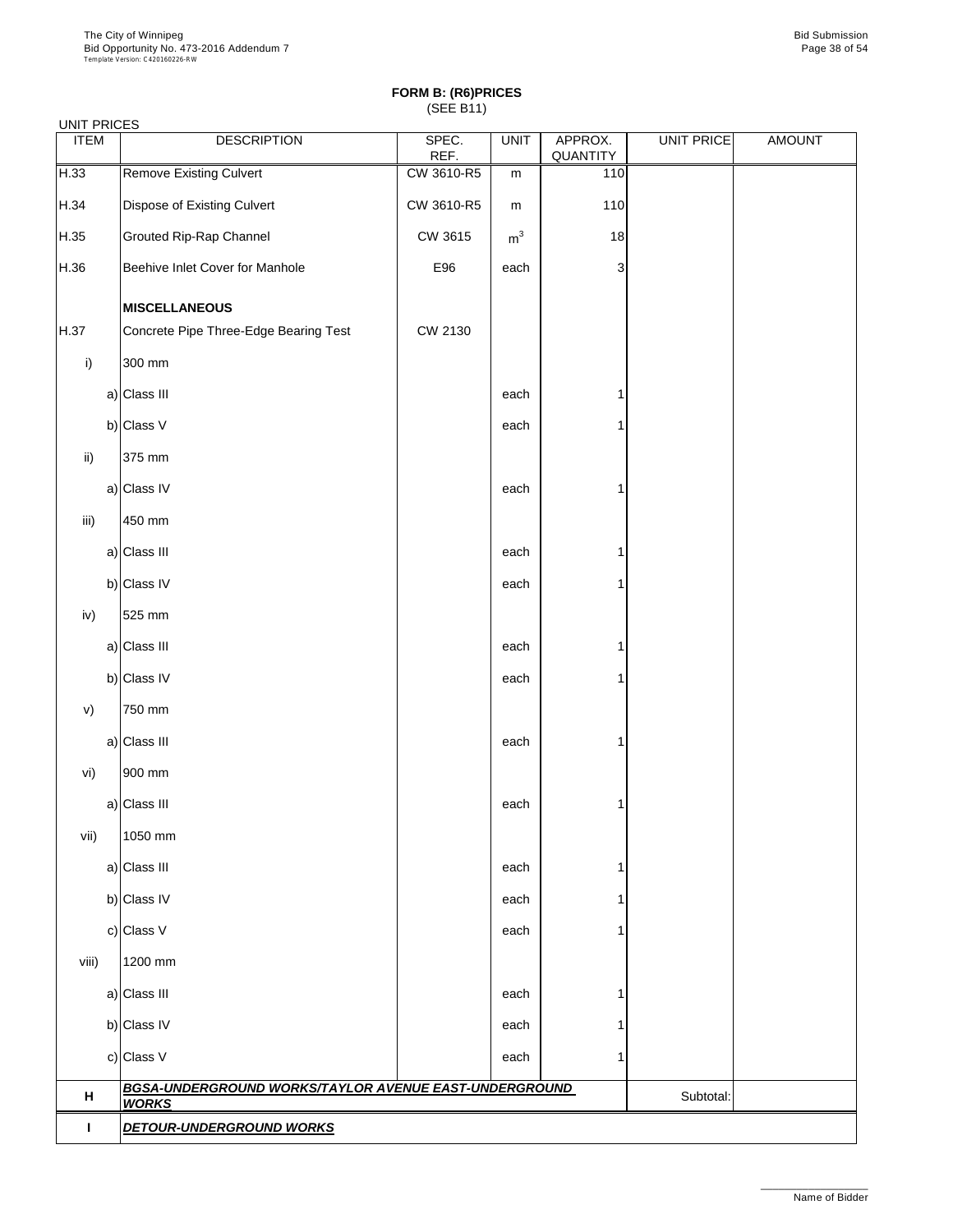| <b>UNIT PRICES</b> |                                                                            |                                       |                |                            |                   |               |
|--------------------|----------------------------------------------------------------------------|---------------------------------------|----------------|----------------------------|-------------------|---------------|
| <b>ITEM</b>        | <b>DESCRIPTION</b>                                                         | SPEC.<br>REF.                         | <b>UNIT</b>    | APPROX.<br><b>QUANTITY</b> | <b>UNIT PRICE</b> | <b>AMOUNT</b> |
|                    | <b>ASSOCIATED DRAINAGE AND</b><br><b>UNDERGROUND WORKS</b>                 |                                       |                |                            |                   |               |
|                    | <b>GRAVITY SEWERS</b>                                                      |                                       |                |                            |                   |               |
| 1.1                | <b>Land Drainage Sewers</b>                                                | CW 2130-R12,<br>E82, E83, E84,<br>E85 |                |                            |                   |               |
| i)                 | 250mm                                                                      |                                       |                |                            |                   |               |
|                    | a) trench or trenchless installation SDR35                                 | E83.13                                | m              | 110                        |                   |               |
| $\mathsf{ii}$      | 300mm                                                                      |                                       |                |                            |                   |               |
|                    | a) trench or trenchless installation C76-III or<br>SDR35                   | E83.13                                | m              | 150                        |                   |               |
| 1.2                | <b>Catch Basin</b>                                                         | CW 2130-R12,<br>E95                   |                |                            |                   |               |
| i)                 | <b>SD-024</b>                                                              |                                       | each           | 4                          |                   |               |
| 1.3                | <b>Beehive Ditch Inlet</b>                                                 | CW 2130-R12                           | each           | 2                          |                   |               |
| 1.4                | <b>Catch Pit</b>                                                           | E95<br>CW 2130-R12                    |                |                            |                   |               |
| i)                 | SD-023                                                                     |                                       | each           | 2                          |                   |               |
| 1.5                | Connecting to Existing Manhole                                             | CW 2130-R12                           |                |                            |                   |               |
| i)                 | 250mm                                                                      |                                       | each           |                            |                   |               |
| $\mathsf{ii}$      | 300mm                                                                      |                                       | each           | 2                          |                   |               |
| 1.6                | <b>Connecting to Existing Sewer</b>                                        | CW 2130-R12,<br>E86                   |                |                            |                   |               |
| i)                 | 300mm LDS to 300 LDS                                                       |                                       | each           |                            |                   |               |
| I.7                | Abandoning Existing Sewers with Cement-<br><b>Stabilized Flowable Fill</b> | CW 2130-R12,<br>E93                   | m <sup>3</sup> | 20                         |                   |               |

\_\_\_\_\_\_\_\_\_\_\_\_\_\_\_\_\_\_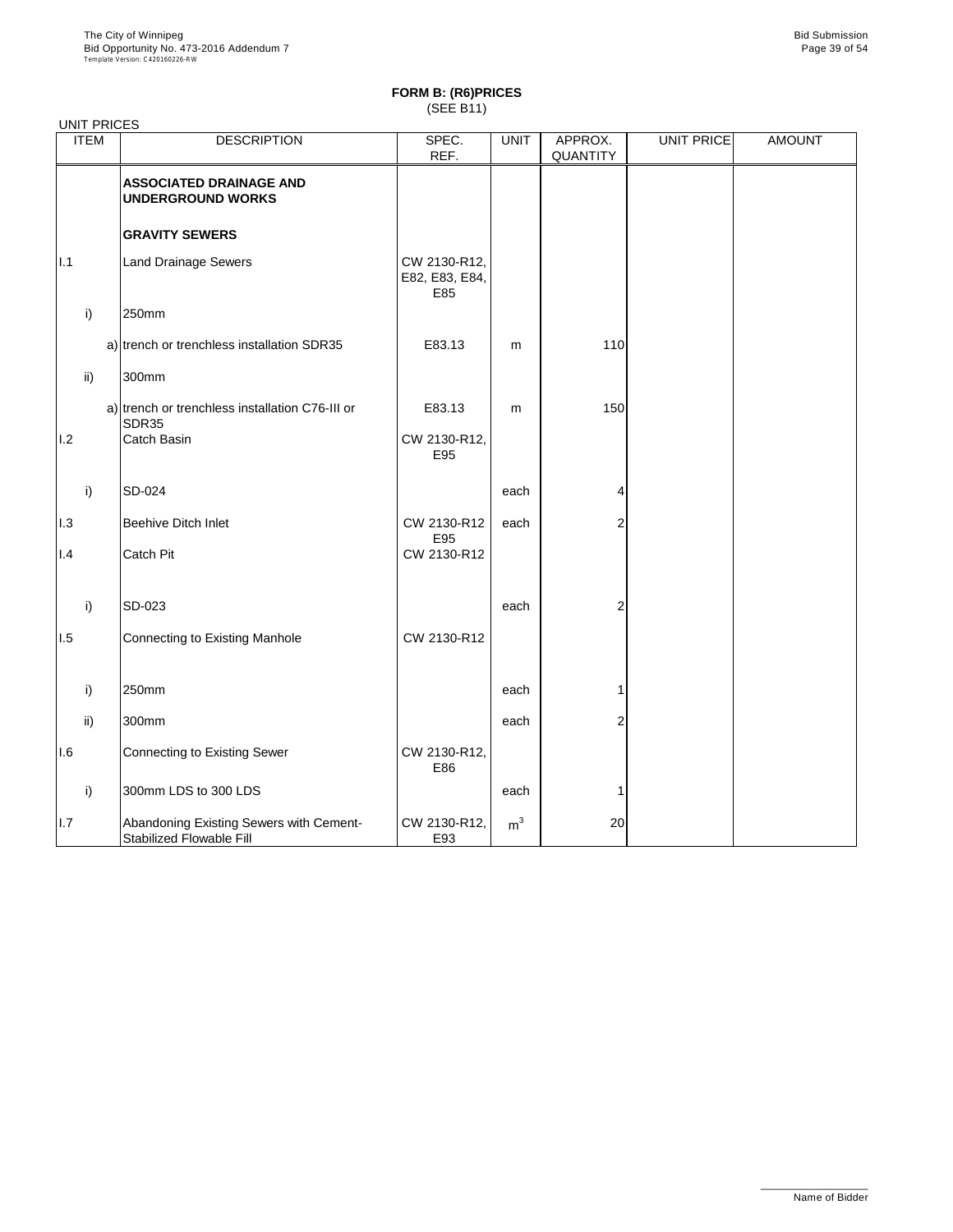### UNIT PRICES

| UNII PRIUES    |                                                            |                                      |             |                            |                   |               |
|----------------|------------------------------------------------------------|--------------------------------------|-------------|----------------------------|-------------------|---------------|
| <b>ITEM</b>    | <b>DESCRIPTION</b>                                         | SPEC.<br>REF.                        | <b>UNIT</b> | APPROX.<br><b>QUANTITY</b> | <b>UNIT PRICE</b> | <b>AMOUNT</b> |
| 1.8            | <b>Removal of Existing Catch Basins</b>                    | CW 2130-R12,<br>E94                  | each        | 6                          |                   |               |
| 1.9            | <b>Removal of Existing Catch Pits</b>                      | CW 2130-R12,<br>E94                  | each        | 2                          |                   |               |
| $ I.10\rangle$ | Sewer Inspection                                           | CW 2145-R3                           |             |                            |                   |               |
| i)             | 250mm to 900mm                                             |                                      | m           | 260                        |                   |               |
|                | <b>DETOUR-UNDERGROUND WORKS</b>                            |                                      |             |                            | Subtotal:         |               |
| J              | <b>OFFLINE REPLACEMENT OF THE MIDTOWN FEEDER MAIN</b>      |                                      |             |                            |                   |               |
|                | <b>ASSOCIATED DRAINAGE AND</b><br><b>UNDERGROUND WORKS</b> |                                      |             |                            |                   |               |
| J.1            | Midtown Feeder Main Offline Replacement                    | CW 2110-R11<br>E80                   | I.s.        |                            |                   |               |
| J              | <b>OFFLINE REPLACEMENT OF THE MIDTOWN FEEDER MAIN</b>      |                                      |             |                            | Subtotal:         |               |
| K              | <b>GRANT INTERSECTION-UNDERGROUND WORKS</b>                |                                      |             |                            |                   |               |
|                | <b>ASSOCIATED DRAINAGE AND</b><br><b>UNDERGROUND WORKS</b> |                                      |             |                            |                   |               |
|                | <b>WATERMAINS</b>                                          |                                      |             |                            |                   |               |
| K.1            | <b>Insulate Catch Basin</b>                                | E95                                  | each        | 2                          |                   |               |
| K.2            | Adjust, Relocate Existing Hydrant and Plug<br>Drain        | CW 2110-R11,<br>E88                  | each        | 4                          |                   |               |
|                | <b>GRAVITY SEWERS</b>                                      |                                      |             |                            |                   |               |
| K.3            | <b>Land Drainage Sewers</b>                                | CW 2130-R12<br>E82, E83, E84,<br>E85 |             |                            |                   |               |
| i)             | 250mm                                                      |                                      |             |                            |                   |               |
|                | a) trench or trenchless installation SDR35                 | E83.13                               | m           | 40                         |                   |               |
| K.4            | <b>Catch Basin</b>                                         | CW 2130-R12,<br>E95                  |             |                            |                   |               |
| i)             | SD-024                                                     |                                      | each        |                            |                   |               |

| ii) | $ SD-025 $    |             | each | $\sim$<br>_ |  |
|-----|---------------|-------------|------|-------------|--|
| K.5 | Catch Pit     | CW 2130-R12 |      |             |  |
|     | <b>SD-023</b> |             | each | ⌒<br>_      |  |

\_\_\_\_\_\_\_\_\_\_\_\_\_\_\_\_\_\_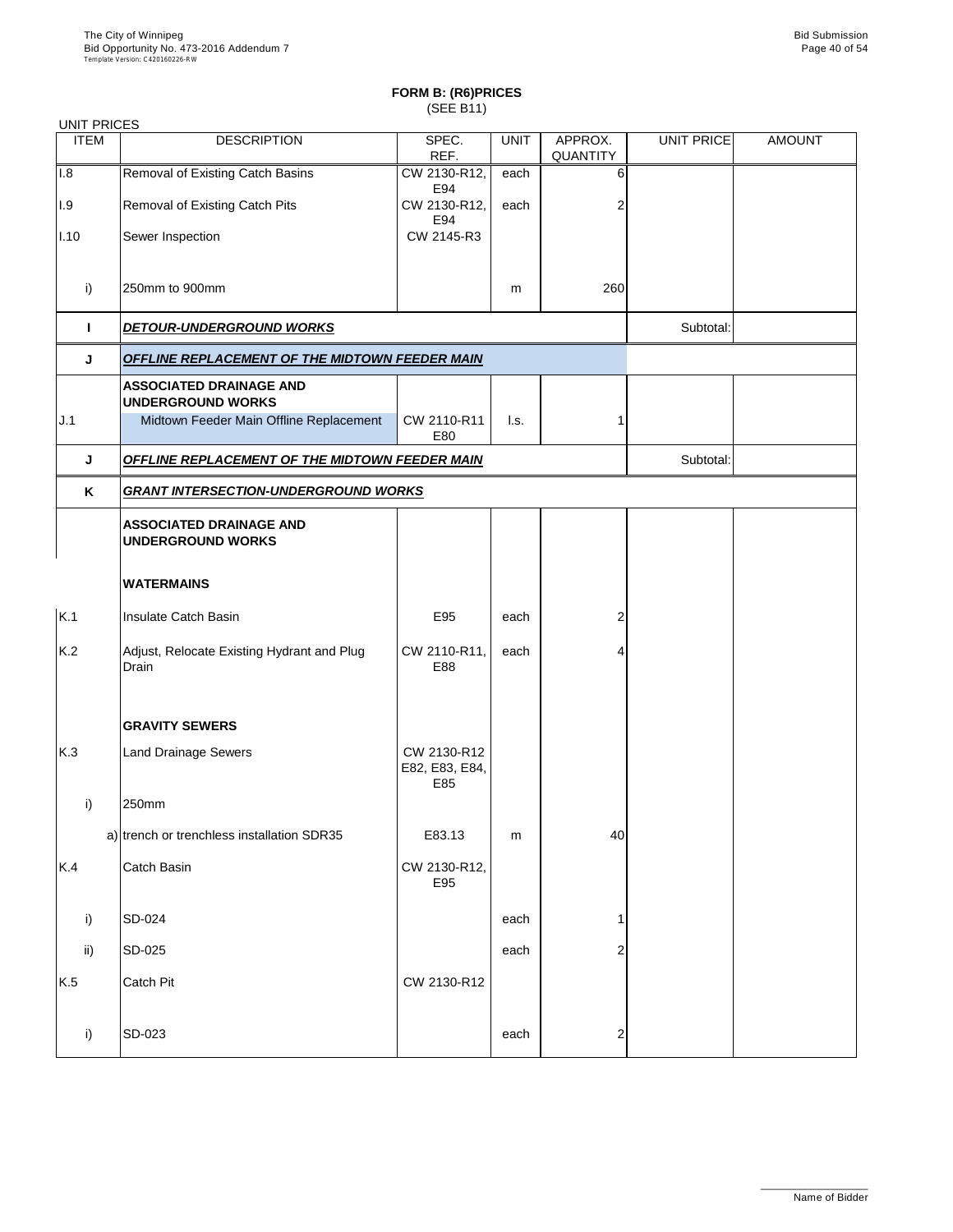| <b>UNIT PRICES</b> |                                                                            |                     |                |                            |            |               |
|--------------------|----------------------------------------------------------------------------|---------------------|----------------|----------------------------|------------|---------------|
| <b>ITEM</b>        | <b>DESCRIPTION</b>                                                         | SPEC.<br>REF.       | <b>UNIT</b>    | APPROX.<br><b>QUANTITY</b> | UNIT PRICE | <b>AMOUNT</b> |
| K.6                | Remove and Replace Existing Catch Basin                                    | CW 2130-R12         |                |                            |            |               |
|                    |                                                                            |                     |                |                            |            |               |
| i)                 | SD-024                                                                     |                     | each           | 5                          |            |               |
| $\mathsf{ii}$      | <b>SD-025</b>                                                              |                     | each           |                            |            |               |
| K.7                | Remove and Replace Existing Catch Pit                                      | CW 2130-R12         |                |                            |            |               |
| i)                 | SD-023                                                                     |                     | each           | 2                          |            |               |
| K.8                | <b>Connecting to Existing Manhole</b>                                      | CW 2130-R12         |                |                            |            |               |
| i)                 | 250mm                                                                      |                     | each           |                            |            |               |
| K.9                | Abandoning Existing Sewers with Cement-<br><b>Stabilized Flowable Fill</b> | CW 2130-R12,<br>E93 | m <sup>3</sup> |                            |            |               |
| K.10               | Removal of Existing Catch Basins                                           | CW 2130-R12,<br>E94 | each           | 4                          |            |               |
| K.11               | <b>Removal of Existing Catch Pits</b>                                      | CW 2130-R12,<br>E94 | each           | $\overline{2}$             |            |               |
| K.12               | Sewer Inspection                                                           | CW 2145-R3          |                |                            |            |               |
| i)                 | 250mm to 900mm                                                             |                     | m              | 40                         |            |               |
| K.13               | Adjustment of Catch Basin Frames                                           | CW 3210-R7          | each           | $\overline{2}$             |            |               |
| K                  | <b>GRANT INTERSECTION-UNDERGROUND WORKS</b>                                |                     |                |                            | Subtotal:  |               |
| L                  | <b>TAYLOR AVENUE WEST-UNDERGROUND WORKS</b>                                |                     |                |                            |            |               |
|                    | <b>ASSOCIATED DRAINAGE AND</b><br><b>UNDERGROUND WORKS</b>                 |                     |                |                            |            |               |
|                    | <b>WATERMAINS</b>                                                          |                     |                |                            |            |               |
| L.1                | Watermain and Water Service Insulation                                     | CW 2110-R11         |                |                            |            |               |
| i)                 | In a trench (SD - 018)                                                     |                     |                |                            |            |               |
|                    | $a)$ 75mm thick                                                            |                     | m              | 165                        |            |               |
|                    | Inquicto Cotab Popin                                                       | <b>EOF</b>          |                |                            |            |               |

| L.2 | Insulate Catch Basin                                                                                 | E95                 | each |  |  |
|-----|------------------------------------------------------------------------------------------------------|---------------------|------|--|--|
| L.3 | Regrading of Existing Sewer Service - Up to 1.5   CW 2110-R11,  <br>metres Long<br>150 <sub>mm</sub> | E92                 | each |  |  |
| L.4 | Regrading of Existing Sewer Service - Longer<br>Than 1.5 metres                                      | CW 2110-R11,<br>E92 |      |  |  |

\_\_\_\_\_\_\_\_\_\_\_\_\_\_\_\_\_\_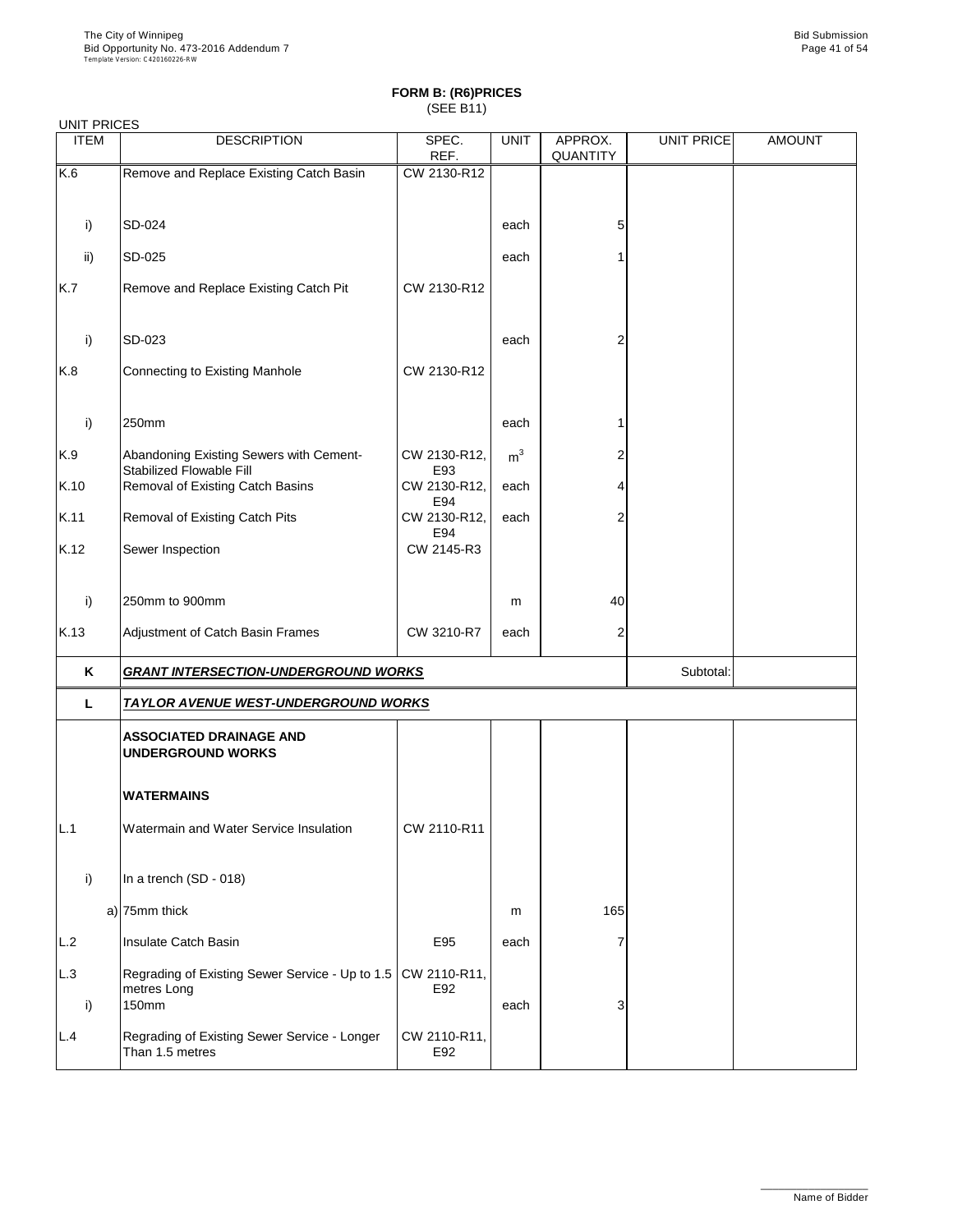| <b>UNIT PRICES</b><br><b>ITEM</b> | <b>DESCRIPTION</b>                                                 | SPEC.                                 | <b>UNIT</b> | APPROX.        | UNIT PRICE | <b>AMOUNT</b> |
|-----------------------------------|--------------------------------------------------------------------|---------------------------------------|-------------|----------------|------------|---------------|
|                                   |                                                                    | REF.                                  |             | QUANTITY       |            |               |
| i)                                | <b>150mm</b>                                                       |                                       | m           | 55             |            |               |
| L.5                               | Adjust, Relocate Existing Hydrant and Plug<br>Drain                | CW 2110-R11<br>E88                    | each        | 13             |            |               |
| L.6                               | Watermain Vertical Re-alignment                                    | CW 2110-R11<br>E90                    |             |                |            |               |
| i)                                | <b>150mm</b>                                                       |                                       | each        | $\overline{2}$ |            |               |
| $\mathsf{ii}$                     | 250mm                                                              |                                       | each        |                |            |               |
| iii)                              | 400mm                                                              |                                       | each        |                |            |               |
|                                   | <b>GRAVITY SEWERS</b>                                              |                                       |             |                |            |               |
| L.7                               | <b>Land Drainage Sewers</b>                                        | CW 2130-R12,<br>E82, E83, E84,<br>E85 |             |                |            |               |
| i)                                | 250mm                                                              |                                       |             |                |            |               |
|                                   | a) trench or trenchless installation SDR35                         | E83.13                                | m           | 530            |            |               |
| $\mathsf{ii}$ )                   | 300mm                                                              |                                       |             |                |            |               |
|                                   | a) trench or trenchless installation C76-III or<br>SDR35           | E83.13                                | m           | 110            |            |               |
| iii)                              | 450mm                                                              |                                       |             |                |            |               |
| iv)                               | a) trench or trenchless installation C76-III or<br>SDR35<br>525mm  | E83.13                                | m           | 95             |            |               |
|                                   | a) trench or trenchless installation C76-III or<br>SDR35           | E83.13                                | m           | 110            |            |               |
| V)                                | 750mm                                                              |                                       |             |                |            |               |
|                                   | a) trench or trenchless installation C76-III or<br>SDR35           | E83.13                                | m           | 135            |            |               |
| vi)                               | 900mm                                                              |                                       |             |                |            |               |
| vii)                              | a) trench or trenchless installation C76-III or<br>SDR35<br>1050mm | E83.13                                | m           | 525            |            |               |
|                                   |                                                                    |                                       |             |                |            |               |
|                                   | a) trench or trenchless installation C76-III or<br>SDR35           | E83.13                                | m           | 200            |            |               |
| L.8                               | Manhole                                                            | CW 2130-R12,<br>E96                   |             |                |            |               |

| <b>SD-010</b>              |         |    |  |
|----------------------------|---------|----|--|
|                            |         |    |  |
| a) 1200mm diameter base    | vert. m | 9' |  |
| b) 1500 $mm$ diameter base | vert. m | 6  |  |
|                            |         |    |  |

\_\_\_\_\_\_\_\_\_\_\_\_\_\_\_\_\_\_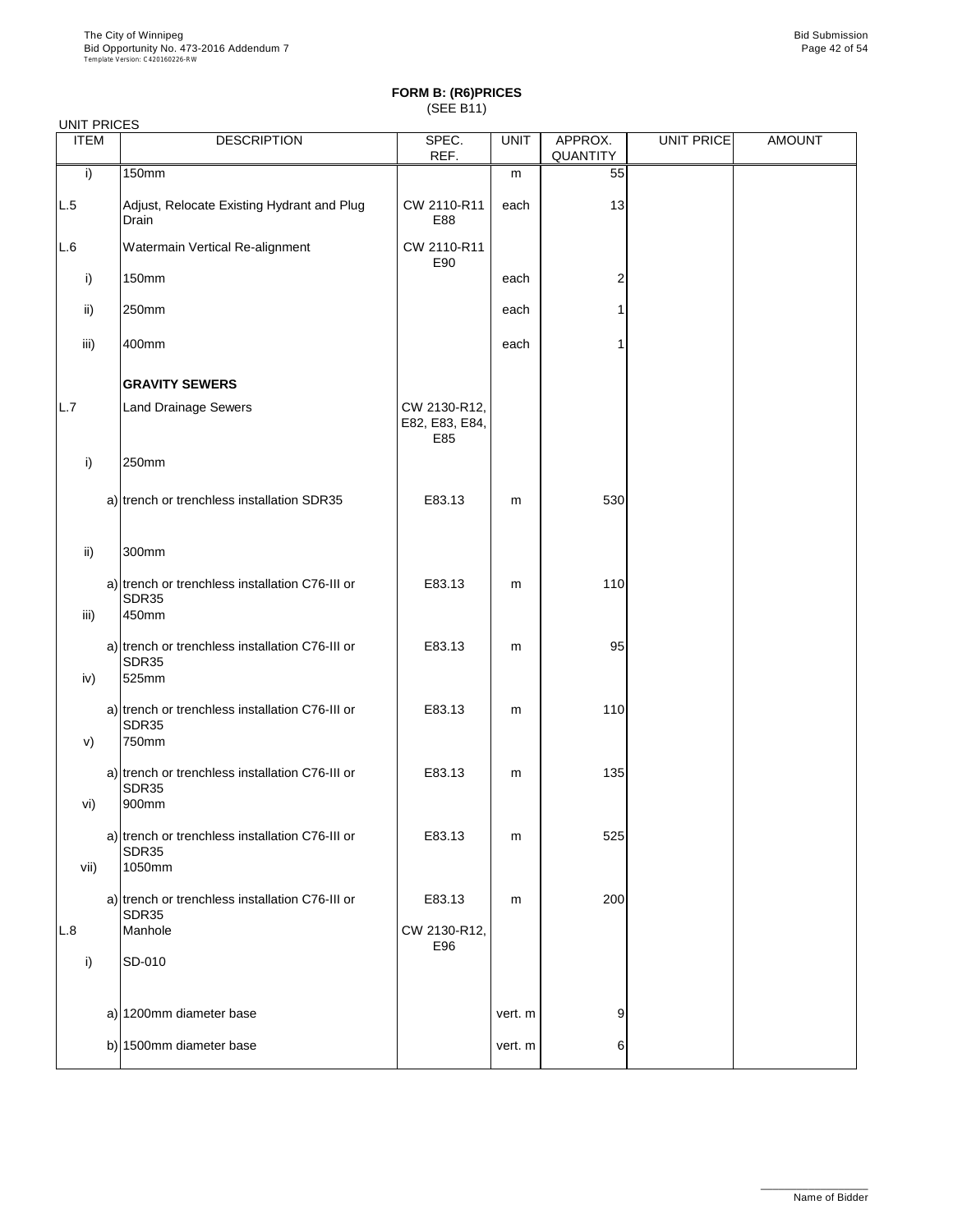#### UNIT PRICES

| <b>ITEM</b>     | <b>DESCRIPTION</b>                                                         | SPEC.<br>REF.       | <b>UNIT</b>    | APPROX.<br><b>QUANTITY</b> | UNIT PRICE | <b>AMOUNT</b> |
|-----------------|----------------------------------------------------------------------------|---------------------|----------------|----------------------------|------------|---------------|
|                 | c) 1800mm diameter base                                                    |                     | vert. m        | 27                         |            |               |
|                 | d) 2100mm diameter base                                                    |                     | vert. m        | 11                         |            |               |
| L.9             | Catch Basin                                                                | CW 2130-R12,<br>E95 |                |                            |            |               |
| i)              | SD-024                                                                     |                     | each           | 23                         |            |               |
| $\mathsf{ii}$ ) | SD-025                                                                     |                     | each           | $\overline{2}$             |            |               |
| L.10            | <b>Catch Pit</b>                                                           | CW 2130-R12         |                |                            |            |               |
| i)              | SD-023                                                                     |                     | each           | 7                          |            |               |
| L.11            | Connecting to Existing Catch Basin                                         | CW 2130-R12         |                |                            |            |               |
| i)              | 250mm                                                                      |                     | each           | 5                          |            |               |
| L.12            | <b>Connecting to Existing Sewer</b>                                        | CW 2130-R12,<br>E86 |                |                            |            |               |
| i)              | 900mm LDS to 900 LDS                                                       |                     | each           |                            |            |               |
| ii)             | 1050mm LDS to 1050 LDS                                                     |                     | each           |                            |            |               |
| L.13            | Abandoning Existing Sewers with Cement-<br><b>Stabilized Flowable Fill</b> | CW 2130-R12,<br>E93 | m <sup>3</sup> | 30 <sub>l</sub>            |            |               |
| L.14            | Removal of Existing Catch Basins                                           | CW 2130-R12,<br>E94 | each           | 24                         |            |               |
| L.15            | Sewer Inspection                                                           | CW 2145-R3          |                |                            |            |               |
| i)              | 250mm to 900mm                                                             |                     | m              | 1505                       |            |               |
| $\mathsf{ii}$   | larger than 900mm and egg shaped                                           |                     | m              | 200                        |            |               |
| L.16            | Manhole Inspection                                                         | CW 2145-R3          | each           | 16                         |            |               |
| L.17            | <b>Remove Existing Culvert</b>                                             | CW 3610-R5          | m              | 13                         |            |               |
| L.18            | <b>Dispose of Existing Culvert</b>                                         | CW 3610-R5          | m              | 13                         |            |               |
| L.19            | LDS Inlet Headwall with Grate                                              |                     |                |                            |            |               |

| ⊺∩mm                                        | E98 | each | - |          |  |
|---------------------------------------------|-----|------|---|----------|--|
| <b>TAYLOR AVENUE WEST-UNDERGROUND WORKS</b> |     |      |   | 3ubtotal |  |

\_\_\_\_\_\_\_\_\_\_\_\_\_\_\_\_\_\_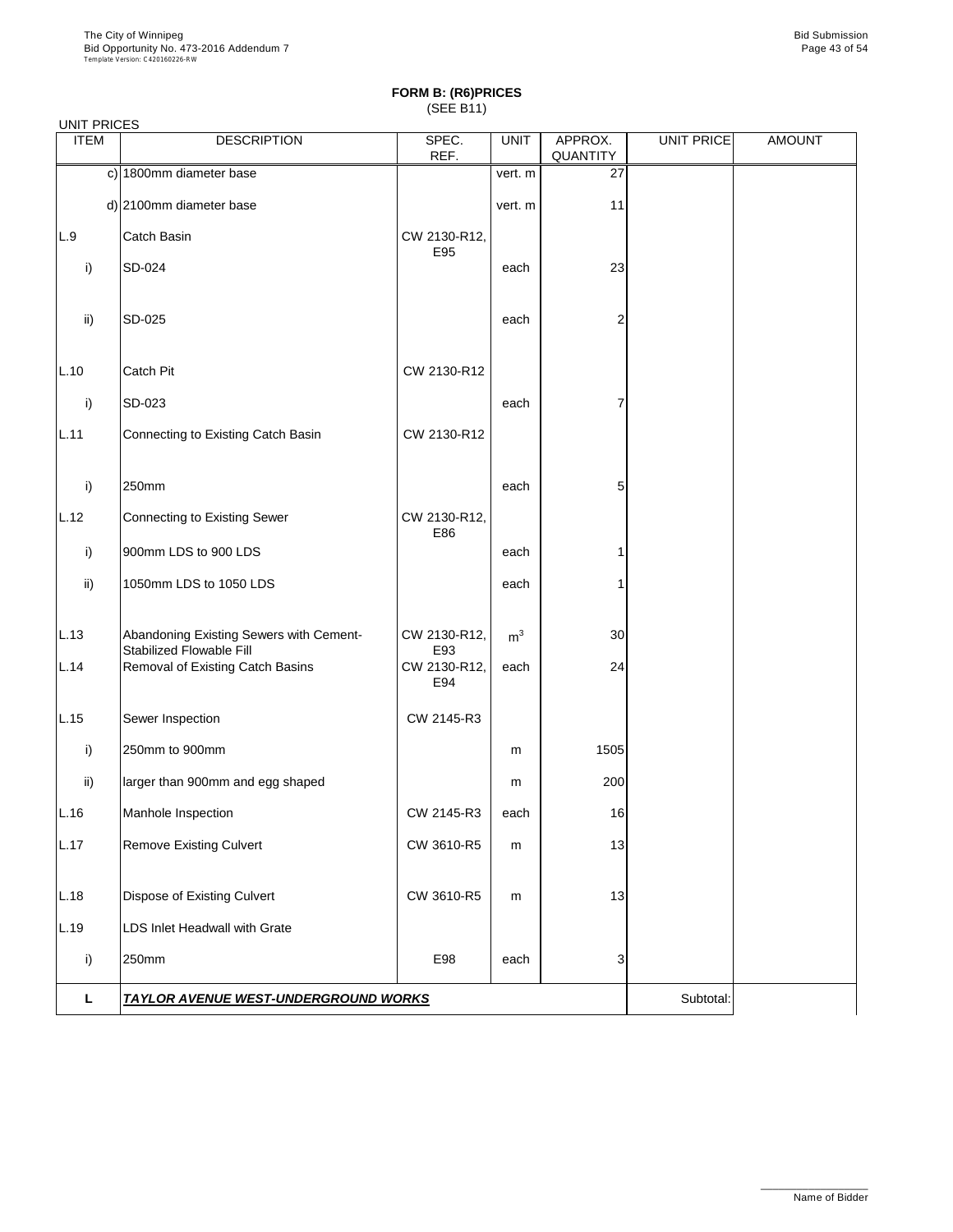## **FORM B: (R6)PRICES**

(SEE B11)

| <b>ITEM</b>  | <b>DESCRIPTION</b>                                         | SPEC.<br>REF.                         | <b>UNIT</b> | APPROX.<br><b>QUANTITY</b> | UNIT PRICE | <b>AMOUNT</b> |
|--------------|------------------------------------------------------------|---------------------------------------|-------------|----------------------------|------------|---------------|
| M            | UNDERPASS OUTLET-UNDERGROUND WORKS                         |                                       |             |                            |            |               |
|              | <b>ASSOCIATED DRAINAGE AND</b><br><b>UNDERGROUND WORKS</b> |                                       |             |                            |            |               |
|              | <b>WATERMAINS</b>                                          |                                       |             |                            |            |               |
| M.1          | Watermain Vertical Re-alignment                            | CW 2110-R11<br>E90                    |             |                            |            |               |
| i)           | 400mm                                                      |                                       | each        |                            |            |               |
|              | <b>GRAVITY SEWERS</b>                                      |                                       |             |                            |            |               |
| M.2          | <b>Land Drainage Sewers</b>                                | CW 2130-R12,<br>E82, E83, E84,<br>E85 |             |                            |            |               |
| i)           | 300mm                                                      |                                       |             |                            |            |               |
|              | a) trenchless installation C76-V (CN ROW)                  |                                       | m           | 35                         |            |               |
| ii)          | 1200mm                                                     |                                       |             |                            |            |               |
|              | a) trench or trenchless installation C76-III or<br>SDR35   | E83.13                                | m           | 70                         |            |               |
|              | b) trench or trenchless installation C76-IV or<br>SDR35    | E83.13                                | m           | 110                        |            |               |
|              | c) trench or trenchless installation C76-V or<br>SDR35     | E83.13                                | m           | 245                        |            |               |
| M.3          | Manhole                                                    | CW 2130-R12,<br>E96                   |             |                            |            |               |
| $\mathsf{i}$ | SD-010                                                     |                                       |             |                            |            |               |
|              | a) 2100mm diameter base                                    |                                       | vert. m     | 30                         |            |               |
| M.4          | <b>Beehive Ditch Inlet</b>                                 | CW 2130-R12<br>E95                    | each        |                            |            |               |
| M.5          | <b>Catch Pit</b>                                           | CW 2130-R12                           |             |                            |            |               |
| i)           | SD-023                                                     |                                       | each        |                            |            |               |
| M.6          | Connecting to Existing Sewer                               | CW 2130-R12,<br>E86                   |             |                            |            |               |
| i)           | 300mm LDS to 300 LDS                                       |                                       | each        |                            |            |               |
| ii)          | 1200mm LDS to 1200 LDS                                     |                                       | each        |                            |            |               |
|              |                                                            |                                       |             |                            |            |               |

\_\_\_\_\_\_\_\_\_\_\_\_\_\_\_\_\_\_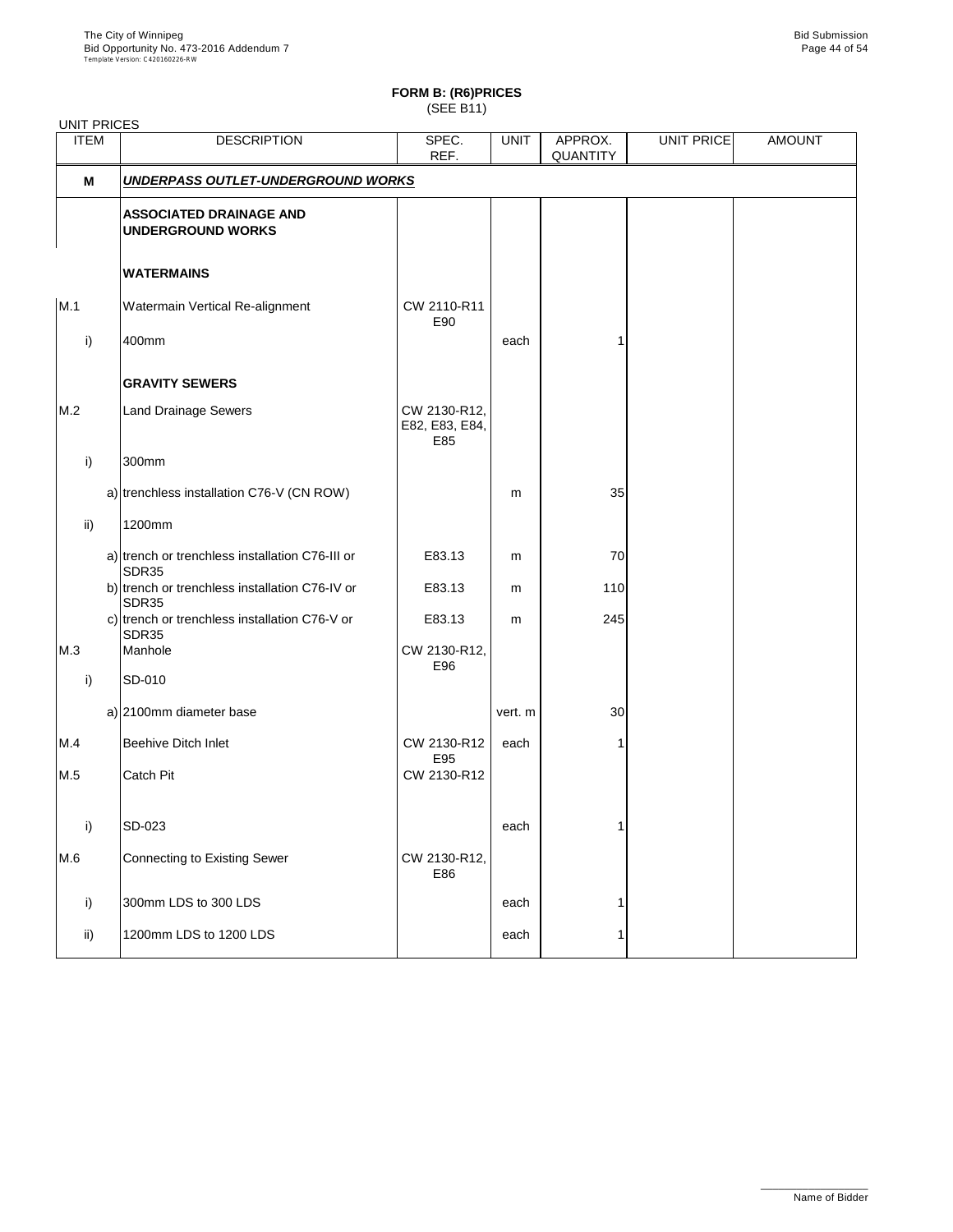| <b>UNIT PRICES</b> |                                                         |                         |                           |                            |                   |               |
|--------------------|---------------------------------------------------------|-------------------------|---------------------------|----------------------------|-------------------|---------------|
| <b>ITEM</b>        | <b>DESCRIPTION</b>                                      | SPEC.<br>REF.           | <b>UNIT</b>               | APPROX.<br><b>QUANTITY</b> | <b>UNIT PRICE</b> | <b>AMOUNT</b> |
| M.7                | Sewer Inspection                                        | CW 2145-R3              |                           |                            |                   |               |
|                    |                                                         |                         |                           |                            |                   |               |
| i)                 | 250mm to 900mm                                          |                         | m                         | 35                         |                   |               |
| $\mathsf{ii}$      | larger than 900mm and egg shaped                        |                         | m                         | 425                        |                   |               |
| M.8                | Manhole Inspection                                      | CW 2145-R3              | each                      | 6                          |                   |               |
| M                  | UNDERPASS OUTLET-UNDERGROUND WORKS                      |                         |                           |                            | Subtotal:         |               |
| N                  | <b>PUMPING STATION</b>                                  |                         |                           |                            |                   |               |
| N.1                | Sub Structure                                           | E99                     | I.s.                      | 1                          |                   |               |
| N.2                | <b>Super Structure</b>                                  | E100                    | I.s.                      |                            |                   |               |
| N.3                | <b>Process Mechanical Systems</b>                       | E101                    | I.s.                      |                            |                   |               |
| N.4                | Plumbing and HVAC Mechanical Systems                    | E102                    | I.s.                      |                            |                   |               |
| N.5                | Electrical, Instrumentation and Control Systems         | E103                    | I.s.                      |                            |                   |               |
| N.6                | Structural Excavation and Shoring for Pumping           | E110                    | I.s.                      |                            |                   |               |
| N.7                | <b>Station</b><br>Pumping Well Installation and Testing | E104                    |                           |                            |                   |               |
| i)                 | <b>Pumping Well Installation</b>                        |                         | each                      | 4                          |                   |               |
| $\mathsf{ii}$      | Additional Pumping Well Drilling Depth                  |                         | m                         | 40                         |                   |               |
| iii)               | <b>Additional Well Development</b>                      |                         | hour                      | 16                         |                   |               |
| N.8                | System Installation                                     | E104                    | $\mathsf{I}.\mathsf{s}$ . |                            |                   |               |
| N.9                | <b>System Operation</b>                                 | E104                    | I.s.                      |                            |                   |               |
| N.10               | <b>System Decommissioning</b>                           | E104                    | I.s.                      |                            |                   |               |
| N.11               | <b>Well Decommissioning</b>                             | E104                    |                           |                            |                   |               |
| i)                 | <b>Pumping Well Decommissioning</b>                     |                         | each                      | 4                          |                   |               |
| $\mathsf{ii}$      | Monitoring Well Decommissioning                         |                         | each                      | 6                          |                   |               |
| N.12               | Applicable MRST (PST) on Items N.3 to N.5               | <b>B11</b>              | I.s.                      |                            |                   |               |
| N                  | <u>PUMPING STATION</u>                                  |                         |                           |                            | Subtotal:         |               |
| $\mathbf O$        | <b>RAILWORKS</b>                                        |                         |                           |                            |                   |               |
|                    | <b>EARTH AND BASE WORKS</b>                             |                         |                           |                            |                   |               |
|                    | <b>SHOOFLY - CONSTRUCTION</b>                           |                         |                           |                            |                   |               |
| O.1                | <b>Topsoil Excavation</b>                               | CW3170-R3               | m <sup>3</sup>            | 2147                       |                   |               |
| O.2                | Common Excavation Suitable Site Material                | E77<br>CW3170-R3<br>E77 | m <sup>3</sup>            | 334                        |                   |               |

\_\_\_\_\_\_\_\_\_\_\_\_\_\_\_\_\_\_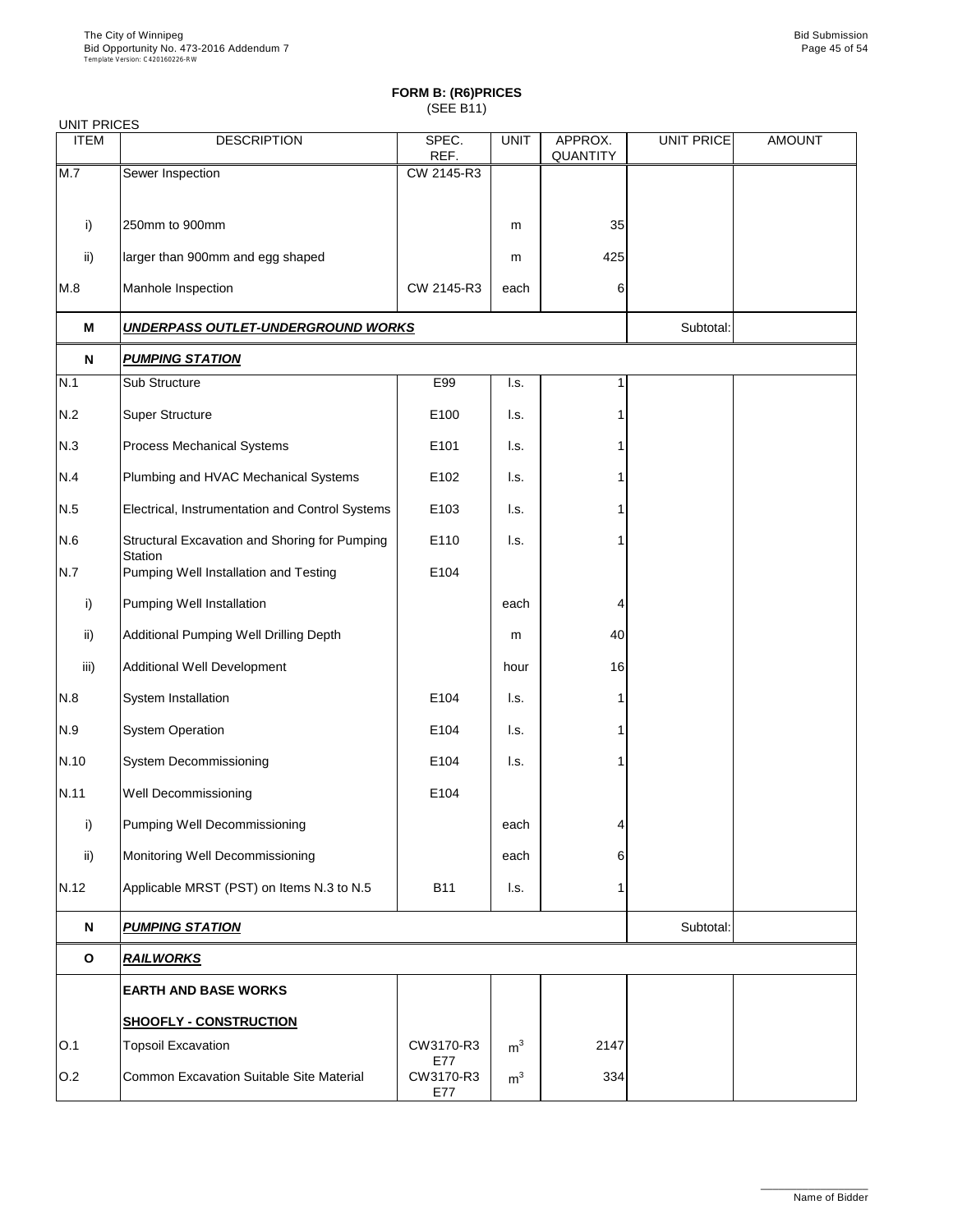| <b>UNIT PRICES</b> |                                                   |                   |                |                            |                   |               |
|--------------------|---------------------------------------------------|-------------------|----------------|----------------------------|-------------------|---------------|
| <b>ITEM</b>        | <b>DESCRIPTION</b>                                | SPEC.<br>REF.     | <b>UNIT</b>    | APPROX.<br><b>QUANTITY</b> | <b>UNIT PRICE</b> | <b>AMOUNT</b> |
| O.3                | <b>Common Excavation Unsuitable Site Material</b> | CW3170-R3<br>E77  | m <sup>3</sup> | 12035                      |                   |               |
| O.4                | <b>Chain Link Fence Removal</b>                   | E42               | m              | 70                         |                   |               |
| O.5                | <b>Asphalt Removal</b>                            | CW3110 R19        | m <sup>2</sup> | 737                        |                   |               |
| O.6                | <b>Concrete Removal</b>                           | CW3110 R19        | m <sup>2</sup> | 48                         |                   |               |
| 0.7                | <b>Supply and Placing Subballast Material</b>     | E78               | m <sup>3</sup> | 3706                       |                   |               |
| O.8                | Corrugated Steel Pipe (CSP) Culverts              | CW3610-R5<br>E79  |                |                            |                   |               |
| i)                 | 150mm Perf CSP (1.6mm Thick)                      |                   | m              | 88                         |                   |               |
| $\mathsf{ii}$      | 900mm CSP STN 0+539.830 (2.0mm Thick)             |                   | m              | 18                         |                   |               |
| iii)               | 900mm CSP STN 0+564.271(2.0mm Thick)              |                   | m              | 49                         |                   |               |
| iv)                | 900mm CSP STN 0+611.000(2.0mm Thick)              |                   | m              | 25                         |                   |               |
| V)                 | 600mm CSP STN0+452.332 (1.6mm Thick)              |                   | m              | 40                         |                   |               |
|                    | <b>MAINTRACK - CONSTRUCTION</b>                   |                   |                |                            |                   |               |
| O.9                | <b>Excavation to Waste</b>                        | E77               |                |                            |                   |               |
| i)                 | <b>Ballast</b>                                    |                   | m <sup>3</sup> | 1251                       |                   |               |
| $\mathsf{ii}$      | Subballast                                        |                   | m <sup>3</sup> | 1890                       |                   |               |
| iii)               | Subgrade                                          |                   | m <sup>3</sup> | 1080                       |                   |               |
| O.10               | <b>Placing Suitable Site Material</b>             | CW3170-R3<br>E77  | m <sup>3</sup> | 6185                       |                   |               |
| O.11               | <b>Supply and Placing Subballast Material</b>     | E78               | m <sup>3</sup> | 1796                       |                   |               |
| O.12               | <b>Ditch Excavation</b>                           | CW3110-R19<br>E77 | m <sup>3</sup> | 7100                       |                   |               |
|                    | <b>SHOOFLY - REMOVAL AND FINSHING</b>             |                   |                |                            |                   |               |
| O.13               | Salvage Ballast                                   | E77               | m <sup>3</sup> | 4908                       |                   |               |
| O.14               | Salvage Subballast                                | E77               | m <sup>3</sup> | 3706                       |                   |               |
| O.15               | <b>Removal of Existing Culverts</b>               | CW3610-R5<br>E79  |                |                            |                   |               |
| i)                 | 150mm Perf CSP (1.6mm Thick)                      |                   | m              | 88                         |                   |               |
| $\mathsf{ii}$      | 900mm CSP STN 0+539.830 (2.0mm Thick)             |                   | m              | 18                         |                   |               |

| iii) | 900mm CSP STN 0+564.271(2.0mm Thick) | m | 49 |
|------|--------------------------------------|---|----|
| iv)  | 900mm CSP STN 0+611.000(2.0mm Thick) | m | 25 |
| v)   | 600mm CSP STN0+452.332 (1.6mm Thick) | m |    |



\_\_\_\_\_\_\_\_\_\_\_\_\_\_\_\_\_\_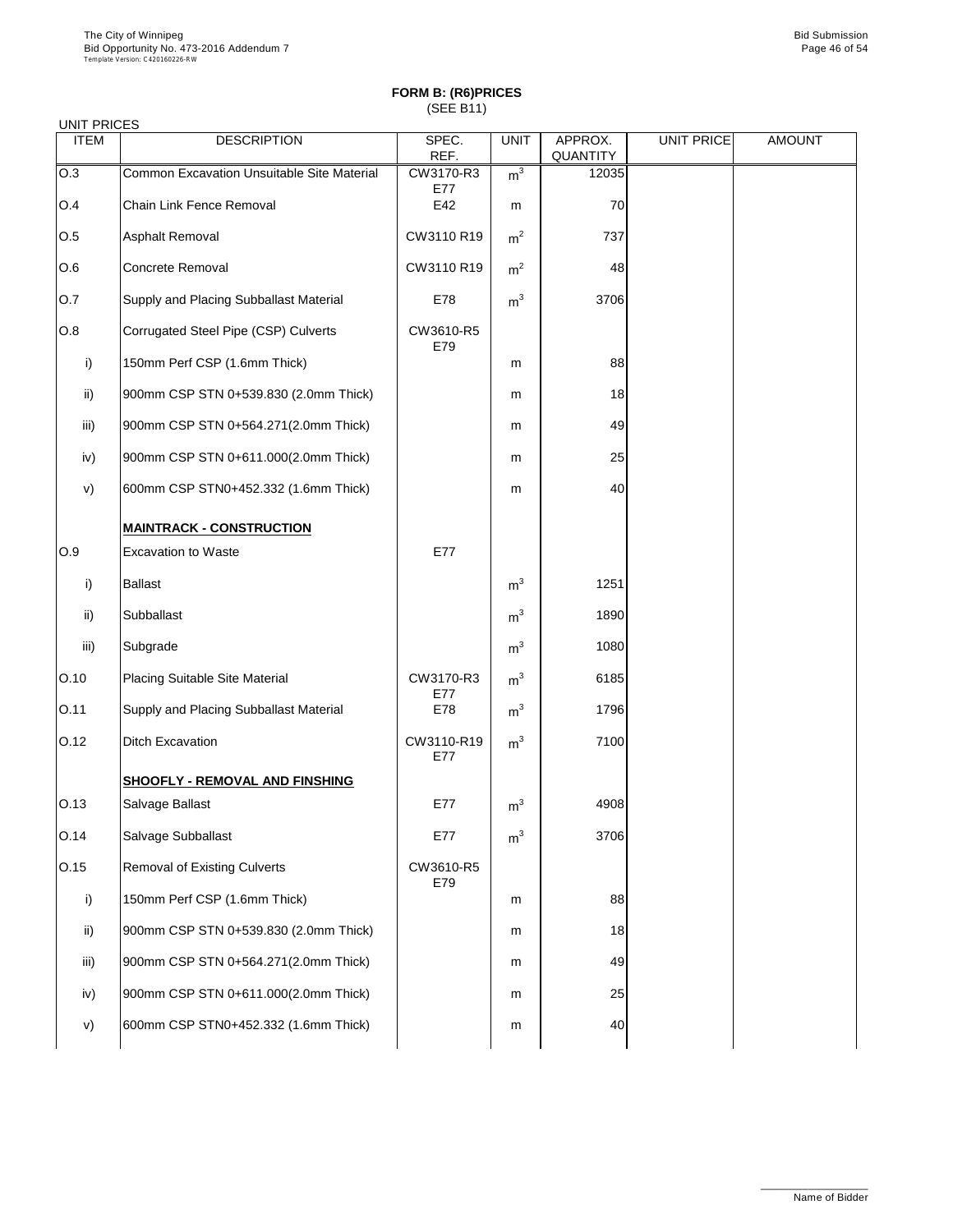| <b>UNIT PRICES</b> |                                                                 |                  |                           |                            |                   |               |
|--------------------|-----------------------------------------------------------------|------------------|---------------------------|----------------------------|-------------------|---------------|
| <b>ITEM</b>        | <b>DESCRIPTION</b>                                              | SPEC.<br>REF.    | <b>UNIT</b>               | APPROX.<br><b>QUANTITY</b> | <b>UNIT PRICE</b> | <b>AMOUNT</b> |
| O.16               | Corrugated Steel Pipe (CSP) Culverts                            | CW3610-R5<br>E79 |                           |                            |                   |               |
| $\mathsf{i}$       | 600mm CSP STN0+452.332 (1.6mm Thick)                            |                  | m                         | 40                         |                   |               |
| O.17               | Supply and Place Base Course Material                           | CW3110-R19       | m <sup>3</sup>            | 470                        |                   |               |
| O.18               | Seeding                                                         | E47              | m <sup>2</sup>            | 10100                      |                   |               |
| $\mathbf O$        | <b>RAILWORKS</b>                                                |                  | Subtotal:                 |                            |                   |               |
| P                  | <b>BRIDGE AND OHSS</b>                                          |                  |                           |                            |                   |               |
| P.1                | Mobilization and Demobilization                                 | E7               | $\mathsf{I}.\mathsf{s}$ . |                            |                   |               |
| P.2                | <b>Structural Excavation</b>                                    | E <sub>55</sub>  | I.s.                      |                            |                   |               |
| P.3                | Temporary Shoring, Excavation, Dewatering<br>and Monitoring     | E <sub>57</sub>  | I.s.                      |                            |                   |               |
| P.4                | <b>Supplying Steel H Piles</b>                                  | E <sub>59</sub>  | m                         | 600                        |                   |               |
| P.5                | <b>Driving Steel Piles</b>                                      | E <sub>59</sub>  | m                         | 600                        |                   |               |
| P.6                | Supplying of Steel H Pile Tips                                  | E <sub>59</sub>  | each                      | 36                         |                   |               |
| P.7                | Installation of Steel H Pile Tips                               | E59              | each                      | 36                         |                   |               |
| P.8                | <b>Splicing Steel H Piles</b>                                   | E59              | each                      | 36                         |                   |               |
| P.9                | <b>Rock-Socketed Caissons</b>                                   |                  |                           |                            |                   |               |
| i)                 | Supply and Install Rock-Socketed Caissons                       | E58, E61         | I.s.                      |                            |                   |               |
| $\mathsf{ii}$ )    | Added Length of Rock-Socket                                     | E58              | m                         | 20                         |                   |               |
| iii)               | Added Length of Steel Casing into<br><b>Weathered Rock Zone</b> | E <sub>58</sub>  | m                         | 5                          |                   |               |
| iv)                | Subtracted Length of Rock-Socketed<br>Caisson                   | E <sub>58</sub>  | m                         | $-15$                      |                   |               |
| P.10               | <b>Steel Casing Tips</b>                                        |                  |                           |                            |                   |               |
| $\mathsf{i}$       | Supply of Steel Casing Tips                                     | E58              | each                      | 9                          |                   |               |
| $\mathsf{ii}$      | Installation of Steel Casing Tips                               | E58              | each                      | 9                          |                   |               |
| P.11               | Pile Dynamic Analyzer (PDA) Testing                             | E60              | I.s.                      |                            |                   |               |

\_\_\_\_\_\_\_\_\_\_\_\_\_\_\_\_\_\_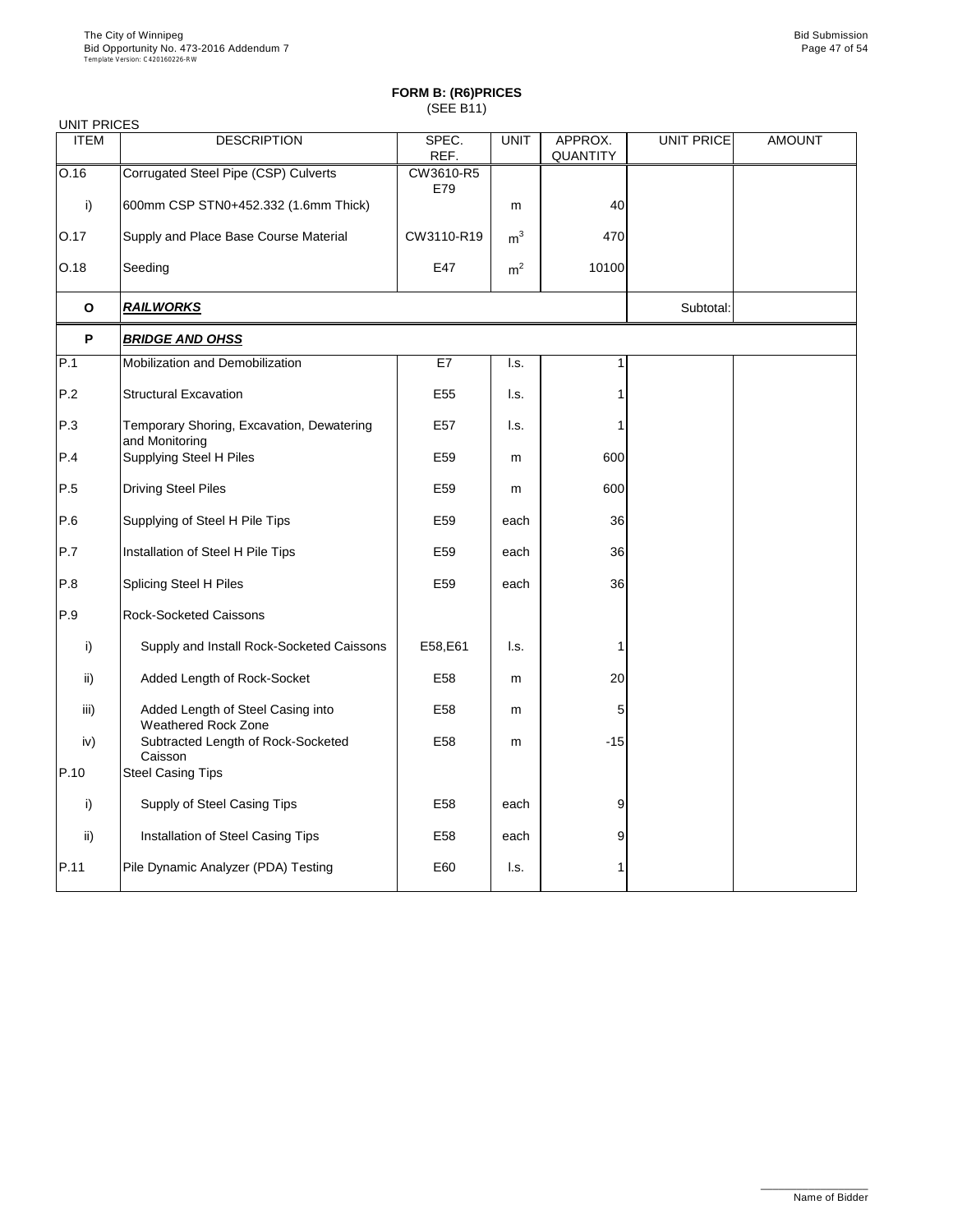| <b>UNIT PRICES</b> |                                                                                     |               |                |                     |            |               |
|--------------------|-------------------------------------------------------------------------------------|---------------|----------------|---------------------|------------|---------------|
| <b>ITEM</b>        | <b>DESCRIPTION</b>                                                                  | SPEC.<br>REF. | <b>UNIT</b>    | APPROX.<br>QUANTITY | UNIT PRICE | <b>AMOUNT</b> |
| P.12               | <b>Supplying Reinforcing Steel</b>                                                  |               |                |                     |            |               |
| i)                 | <b>Plain Steel</b>                                                                  | E62           | kg             | 23,660              |            |               |
| ii)                | <b>Galvanized Steel</b>                                                             | E62           | kg             | 202,613             |            |               |
| iii)               | <b>Stainless Steel</b>                                                              | E62           | kg             | 12,562              |            |               |
| P.13               | <b>Placing Reinforcing Steel</b>                                                    | E62           | kg             | 236,722             |            |               |
| P.14               | Supply and Place Structural Concrete                                                |               |                |                     |            |               |
| i)                 | Abutment                                                                            | E61           | I.s.           |                     |            |               |
| ii)                | Pier Caps                                                                           | E61           | I.s.           |                     |            |               |
| iii)               | Deck and Trainman's Walkways                                                        | E61           | I.s.           |                     |            |               |
| iv)                | <b>Shoulder and Median Traffic Barriers</b>                                         | E61           | I.s.           |                     |            |               |
| V)                 | <b>Slope Protection Paving</b>                                                      | E61           | I.s.           |                     |            |               |
| P.15               | Supplying and Placing Subsurface Drainage                                           | E54           | I.s.           |                     |            |               |
| P.16               | <b>Structural Backfilling</b>                                                       | E56           | l.s.           |                     |            |               |
| P.17               | <b>Heating Concrete</b>                                                             | E61           | m <sup>3</sup> | 300                 |            |               |
| P.18               | Supply, Fabrication and Delivery of Steel<br><b>Reinforced Elastomeric Bearings</b> |               |                |                     |            |               |
| i)                 | Bearings "EB1"                                                                      | E63           | each           | 16                  |            |               |
| ii)                | Bearings "EB2"                                                                      | E63           | each           | 8                   |            |               |
| P.19               | Installation of Steel Reinforced Elastomeric<br><b>Bearings</b>                     |               |                |                     |            |               |
| i)                 | Bearings "EB1"                                                                      | E63           | each           | 16                  |            |               |
| ii)                | Bearings "EB2"                                                                      | E63           | each           | 8                   |            |               |

\_\_\_\_\_\_\_\_\_\_\_\_\_\_\_\_\_\_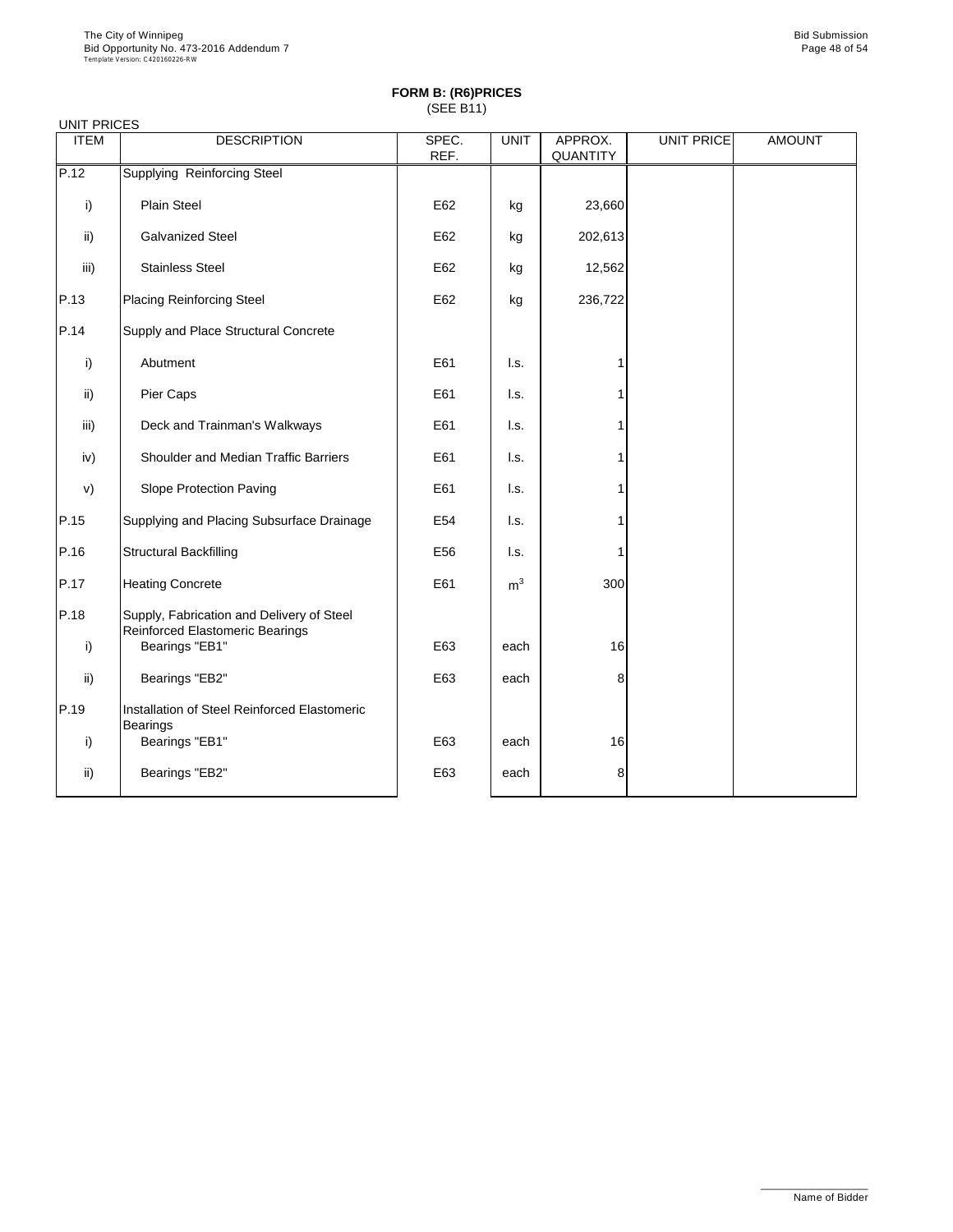| <b>UNIT PRICES</b> |                                                                                 |               |                           |                            |                   |               |
|--------------------|---------------------------------------------------------------------------------|---------------|---------------------------|----------------------------|-------------------|---------------|
| <b>ITEM</b>        | <b>DESCRIPTION</b>                                                              | SPEC.<br>REF. | <b>UNIT</b>               | APPROX.<br><b>QUANTITY</b> | <b>UNIT PRICE</b> | <b>AMOUNT</b> |
| P.20               | Supply, Fabrication and Delivery of Structural<br><b>Steel</b>                  | E64           | $\mathsf{I}.\mathsf{s}$ . |                            |                   |               |
| P.21               | <b>Erection of Structural Steel</b>                                             | E65           | I.s.                      |                            |                   |               |
| P.22               | Supply and Installation of Expansion Joints                                     | E68           | I.s.                      |                            |                   |               |
| P.23               | Supply and Install Moveable Deck Hoarding                                       | E61           | I.s.                      |                            |                   |               |
| P.24               | Supply and Fabricate Miscellaneous Metal                                        | E70           | I.s.                      |                            |                   |               |
| P.25               | <b>Placing Miscellaneous Metal</b>                                              | E70           | I.s.                      |                            |                   |               |
| P.26               | Supply and Placement of Waterproofing                                           | E69           | I.s.                      |                            |                   |               |
| P.27               | Supply and Installation of Bridge Electrical                                    | E72           | I.s.                      |                            |                   |               |
| P.28               | <b>Cast-in-Place Concrete Pile Foundations</b>                                  |               |                           |                            |                   |               |
| i)                 | S780 - 762 mm Diameter Pile                                                     | E73           | each                      |                            |                   |               |
| $\mathsf{ii}$ )    | S781 - 915 mm Diameter Pile                                                     | E73           | each                      |                            |                   |               |
| iii)               | S782 - 762 mm Diameter Pile                                                     | E73           | each                      |                            |                   |               |
| iv)                | S783 - 915 mm Diameter Pile                                                     | E73           | each                      |                            |                   |               |
| V)                 | S784 - 1219 mm Diameter Pile                                                    | E73           | each                      |                            |                   |               |
| vi)                | S785 - 1219 mm Diameter Pile                                                    | E73           | each                      | $\overline{2}$             |                   |               |
| P.29               | Abandonment of Piles due to Utility Interference                                |               | each                      |                            |                   |               |
| P.30               | Supply and Installation of New Steel Overhead<br><b>Sign Support Structures</b> |               |                           |                            |                   |               |
| $\mathsf{i}$       | S780 - WB Grant Ave at Waverley St                                              | E74           | each                      |                            |                   |               |
| $\mathsf{ii}$      | S781 - NB Waverley St at Taylor Ave                                             | E74           | each                      |                            |                   |               |

\_\_\_\_\_\_\_\_\_\_\_\_\_\_\_\_\_\_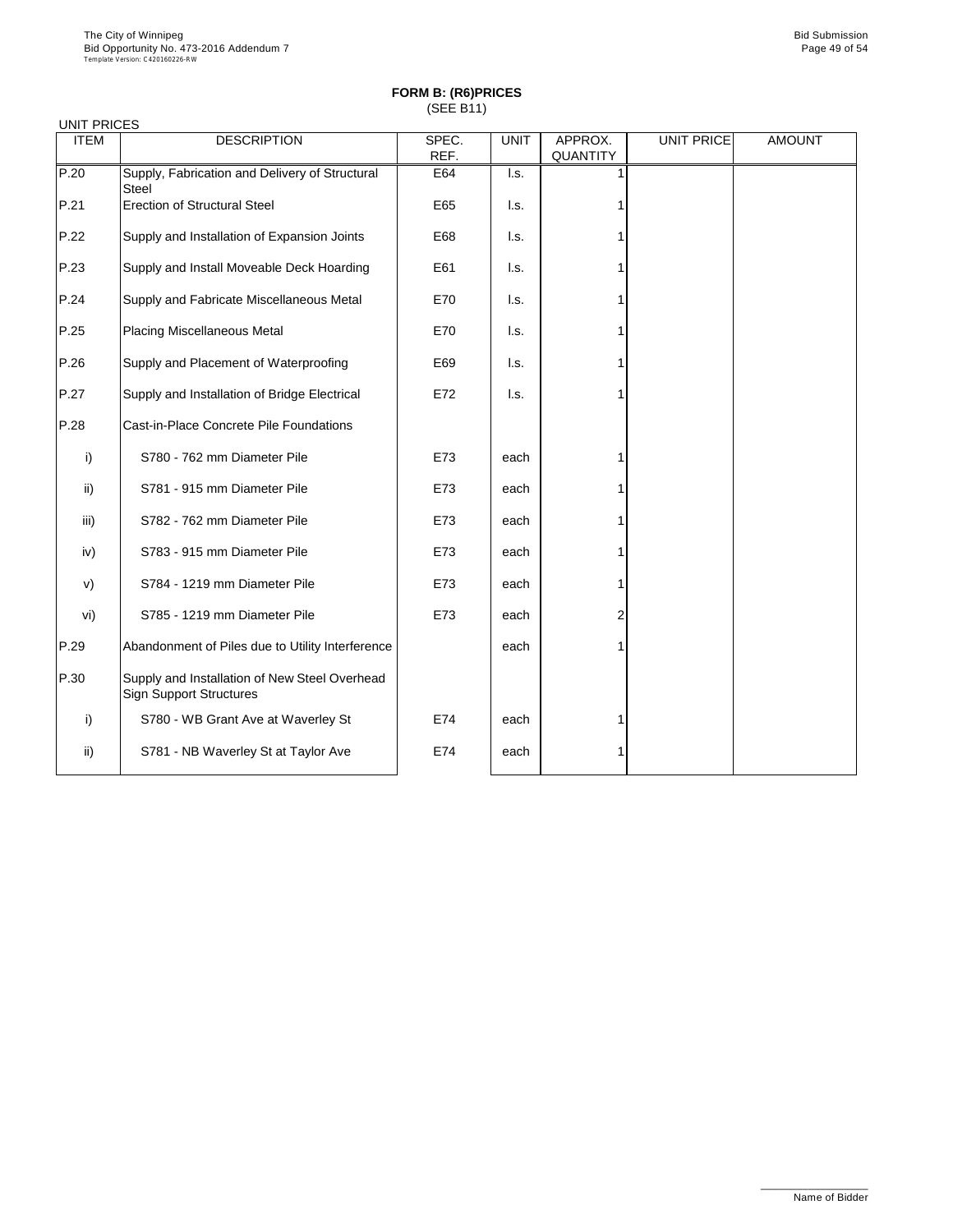| <b>UNIT PRICES</b> |                                                                              |               |             |                            |                   |               |
|--------------------|------------------------------------------------------------------------------|---------------|-------------|----------------------------|-------------------|---------------|
| <b>ITEM</b>        | <b>DESCRIPTION</b>                                                           | SPEC.<br>REF. | <b>UNIT</b> | APPROX.<br><b>QUANTITY</b> | <b>UNIT PRICE</b> | <b>AMOUNT</b> |
| iii)               | S782 - WB Taylor Ave at Waverley St                                          | E74           | each        |                            |                   |               |
| iv)                | S783 - EB Wilkes Ave at Waverley St                                          | E74           | each        |                            |                   |               |
| V)                 | S784 - SB Waverley St at Victor Lewis Dr                                     | E74           | each        |                            |                   |               |
| vi)                | S785 - SB Waverley St at Wilkes Ave                                          | E74           | each        |                            |                   |               |
| $\mathsf{P}$       | <b>BRIDGE AND OHSS</b>                                                       |               |             |                            | Subtotal:         |               |
|                    | <b>SUMMARY</b>                                                               |               |             |                            |                   |               |
| $\mathbf{A}$       | <u>WILKES INTERSECTION-SURFACE WORKS</u>                                     |               |             |                            |                   |               |
|                    |                                                                              |               |             |                            | Subtotal:         |               |
| $\mathbf B$        | <b>BGSA-SURFACE WORKS</b>                                                    |               |             |                            | Subtotal:         | \$5,000.00    |
| $\mathbf C$        | DETOUR-SURFACE WORKS                                                         |               |             |                            | Subtotal:         |               |
| D                  | <b>1360 TAYLOR AVENUE-SURFACE WORKS</b>                                      |               |             |                            | Subtotal:         |               |
| E                  | <b>GRANT INTERSECTION-SURFACE WORKS</b>                                      |               |             |                            | Subtotal:         |               |
| F.                 | <b>TAYLOR AVENUE WEST-SURFACE WORKS</b>                                      |               |             |                            | Subtotal:         |               |
| G                  | <b>WILKES INTERSECTION-UNDERGROUND</b><br><b>WORKS</b>                       |               |             |                            | Subtotal:         |               |
| H                  | <b>BGSA-UNDERGROUND WORKS/TAYLOR</b><br><b>AVENUE EAST-UNDERGROUND WORKS</b> |               |             |                            | Subtotal:         |               |
|                    | <b>DETOUR-UNDERGROUND WORKS</b>                                              |               |             |                            | Subtotal:         |               |
| J                  | OFFLINE REPLACEMENT OF THE MIDTOWN<br><b>FEEDER MAIN</b>                     |               |             |                            | Subtotal:         |               |
| K                  | <b>GRANT INTERSECTION-UNDERGROUND</b><br><b>WORKS</b>                        |               |             |                            | Subtotal:         |               |
|                    | <b>TAYLOR AVENUE WEST-UNDERGROUND</b><br><b>WORKS</b>                        |               |             |                            |                   |               |
|                    |                                                                              |               |             |                            | Subtotal:         |               |
| M                  | UNDERPASS OUTLET-UNDERGROUND WORKS                                           |               |             |                            | Subtotal:         |               |
| N                  | <b>PUMPING STATION</b>                                                       |               |             |                            |                   |               |
|                    |                                                                              |               |             |                            | Subtotal:         |               |

| O | <b>RAILWORKS</b>                   |              | Subtotal: |            |
|---|------------------------------------|--------------|-----------|------------|
| D | <b>BRIDGE AND OHSS</b>             |              | Subtotal: |            |
|   | <b>TOTAL BID PRICE (GST extra)</b> | (in figures) |           | \$5,000.00 |

\_\_\_\_\_\_\_\_\_\_\_\_\_\_\_\_\_\_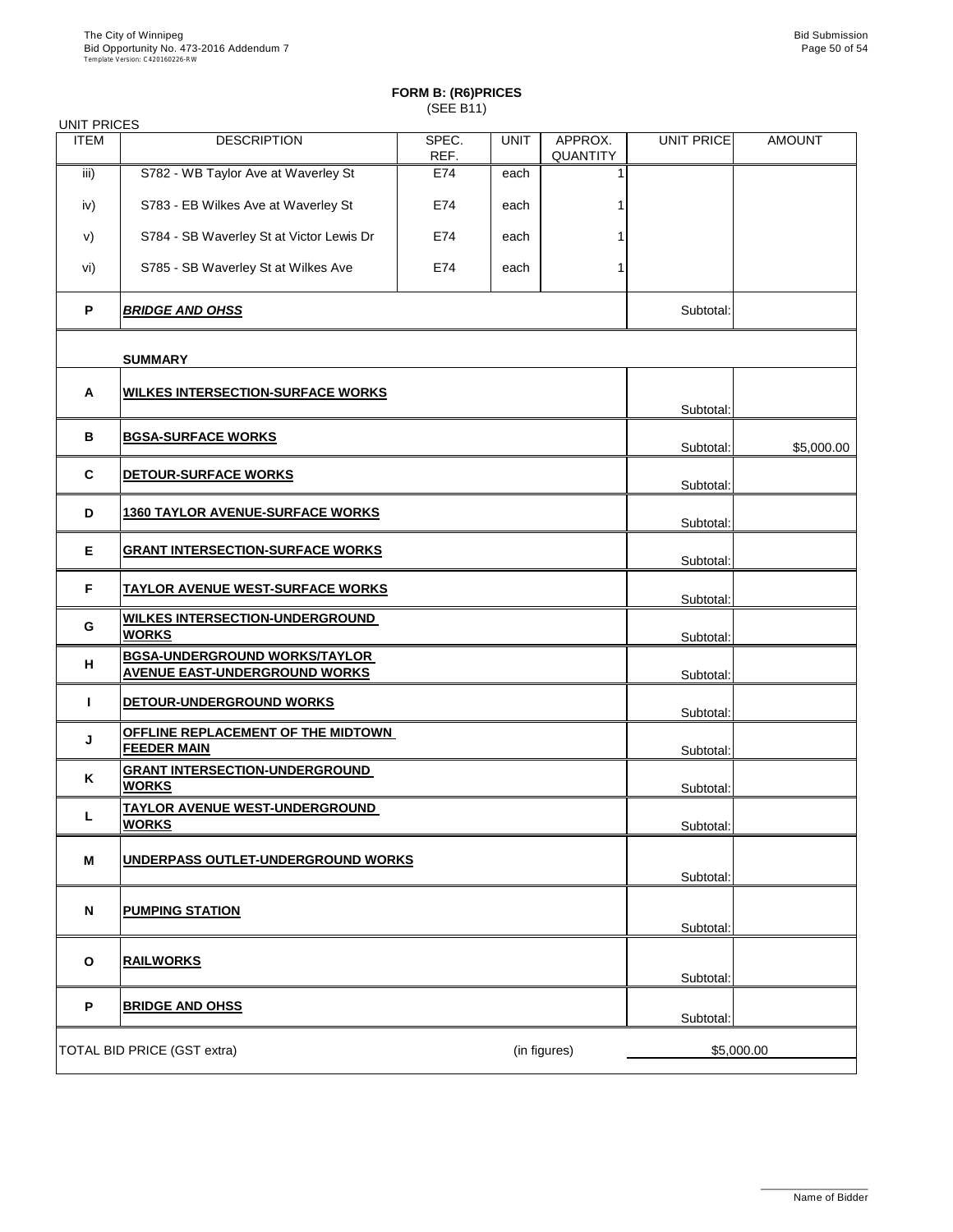#### **FORM G1: BID BOND AND AGREEMENT TO BOND**

(Page 1 of 2) (See B15)

#### **BID BOND**

\_\_\_\_\_\_\_\_\_\_\_\_\_\_\_\_\_\_\_\_\_\_\_\_\_\_\_\_\_\_\_\_\_\_\_\_\_\_\_\_\_\_\_\_\_\_\_\_\_\_\_\_\_\_\_\_\_\_\_\_\_\_\_\_\_\_\_\_\_\_\_\_\_\_\_\_\_\_\_\_\_\_\_\_\_

KNOW ALL MEN BY THESE PRESENTS THAT

(hereinafter called the "Principal") and

\_\_\_\_\_\_\_\_\_\_\_\_\_\_\_\_\_\_\_\_\_\_\_\_\_\_\_\_\_\_\_\_\_\_\_\_\_\_\_\_\_\_\_\_\_\_\_\_\_\_\_\_\_\_\_\_\_\_\_\_\_\_\_\_\_\_\_\_\_\_\_\_\_\_\_\_\_\_\_\_\_\_\_\_\_ (hereinafter called the "Surety"), are held and firmly bound unto **THE CITY OF WINNIPEG** (hereinafter called the "Obligee") in the sum of ten percent (10%) of the Total Bid Price set out in the Bid hereinafter described, for the payment of which sum the Principal and Surety bind themselves, their heirs, executors, administrators, successors and assigns, jointly and severally, firmly by these presents.

WHEREAS the Principal has submitted a Bid to the Obligee for

BID OPPORTUNITY NO. 473-2016

WAVERLEY STREET UNDERPASS AT CN MILE 3.89 RIVERS SUB: CONTRACT 2 – UNDERPASS STRUCTURE, RAILWORKS, ROADWORKS, LAND DRAINAGE SEWER, PUMPING STATION AND LANDSCAPING WORKS

as more fully set out in the Bid Opportunity.

NOW THEREFORE the condition of this obligation is such that if the Bid of the Principal is not accepted, or if said Bid is accepted and the Principal, in accordance with the terms of the Bid, enters into a Contract with the said Obligee and furnishes the required performance security for guaranteeing the faithful performance of the Contract, this obligation shall be void, but otherwise shall remain in full force and effect.

IN WITNESS WHEREOF the Principal and Surety have signed and sealed this bond the

day of  $\qquad \qquad \qquad 20 \qquad \qquad .$ 

| SIGNED AND SEALED<br>in the presence of: | (Name of Principal)                           |        |
|------------------------------------------|-----------------------------------------------|--------|
| (Witness as to Principal if no seal)     | Per: __________<br>Per: _________             | (Seal) |
|                                          | (Name of Surety)<br>By:<br>(Attorney-in-Fact) | (Seal) |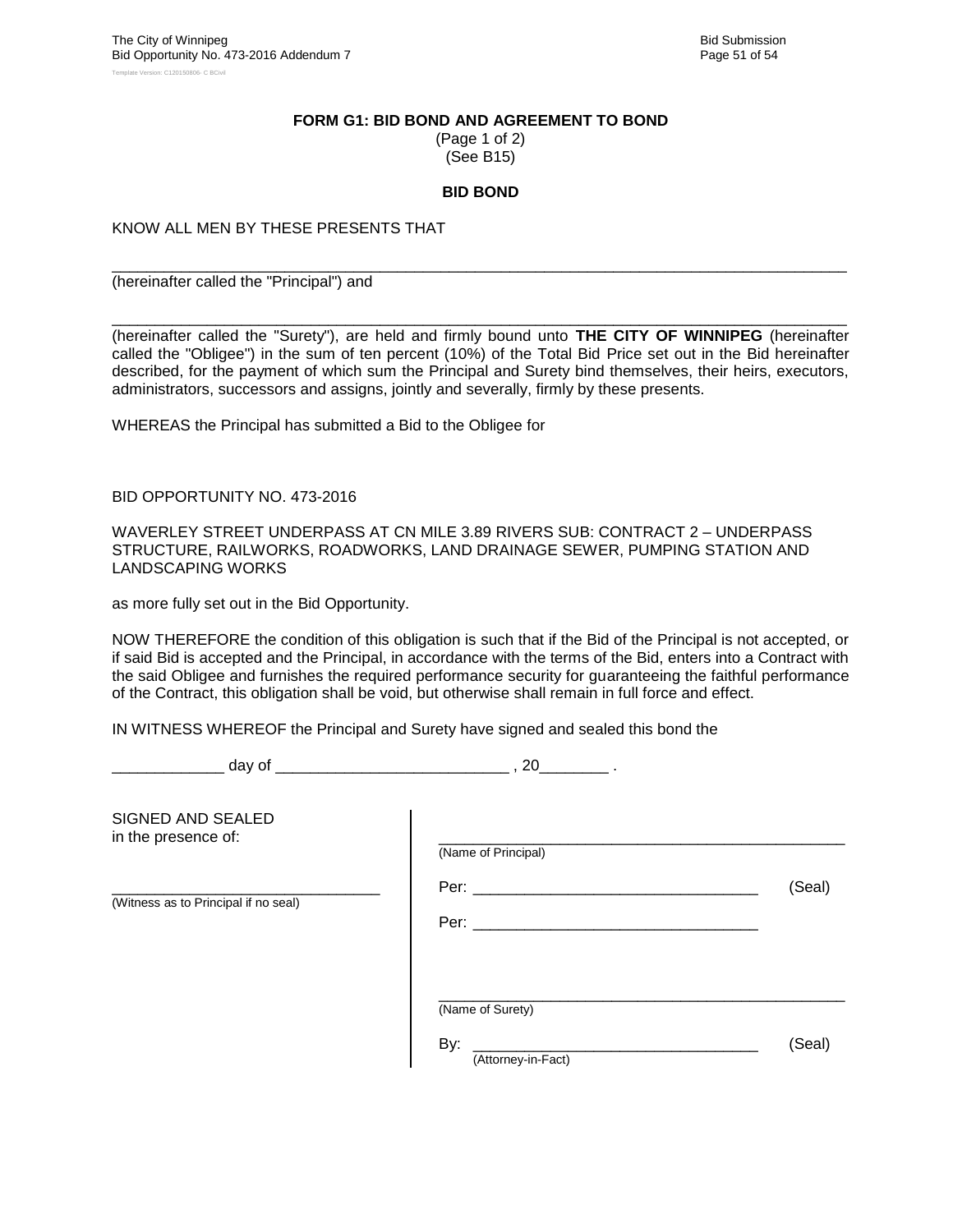\_\_\_\_\_\_\_\_\_\_\_\_\_\_\_\_\_\_\_\_\_\_\_\_\_\_\_\_\_\_\_\_\_\_\_\_\_\_\_\_\_\_\_\_\_\_\_\_\_\_\_\_\_\_\_\_\_\_\_\_\_\_\_\_\_\_\_\_\_\_\_\_\_\_\_\_\_\_\_\_\_\_\_ of

#### **FORM G1(R1): BID BOND AND AGREEMENT TO BOND**

(Page 2 of 2) (See B15)

#### **AGREEMENT TO BOND**

(to be attached to and to form part of Bid Bond)

The Surety on the attached Bid Bond hereby undertakes and agrees with **THE CITY OF WINNIPEG** to become bound as Surety for the Principal,

(Name of Bidder)

\_\_\_\_\_\_\_\_\_\_\_\_\_\_\_\_\_\_\_\_\_\_\_\_\_\_\_\_\_\_\_\_\_\_\_\_\_\_\_\_\_\_\_\_\_\_\_\_\_\_\_\_\_\_\_\_\_\_\_\_\_\_\_\_\_\_\_\_\_\_\_\_\_\_\_\_\_\_\_\_\_\_\_\_\_ (Place)

the Bidder to you on \_\_\_\_\_\_\_\_\_\_\_\_\_\_\_\_\_\_\_\_\_\_\_\_\_\_\_ , 20\_\_\_\_ for

BID OPPORTUNITY NO. 473-2016

WAVERLEY STREET UNDERPASS AT CN MILE 3.89 RIVERS SUB: CONTRACT 2 – UNDERPASS STRUCTURE, RAILWORKS, ROADWORKS, LAND DRAINAGE SEWER, PUMPING STATION AND LANDSCAPING WORKS

In an amount equal to fifty percent (50%) of the Contract Price for the due and proper performance of the Work shown and described in the Bid Opportunity, if our Principal's Bid is accepted by you, such Performance Bond to be maintained and continue in full force and effect until the expiration of the warranty period. The Performance Bond shall be in the form specified in the Bid Opportunity.

It is a condition that this Agreement to Bond shall become null and void if the Performance Bond mentioned above is not required from our Principal within Ninety (90) Calendar Days following the Submission Deadline.

AND IT IS HEREBY DECLARED AND AGREED that the Surety shall be liable as Principal, and that nothing of any kind or matter whatsoever that will not discharge the Principal shall operate as a discharge or release of liability of the Surety, any law or usage relating to the liability of Sureties to the contrary notwithstanding.

SIGNED AND SEALED this \_\_\_\_\_\_\_\_\_\_\_\_\_ day of \_\_\_\_\_\_\_\_\_\_\_\_\_\_\_\_\_\_\_\_\_\_\_\_\_\_\_ , 20\_\_\_\_\_\_\_\_ .

\_\_\_\_\_\_\_\_\_\_\_\_\_\_\_\_\_\_\_\_\_\_\_\_\_\_\_\_\_\_\_\_\_\_\_\_\_\_\_\_\_\_\_\_\_\_ (Name of Surety)

By: \_\_\_\_\_\_\_\_\_\_\_\_\_\_\_\_\_\_\_\_\_\_\_\_\_\_\_\_\_\_\_\_\_ (Seal) (Attorney-in-Fact)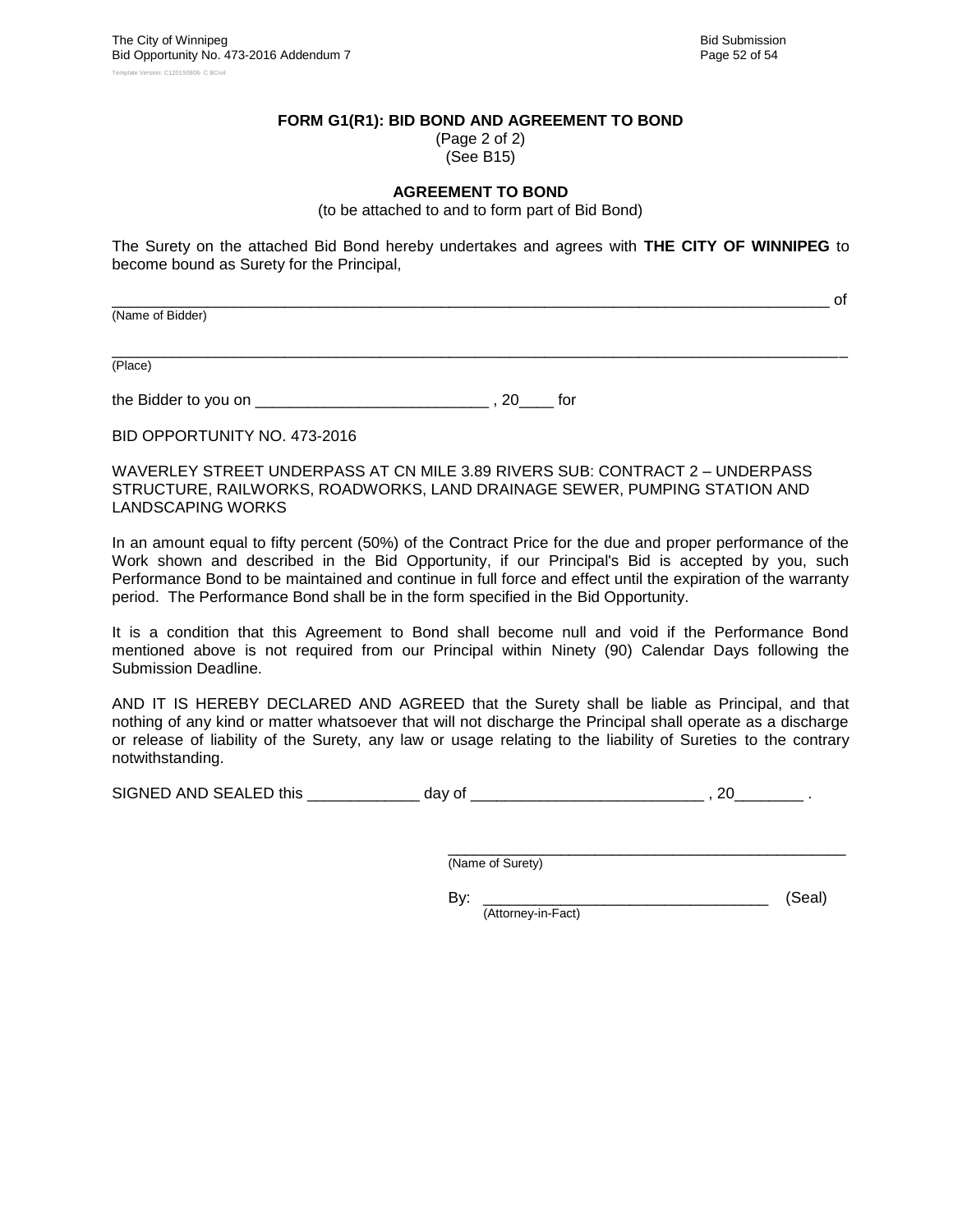#### **FORM G2: IRREVOCABLE STANDBY LETTER OF CREDIT AND UNDERTAKING**

**(BID SECURITY)** (Page 1 of 2) (See B15)

\_\_\_\_\_\_\_\_\_\_\_\_\_\_\_\_\_\_\_\_\_\_ (Date)

The City of Winnipeg Corporate Finance Department Materials Management Division 185 King Street, Main Floor Winnipeg MB R3B 1J1

#### RE: BID SECURITY - BID OPPORTUNITY NO. 473-2016

WAVERLEY STREET UNDERPASS AT CN MILE 3.89 RIVERS SUB: CONTRACT 2 – UNDERPASS STRUCTURE, RAILWORKS, ROADWORKS, LAND DRAINAGE SEWER, PUMPING STATION AND LANDSCAPING WORKS

Pursuant to the request of and for the account of our customer,

(Name of Bidder)

\_\_\_\_\_\_\_\_\_\_\_\_\_\_\_\_\_\_\_\_\_\_\_\_\_\_\_\_\_\_\_\_\_\_\_\_\_\_\_\_\_\_\_\_\_\_\_\_\_\_\_\_\_\_\_\_\_\_\_\_\_\_\_\_\_\_\_\_\_\_\_\_\_\_\_\_\_\_\_\_\_\_\_\_\_ (Address of Bidder)

WE HEREBY ESTABLISH in your favour our irrevocable Standby Letter of Credit for a sum not exceeding in the aggregate

\_\_\_\_\_\_\_\_\_\_\_\_\_\_\_\_\_\_\_\_\_\_\_\_\_\_\_\_\_\_\_\_\_\_\_\_\_\_\_\_\_\_\_\_\_\_\_\_\_\_\_\_\_\_\_\_\_\_\_\_\_\_\_\_\_\_\_\_\_\_\_\_\_\_\_\_\_\_\_\_\_\_\_\_\_

\_\_\_\_\_\_\_\_\_\_\_\_\_\_\_\_\_\_\_\_\_\_\_\_\_\_\_\_\_\_\_\_\_\_\_\_\_\_\_\_\_\_\_\_\_\_\_\_\_\_\_\_\_\_\_\_\_\_\_\_\_\_\_\_\_\_\_\_\_\_\_\_\_\_\_\_\_\_\_\_\_\_\_\_ ,

Canadian dollars.

This Standby Letter of Credit may be drawn on by you at any time and from time to time upon written demand for payment made upon us by you. It is understood that we are obligated under this Standby Letter of Credit for the payment of monies only and we hereby agree that we shall honour your demand for payment without inquiring whether you have a right as between yourself and our customer to make such demand and without recognizing any claim of our customer or objection by the customer to payment by us.

The amount of this Standby Letter of Credit may be reduced from time to time only by amounts drawn upon it by you or by formal notice in writing given to us by you if you desire such reduction or are willing that it be made.

Partial drawings are permitted.

We engage with you that all demands for payment made within the terms and currency of this Standby Letter of Credit will be duly honoured if presented to us at:

\_\_\_\_\_\_\_\_\_\_\_\_\_\_\_\_\_\_\_\_\_\_\_\_\_\_\_\_\_\_\_\_\_\_\_\_\_\_\_\_\_\_\_\_\_\_\_\_\_\_\_\_\_\_\_\_\_\_\_\_\_\_\_\_\_\_\_\_\_\_\_\_\_\_\_\_\_\_\_\_\_\_\_\_\_ (Address)

and we confirm and hereby undertake to ensure that all demands for payment will be duly honoured by us.